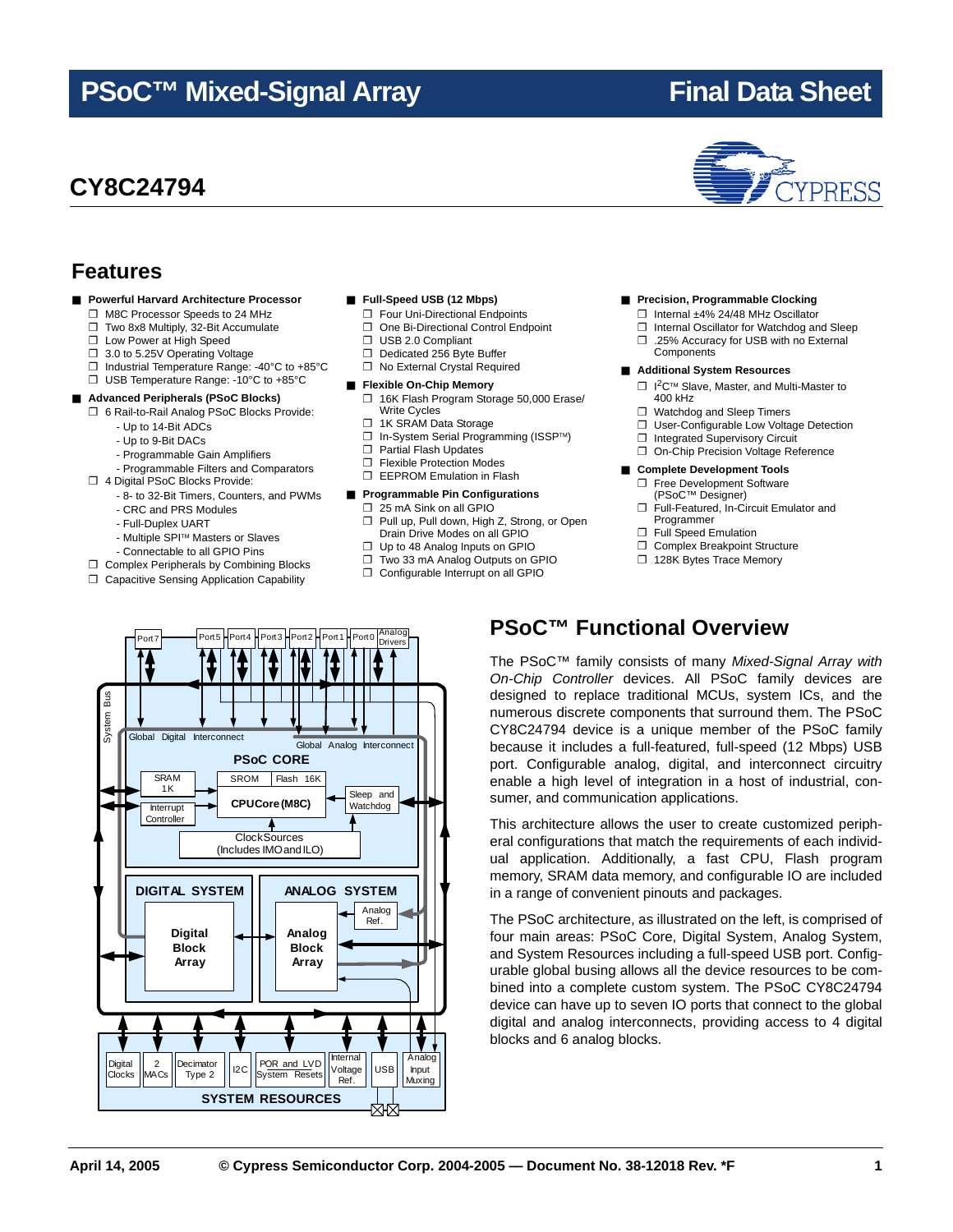### The PSoC Core

The PSoC Core is a powerful engine that supports a rich feature set. The core includes a CPU, memory, clocks, and configurable GPIO (General Purpose IO).

The M8C CPU core is a powerful processor with speeds up to 24 MHz, providing a four MIPS 8-bit Harvard architecture microprocessor. The CPU utilizes an interrupt controller with up to 20 vectors, to simplify programming of real time embedded events. Program execution is timed and protected using the included Sleep and Watch Dog Timers (WDT).

Memory encompasses 16K of Flash for program storage, 1K of SRAM for data storage, and up to 2K of EEPROM emulated using the Flash. Program Flash utilizes four protection levels on blocks of 64 bytes, allowing customized software IP protection.

The PSoC device incorporates flexible internal clock generators, including a 24 MHz IMO (internal main oscillator) accurate to 8% over temperature and voltage. The 24 MHz IMO can also be doubled to 48 MHz for use by the digital system. A low power 32 kHz ILO (internal low speed oscillator) is provided for the Sleep timer and WDT. The clocks, together with programmable clock dividers (as a System Resource), provide the flexibility to integrate almost any timing requirement into the PSoC device. In USB systems, the IMO will self-tune to  $\pm$  0.25% accuracy for USB communication.

PSoC GPIOs provide connection to the CPU, digital and analog resources of the device. Each pin's drive mode may be selected from eight options, allowing great flexibility in external interfacing. Every pin also has the capability to generate a system interrupt on high level, low level, and change from last read.

### The Digital System

The Digital System is composed of 4 digital PSoC blocks. Each block is an 8-bit resource that can be used alone or combined with other blocks to form 8, 16, 24, and 32-bit peripherals, which are called user module references.



**Digital System Block Diagram**

Digital peripheral configurations include those listed below.

- Full-Speed USB (12 Mbps)
- PWMs (8 to 32 bit)
- PWMs with Dead band (8 to 24 bit)
- Counters (8 to 32 bit)
- Timers (8 to 32 bit)
- UART 8 bit with selectable parity
- SPI master and slave
- I2C slave and multi-master
- Cyclical Redundancy Checker/Generator (8 to 32 bit)
- IrDA
- Pseudo Random Sequence Generators (8 to 32 bit)

The digital blocks can be connected to any GPIO through a series of global buses that can route any signal to any pin. The buses also allow for signal multiplexing and for performing logic operations. This configurability frees your designs from the constraints of a fixed peripheral controller.

Digital blocks are provided in rows of four, where the number of blocks varies by PSoC device family. This allows you the optimum choice of system resources for your application. Family resources are shown in the table titled "PSoC Device Characteristics" on page 3.

### The Analog System

The Analog System is composed of 6 configurable blocks, each comprised of an opamp circuit allowing the creation of complex analog signal flows. Analog peripherals are very flexible and can be customized to support specific application requirements. Some of the more common PSoC analog functions (most available as user modules) are listed below.

- Analog-to-digital converters (up to 2, with 6- to 14-bit resolution, selectable as Incremental, Delta Sigma, and SAR)
- Filters (2 and 4 pole band-pass, low-pass, and notch)
- Amplifiers (up to 2, with selectable gain to 48x)
- Instrumentation amplifiers (1 with selectable gain to 93x)
- Comparators (up to 2, with 16 selectable thresholds)
- DACs (up to 2, with 6- to 9-bit resolution)
- Multiplying DACs (up to 2, with 6- to 9-bit resolution)
- High current output drivers (two with 30 mA drive as a PSoC Core Resource)
- 1.3V reference (as a System Resource)
- **DTMF** Dialer
- **Modulators**
- **Correlators**
- Peak Detectors
- Many other topologies possible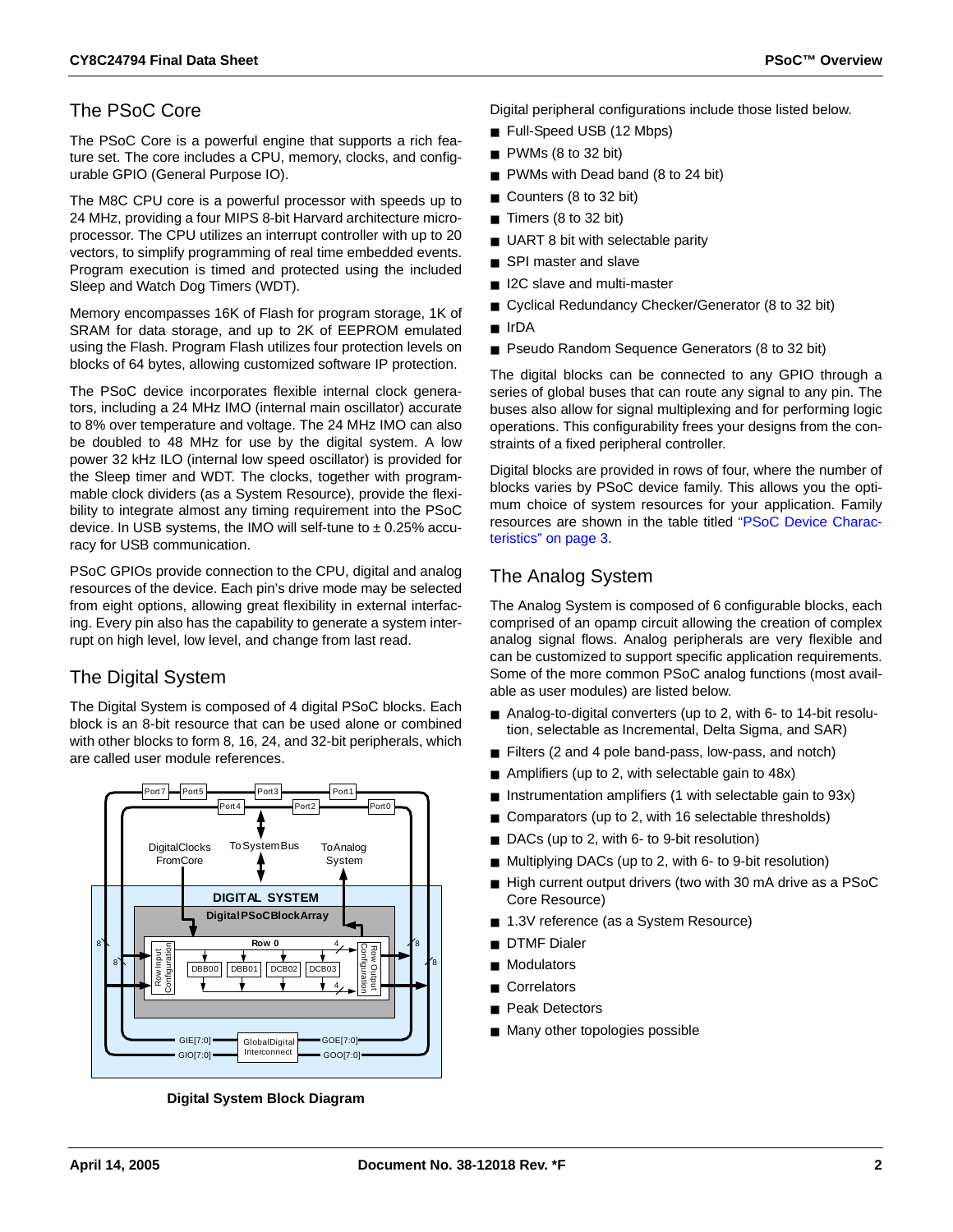Analog blocks are arranged in a column of three, which includes one CT (Continuous Time) and two SC (Switched Capacitor) blocks, as shown in the figure below.



#### *The Analog Multiplexer System*

The Analog Mux Bus can connect to every GPIO pin in ports 0- 5. Pins can be connected to the bus individually or in any combination. The bus also connects to the analog system for analysis with comparators and analog-to-digital converters. It can be split into two sections for simultaneous dual-channel processing. An additional 8:1 analog input multiplexer provides a second path to bring Port 0 pins to the analog array.

Switch control logic enables selected pins to precharge continuously under hardware control. This enables capacitive measurement for applications such as touch sensing. Other multiplexer applications include:

- Track pad, finger sensing.
- Chip-wide mux that allows analog input from up to 48 IO pins.
- Crosspoint connection between any IO pin combinations.

### Additional System Resources

System Resources, provide additional capability useful to complete systems. Additional resources include a multiplier, decimator, low voltage detection, and power on reset. Brief statements describing the merits of each resource follow.

- Full-Speed USB (12 Mbps) with 5 configurable endpoints and 256 bytes of RAM. No external components required except two series resistors. Wider than commercial temperature USB operation (-10°C to +85°C).
- Digital clock dividers provide three customizable clock frequencies for use in applications. The clocks can be routed to both the digital and analog systems. Additional clocks can be generated using digital PSoC blocks as clock dividers.
- Two multiply accumulates (MACs) provide fast 8-bit multipliers with 32-bit accumulate, to assist in both general math as well as digital filters.
- The decimator provides a custom hardware filter for digital signal processing applications including the creation of Delta Sigma ADCs.
- The I2C module provides 100 and 400 kHz communication over two wires. Slave, master, and multi-master modes are all supported.
- Low Voltage Detection (LVD) interrupts can signal the application of falling voltage levels, while the advanced POR (Power On Reset) circuit eliminates the need for a system supervisor.
- An internal 1.3V reference provides an absolute reference for the analog system, including ADCs and DACs.
- Versatile analog multiplexer system.

### PSoC Device Characteristics

Depending on your PSoC device characteristics, the digital and analog systems can have 16, 8, or 4 digital blocks and 12, 6, or 4 analog blocks. The following table lists the resources available for specific PSoC device groups. The device covered by this data sheet is shown in the highlighted row of the table.

#### **PSoC Device Characteristics**

| <b>PSoC Part</b><br><b>Number</b> | Digital<br>  O | Digital<br>Rows | Digital<br>Blocks | Analog<br>Inputs | Analog<br>Outputs | Columns<br>Analog | Analog<br>Blocks | <b>SRAM</b><br>Size | Flash<br>Size |
|-----------------------------------|----------------|-----------------|-------------------|------------------|-------------------|-------------------|------------------|---------------------|---------------|
| CY8C29x66                         | up to<br>64    | 4               | 16                | 12               | 4                 | 4                 | 12               | 2K                  | 32K           |
| CY8C27x43                         | up to<br>44    | $\overline{2}$  | 8                 | 12               | 4                 | 4                 | 12               | 256<br>Bytes        | 16K           |
| CY8C24794                         | 50             | 1               | 4                 | 48               | $\overline{2}$    | $\overline{2}$    | 6                | 1K                  | 16K           |
| CY8C24x23                         | up to<br>24    | 1               | 4                 | 12               | $\overline{2}$    | $\overline{2}$    | 6                | 256<br>Bytes        | 4K            |
| CY8C24x23A                        | up to<br>24    | 1               | 4                 | 12               | $\overline{2}$    | $\overline{2}$    | 6                | 256<br><b>Bytes</b> | 4K            |
| CY8C21x34                         | up to<br>28    | 1               | 4                 | 28               | $\Omega$          | $\overline{2}$    | 4 <sup>a</sup>   | 512<br><b>Bytes</b> | 8K            |
| CY8C21x23                         | 16             | 1               | 4                 | 8                | $\Omega$          | $\overline{2}$    | $4^a$            | 256<br><b>Bytes</b> | 4K            |

a. Limited analog functionality.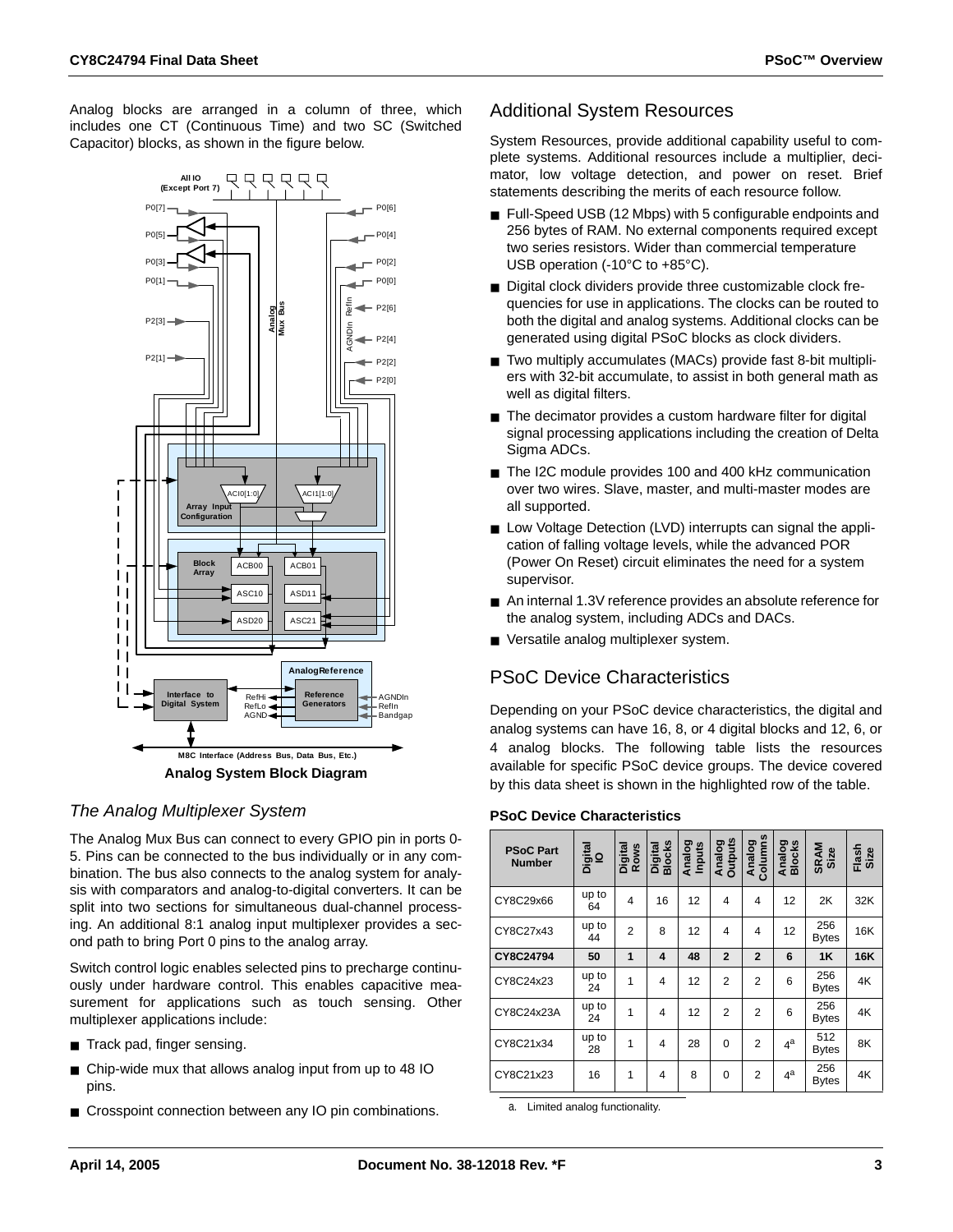### **Getting Started**

The quickest path to understanding the PSoC silicon is by reading this data sheet and using the PSoC Designer Integrated Development Environment (IDE). This data sheet is an overview of the PSoC integrated circuit and presents specific pin, register, and electrical specifications. For in-depth information, along with detailed programming information, reference the *PSoC™ Mixed-Signal Array Technical Reference Manual*.

For up-to-date Ordering, Packaging, and Electrical Specification information, reference the latest PSoC device data sheets on the web at [http://www.cypress.com/psoc.](http://www.cypress.com/psoc)

To determine which PSoC device meets your requirements, navigate through the PSoC Decision Tree in the Application Note AN2209 at <http://www.cypress.com> and select Application Notes under the Design Resources.

#### Development Kits

Development Kits are available from the following distributors: Digi-Key, Avnet, Arrow, and Future. The Cypress Online Store contains development kits, **C** compilers, and all accessories for PSoC development. Go to the Cypress Online Store web site at [http://www.cypress.com,](http://www.cypress.com) click the Online Store shopping cart icon at the bottom of the web page, and click *PSoC (Programmable System-on-Chip)* to view a current list of available items.

#### Technical Training

Free PSoC technical training is available for beginners and is taught by a marketing or application engineer over the phone. PSoC training classes cover designing, debugging, advanced analog, as well as application-specific classes covering topics such as PSoC and the LIN bus. Go to [http://www.cypress.com,](http://www.cypress.com) click on Design Support located on the left side of the web page, and select Technical Training for more details.

#### **Consultants**

Certified PSoC Consultants offer everything from technical assistance to completed PSoC designs. To contact or become a PSoC Consultant go to [http://www.cypress.com,](http://www.cypress.com) click on Design Support located on the left side of the web page, and select CYPros Consultants.

#### Technical Support

PSoC application engineers take pride in fast and accurate response. They can be reached with a 4-hour guaranteed response at [http://www.cypress.com/support/login.cfm.](http://www.cypress.com/support/login.cfm)

#### Application Notes

A long list of application notes will assist you in every aspect of your design effort. To view the PSoC application notes, go to the <http://www.cypress.com> web site and select Application Notes under the Design Resources list located in the center of the web page. Application notes are listed by date as default.

### **Development Tools**

PSoC Designer is a Microsoft<sup>®</sup> Windows-based, integrated development environment for the Programmable System-on-Chip (PSoC) devices. The PSoC Designer IDE and application runs on Windows NT 4.0, Windows 2000, Windows Millennium (Me), or Windows XP. (Reference the PSoC Designer Functional Flow diagram below.)

PSoC Designer helps the customer to select an operating configuration for the PSoC, write application code that uses the PSoC, and debug the application. This system provides design database management by project, an integrated debugger with In-Circuit Emulator, in-system programming support, and the CYASM macro assembler for the CPUs.

PSoC Designer also supports a high-level C language compiler developed specifically for the devices in the family.

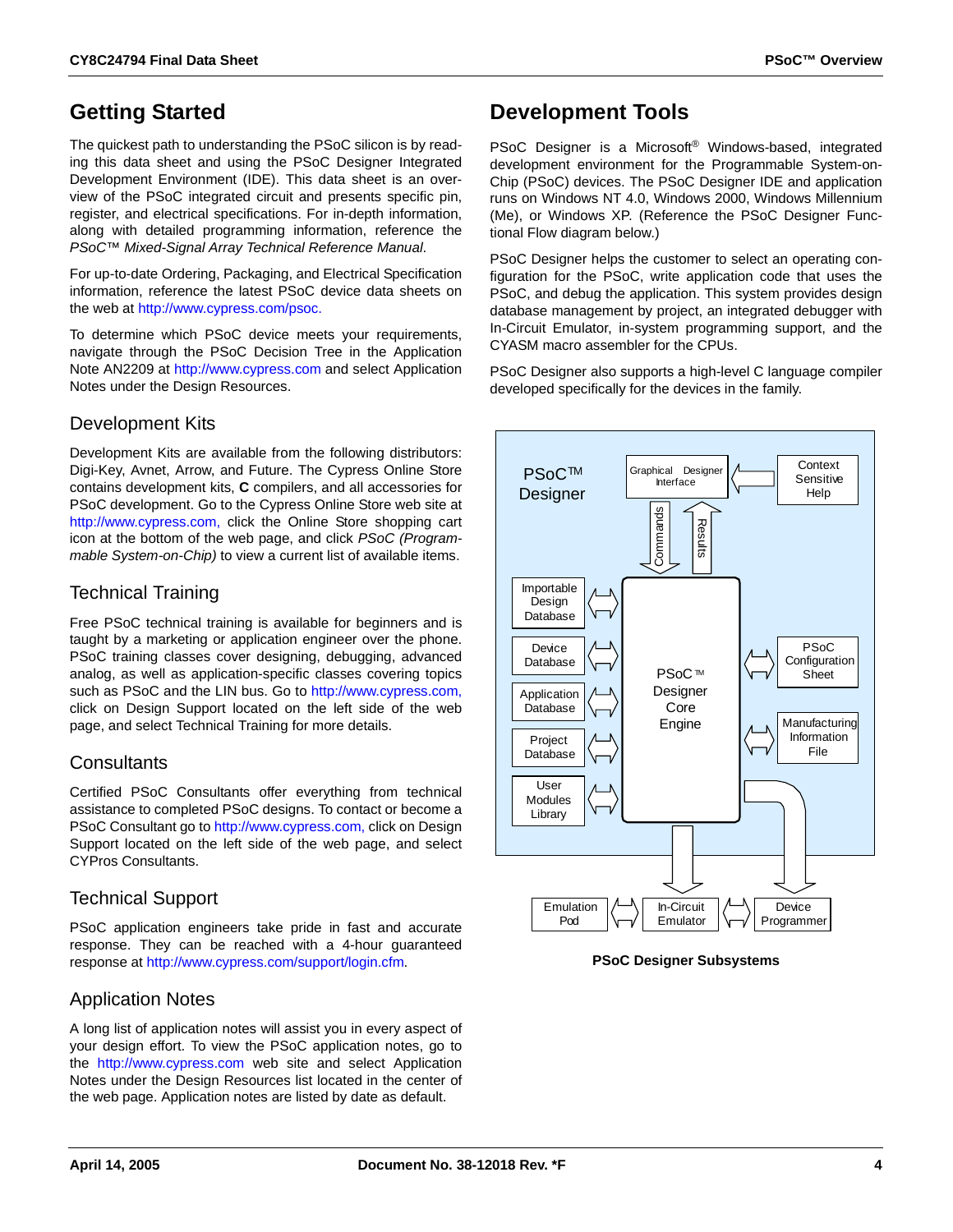#### PSoC Designer Software Subsystems

#### *Device Editor*

The Device Editor subsystem allows the user to select different onboard analog and digital components called user modules using the PSoC blocks. Examples of user modules are ADCs, DACs, Amplifiers, and Filters.

The device editor also supports easy development of multiple configurations and dynamic reconfiguration. Dynamic configuration allows for changing configurations at run time.

PSoC Designer sets up power-on initialization tables for selected PSoC block configurations and creates source code for an application framework. The framework contains software to operate the selected components and, if the project uses more than one operating configuration, contains routines to switch between different sets of PSoC block configurations at run time. PSoC Designer can print out a configuration sheet for a given project configuration for use during application programming in conjunction with the Device Data Sheet. Once the framework is generated, the user can add application-specific code to flesh out the framework. It's also possible to change the selected components and regenerate the framework.

#### *Design Browser*

The Design Browser allows users to select and import preconfigured designs into the user's project. Users can easily browse a catalog of preconfigured designs to facilitate time-to-design. Examples provided in the tools include a 300-baud modem, LIN Bus master and slave, fan controller, and magnetic card reader.

#### *Application Editor*

In the Application Editor you can edit your C language and Assembly language source code. You can also assemble, compile, link, and build.

**Assembler.** The macro assembler allows the assembly code to be merged seamlessly with C code. The link libraries automatically use absolute addressing or can be compiled in relative mode, and linked with other software modules to get absolute addressing.

**C Language Compiler.** A C language compiler is available that supports the PSoC family of devices. Even if you have never worked in the C language before, the product quickly allows you to create complete C programs for the PSoC family devices.

The embedded, optimizing C compiler provides all the features of C tailored to the PSoC architecture. It comes complete with embedded libraries providing port and bus operations, standard keypad and display support, and extended math functionality.

#### *Debugger*

The PSoC Designer Debugger subsystem provides hardware in-circuit emulation, allowing the designer to test the program in a physical system while providing an internal view of the PSoC device. Debugger commands allow the designer to read and program and read and write data memory, read and write IO registers, read and write CPU registers, set and clear breakpoints, and provide program run, halt, and step control. The debugger also allows the designer to create a trace buffer of registers and memory locations of interest.

#### *Online Help System*

The online help system displays online, context-sensitive help for the user. Designed for procedural and quick reference, each functional subsystem has its own context-sensitive help. This system also provides tutorials and links to FAQs and an Online Support Forum to aid the designer in getting started.

#### Hardware Tools

#### *In-Circuit Emulator*

A low cost, high functionality ICE (In-Circuit Emulator) is available for development support. This hardware has the capability to program single devices.

The emulator consists of a base unit that connects to the PC by way of a USB port. The base unit is universal and will operate with all PSoC devices. Emulation pods for each device family are available separately. The emulation pod takes the place of the PSoC device in the target board and performs full speed (24 MHz) operation.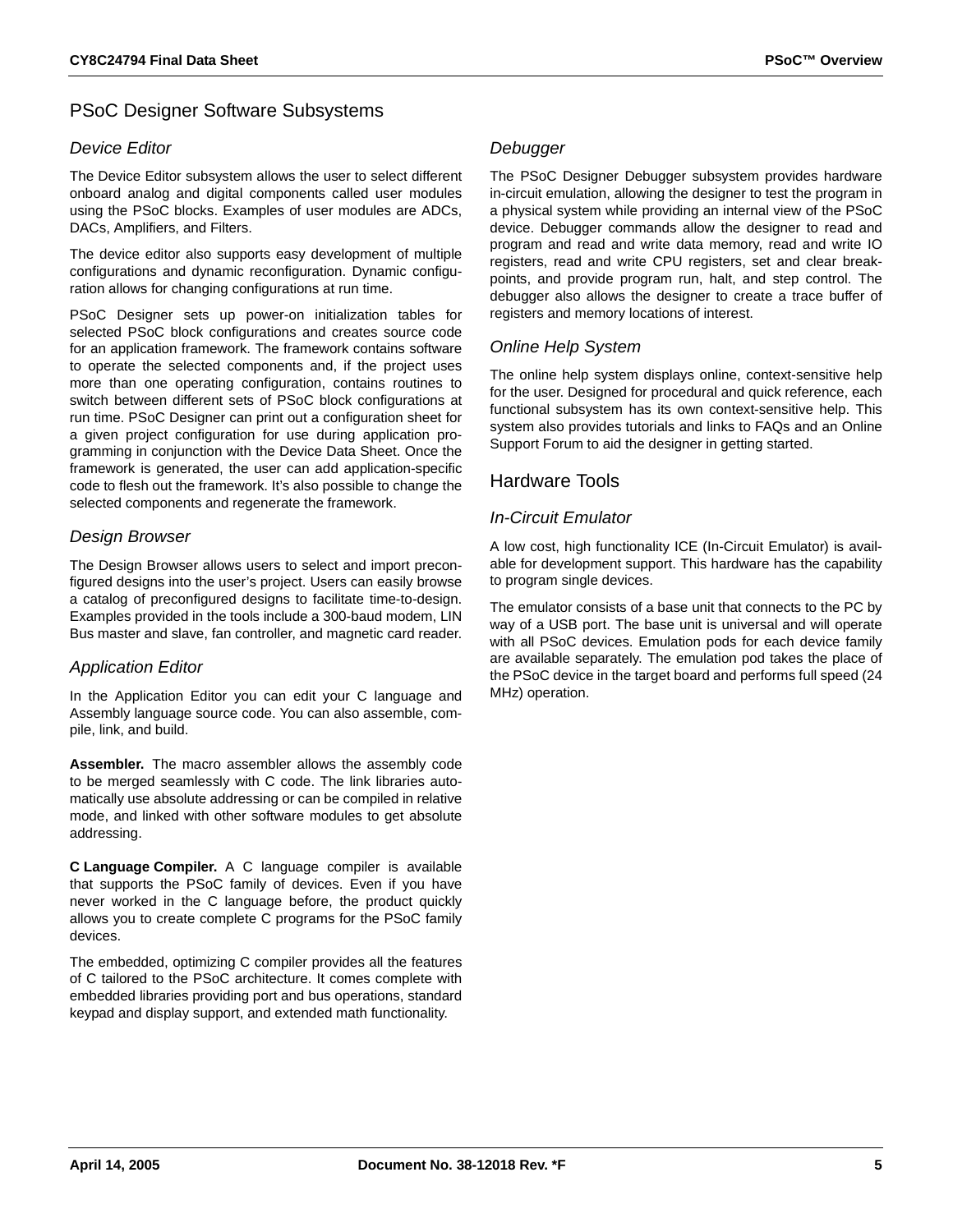### **Designing with User Modules**

The development process for the PSoC device differs from that of a traditional fixed function microprocessor. The configurable analog and digital hardware blocks give the PSoC architecture a unique flexibility that pays dividends in managing specification change during development and by lowering inventory costs. These configurable resources, called PSoC Blocks, have the ability to implement a wide variety of user-selectable functions. Each block has several registers that determine its function and connectivity to other blocks, multiplexers, buses and to the IO pins. Iterative development cycles permit you to adapt the hardware as well as the software. This substantially lowers the risk of having to select a different part to meet the final design requirements.

To speed the development process, the PSoC Designer Integrated Development Environment (IDE) provides a library of pre-built, pre-tested hardware peripheral functions, called "User Modules." User modules make selecting and implementing peripheral devices simple, and come in analog, digital, and mixed signal varieties. The standard User Module library contains over 50 common peripherals such as ADCs, DACs Timers, Counters, UARTs, and other not-so common peripherals such as DTMF Generators and Bi-Quad analog filter sections.

Each user module establishes the basic register settings that implement the selected function. It also provides parameters that allow you to tailor its precise configuration to your particular application. For example, a Pulse Width Modulator User Module configures one or more digital PSoC blocks, one for each 8 bits of resolution. The user module parameters permit you to establish the pulse width and duty cycle. User modules also provide tested software to cut your development time. The user module application programming interface (API) provides highlevel functions to control and respond to hardware events at run-time. The API also provides optional interrupt service routines that you can adapt as needed.

The API functions are documented in user module data sheets that are viewed directly in the PSoC Designer IDE. These data sheets explain the internal operation of the user module and provide performance specifications. Each data sheet describes the use of each user module parameter and documents the setting of each register controlled by the user module.

The development process starts when you open a new project and bring up the Device Editor, a graphical user interface (GUI) for configuring the hardware. You pick the user modules you need for your project and map them onto the PSoC blocks with point-and-click simplicity. Next, you build signal chains by interconnecting user modules to each other and the IO pins. At this stage, you also configure the clock source connections and enter parameter values directly or by selecting values from drop-down menus. When you are ready to test the hardware configuration or move on to developing code for the project, you perform the "Generate Application" step. This causes PSoC Designer to generate source code that automatically configures the device to your specification and provides the high-level user module API functions.



#### **User Module and Source Code Development Flows**

The next step is to write your main program, and any sub-routines using PSoC Designer's Application Editor subsystem. The Application Editor includes a Project Manager that allows you to open the project source code files (including all generated code files) from a hierarchal view. The source code editor provides syntax coloring and advanced edit features for both C and assembly language. File search capabilities include simple string searches and recursive "grep-style" patterns. A single mouse click invokes the Build Manager. It employs a professional-strength "makefile" system to automatically analyze all file dependencies and run the compiler and assembler as necessary. Project-level options control optimization strategies used by the compiler and linker. Syntax errors are displayed in a console window. Double clicking the error message takes you directly to the offending line of source code. When all is correct, the linker builds a HEX file image suitable for programming.

The last step in the development process takes place inside the PSoC Designer's Debugger subsystem. The Debugger downloads the HEX image to the In-Circuit Emulator (ICE) where it runs at full speed. Debugger capabilities rival those of systems costing many times more. In addition to traditional single-step, run-to-breakpoint and watch-variable features, the Debugger provides a large trace buffer and allows you define complex breakpoint events that include monitoring address and data bus values, memory locations and external signals.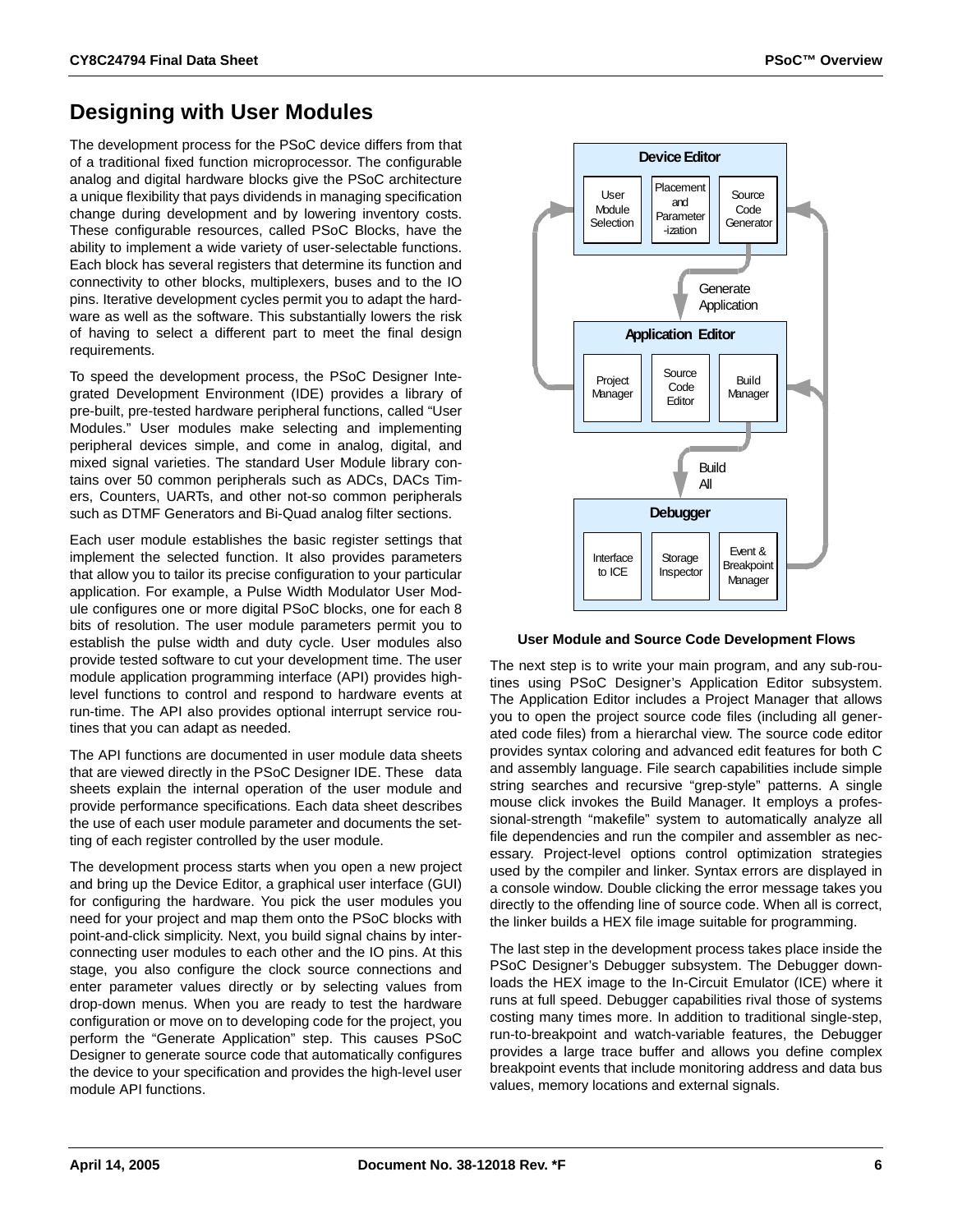### **Document Conventions**

#### Acronyms Used

The following table lists the acronyms that are used in this document.

| Acronym               | <b>Description</b>                                  |
|-----------------------|-----------------------------------------------------|
| AC                    | alternating current                                 |
| ADC                   | analog-to-digital converter                         |
| API                   | application programming interface                   |
| CPU                   | central processing unit                             |
| CT                    | continuous time                                     |
| <b>DAC</b>            | digital-to-analog converter                         |
| <b>DC</b>             | direct current                                      |
| ECO                   | external crystal oscillator                         |
| EEPROM                | electrically erasable programmable read-only memory |
| <b>FSR</b>            | full scale range                                    |
| GPIO                  | general purpose IO                                  |
| GUI                   | graphical user interface                            |
| <b>HBM</b>            | human body model                                    |
| ICE                   | in-circuit emulator                                 |
| ILO                   | internal low speed oscillator                       |
| <b>IMO</b>            | internal main oscillator                            |
| IO                    | input/output                                        |
| <b>IPOR</b>           | imprecise power on reset                            |
| LSb                   | least-significant bit                               |
| LVD                   | low voltage detect                                  |
| <b>MS<sub>b</sub></b> | most-significant bit                                |
| PC                    | program counter                                     |
| PLL                   | phase-locked loop                                   |
| <b>POR</b>            | power on reset                                      |
| <b>PPOR</b>           | precision power on reset                            |
| PSoC™                 | Programmable System-on-Chip™                        |
| <b>PWM</b>            | pulse width modulator                               |
| SC                    | switched capacitor                                  |
| <b>SRAM</b>           | static random access memory                         |

### Units of Measure

A units of measure table is located in the Electrical Specifications section. [Table 3-1 on page 12](#page-11-1) lists all the abbreviations used to measure the PSoC devices.

### Numeric Naming

Hexidecimal numbers are represented with all letters in uppercase with an appended lowercase 'h' (for example, '14h' or '3Ah'). Hexidecimal numbers may also be represented by a '0x' prefix, the C coding convention. Binary numbers have an appended lowercase 'b' (e.g., 01010100b' or '01000011b'). Numbers not indicated by an 'h' or 'b' are decimal.

### **Table of Contents**

For an in depth discussion and more information on your PSoC device, obtain the *PSoC Mixed-Signal Array Technical Reference Manual*. This document encompasses and is organized into the following chapters and sections.

| 1. | 11                       |                                                                                                                                                                                                                                                                                                                                                                                                                                                                                                                                                                                                                                                                                                                                                                                                                                                                                                                                                          |  |
|----|--------------------------|----------------------------------------------------------------------------------------------------------------------------------------------------------------------------------------------------------------------------------------------------------------------------------------------------------------------------------------------------------------------------------------------------------------------------------------------------------------------------------------------------------------------------------------------------------------------------------------------------------------------------------------------------------------------------------------------------------------------------------------------------------------------------------------------------------------------------------------------------------------------------------------------------------------------------------------------------------|--|
| 2. | 2.1<br>2.2               | 2.1.1                                                                                                                                                                                                                                                                                                                                                                                                                                                                                                                                                                                                                                                                                                                                                                                                                                                                                                                                                    |  |
| 3. |                          |                                                                                                                                                                                                                                                                                                                                                                                                                                                                                                                                                                                                                                                                                                                                                                                                                                                                                                                                                          |  |
|    | 3.1<br>3.2<br>3.3<br>3.4 | Absolute Maximum Ratings  13<br>DC Chip-Level Specifications  13<br>3.3.1<br>3.3.2<br>DC General Purpose IO Specifications  14<br>DC Full-Speed USB Specifications  14<br>3.3.3<br>DC Operational Amplifier Specifications  15<br>3.3.4<br>DC Analog Output Buffer Specifications  17<br>3.3.5<br>DC Analog Reference Specifications  18<br>3.3.6<br>3.3.7<br>DC Analog PSoC Block Specifications  19<br>DC POR and LVD Specifications  19<br>3.3.8<br>DC Programming Specifications  20<br>3.3.9<br>3.4.1<br>AC Chip-Level Specifications  21<br>3.4.2<br>AC General Purpose IO Specifications  22<br>AC Full-Speed USB Specifications  22<br>3.4.3<br>AC Operational Amplifier Specifications  23<br>3.4.4<br>AC Digital Block Specifications  25<br>3.4.5<br>AC External Clock Specifications  25<br>3.4.6<br>AC Analog Output Buffer Specifications  26<br>3.4.7<br>AC Programming Specifications  27<br>3.4.8<br>AC I2C Specifications  28<br>3.4.9 |  |
| 4. |                          |                                                                                                                                                                                                                                                                                                                                                                                                                                                                                                                                                                                                                                                                                                                                                                                                                                                                                                                                                          |  |
|    | 4.1<br>4.2<br>4.3        | Solder Reflow Peak Temperature  30                                                                                                                                                                                                                                                                                                                                                                                                                                                                                                                                                                                                                                                                                                                                                                                                                                                                                                                       |  |
| 5. |                          |                                                                                                                                                                                                                                                                                                                                                                                                                                                                                                                                                                                                                                                                                                                                                                                                                                                                                                                                                          |  |
|    | 5.1                      |                                                                                                                                                                                                                                                                                                                                                                                                                                                                                                                                                                                                                                                                                                                                                                                                                                                                                                                                                          |  |
| 6. |                          | Sales and Company Information  32                                                                                                                                                                                                                                                                                                                                                                                                                                                                                                                                                                                                                                                                                                                                                                                                                                                                                                                        |  |
|    | 6.1                      |                                                                                                                                                                                                                                                                                                                                                                                                                                                                                                                                                                                                                                                                                                                                                                                                                                                                                                                                                          |  |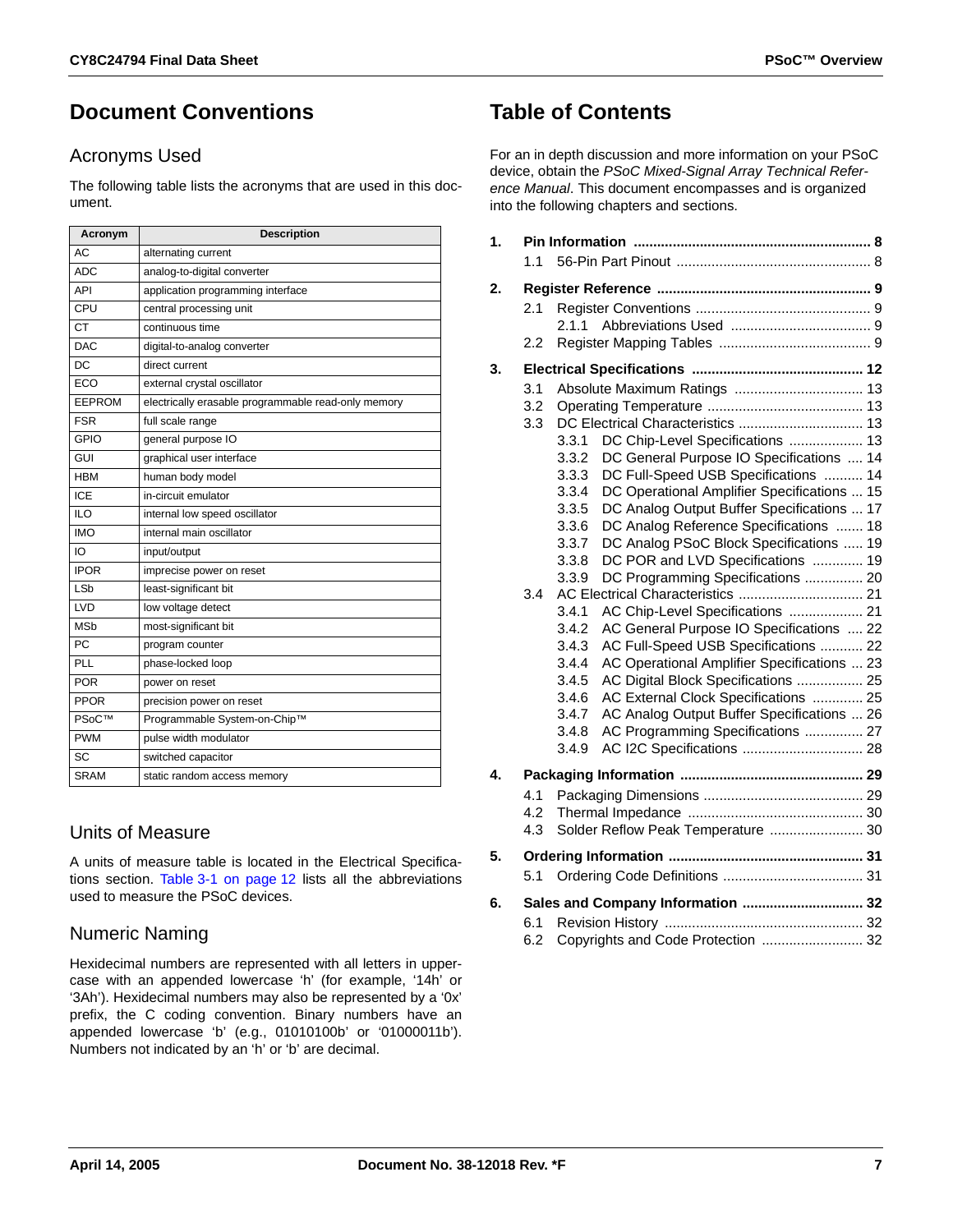

<span id="page-7-0"></span>This chapter describes, lists, and illustrates the CY8C24794 PSoC device pins and pinout configuration.

### <span id="page-7-1"></span>**1.1 56-Pin Part Pinout**

The CY8C24794 PSoC device is available in a 56-pin package which is listed and illustrated in the following table. Every port pin (labeled with a "P") is capable of Digital IO. However, Vss and Vdd are not capable of Digital IO.

| Table 1-1. 56-Pin Part Pinout (MLF*) |  |  |  |  |
|--------------------------------------|--|--|--|--|
|--------------------------------------|--|--|--|--|

| Pin            |                 | <b>Type</b>      |                    | <b>Description</b>                     | CY8C24794 56-Pin PSoC Device |    |                     |                    |                                                                                                                                                                                                          |                |  |
|----------------|-----------------|------------------|--------------------|----------------------------------------|------------------------------|----|---------------------|--------------------|----------------------------------------------------------------------------------------------------------------------------------------------------------------------------------------------------------|----------------|--|
| No.            |                 | Digital   Analog | Name               |                                        |                              |    |                     |                    |                                                                                                                                                                                                          |                |  |
| $\mathbf{1}$   | IO              | I, M             | P2[3]              | Direct switched capacitor block input. |                              |    |                     |                    | 10, M<br>10, M<br>Σ<br>$\mathsf{\Sigma}$<br>∑∑∑<br>Ŀ<br>$\overline{\phantom{a}}$<br>ニニニニ                                                                                                                 |                |  |
| $\overline{c}$ | IO              | I, M             | P2[1]              | Direct switched capacitor block input. |                              |    |                     |                    | $\dot{\prec}$ $\dot{\prec}$ $\dot{\prec}$<br>Ą,<br>$\prec\prec\prec\prec$                                                                                                                                |                |  |
| 3              | IO              | M                | P4[7]              |                                        |                              |    |                     |                    | P2[6], M<br>P2[4], M<br>P2[5], M<br>P2[7], M<br>PO[7].<br>Vss                                                                                                                                            |                |  |
| 4              | IO              | M                | P4[5]              |                                        |                              |    |                     |                    | P0[1],<br>.<br>ការ<br>ស្រុក<br>ស្រុក<br>Vdd                                                                                                                                                              |                |  |
| 5              | IO              | M                | P4[3]              |                                        |                              |    |                     |                    |                                                                                                                                                                                                          |                |  |
| 6              | IO              | M                | P4[1]              |                                        |                              |    |                     |                    | 8828828 <del>884844</del><br>۰                                                                                                                                                                           |                |  |
| $\overline{7}$ | IO              | M                | P3[7]              |                                        |                              |    | A, I, M, P2[3]      |                    | $= 1$<br>$42 \blacksquare$                                                                                                                                                                               | P2[2], A, I, M |  |
| 8              | IO              | M                | P3[5]              |                                        |                              |    | A, I, M, P2[1]      |                    | $\blacksquare$ 2<br>$41 \blacksquare$                                                                                                                                                                    | P2[0], A, I, M |  |
| 9              | IO              | M                | P3[3]              |                                        |                              |    |                     | M, P4[7]           | $\blacksquare$ 3<br>$40 \blacksquare$                                                                                                                                                                    | P4[6], M       |  |
| 10             | $\overline{10}$ | M                | P3[1]              |                                        |                              |    |                     | M, P4[5]           | $= 4$<br>$39 =$                                                                                                                                                                                          | P4[4], M       |  |
| 11             | IO              | M                | P5[7]              |                                        |                              |    |                     | M, P4[3]           | $\blacksquare$ 5<br>$38 \pm P4[2], M$                                                                                                                                                                    |                |  |
| 12             | IO              | M                | P5[5]              |                                        |                              |    |                     | M, P4[1]           | $= 6$<br>$37 \equiv$ P4[0], M                                                                                                                                                                            |                |  |
| 13             | IO              | M                | P5[3]              |                                        |                              |    |                     | M, P3[7]           | <b>MLF</b><br>$= 7$<br>$36\blacksquare$                                                                                                                                                                  | P3[6], M       |  |
| 14             | IO              | M                | P5[1]              |                                        |                              |    |                     | M, P3[5]           | $\blacksquare$ 8<br>(Top View)<br>$35 =$ P3[4], M                                                                                                                                                        |                |  |
| 15             | IO              | M                | P <sub>1</sub> [7] | I2C Serial Clock (SCL).                |                              |    |                     | M, P3[3]           | $\blacksquare$ 9<br>$34 \rightleftharpoons$ P3[2], M                                                                                                                                                     |                |  |
| 16             | $\overline{10}$ | M                | P1[5]              | I2C Serial Data (SDA).                 |                              |    |                     | M, P3[1]           | $\blacksquare$ 10<br>33 o P3[0], M                                                                                                                                                                       |                |  |
| 17             | IO              | M                | P1[3]              |                                        |                              |    |                     | M, P5[7]           | $\blacksquare$ 11<br>32 d P5[6], M                                                                                                                                                                       |                |  |
| 18             | IO              | M                | P1[1]              | I2C Serial Clock (SCL), ISSP-SCLK.     |                              |    |                     | $M, P5[5] = 12$    | $31 \rightleftharpoons$ P5[4], M                                                                                                                                                                         |                |  |
| 19             |                 | Power            | Vss                | Ground connection.                     |                              |    |                     | $M, P5[3] = 13$    | $30 \rightleftharpoons$ P5[2], M                                                                                                                                                                         |                |  |
| 20             |                 | <b>USB</b>       | D+                 |                                        |                              |    |                     | M, P5[1]           | 29→ P5[0], M<br>$= 14$<br>も おけ も も ぬ れ 辺 ぬ み ぬ ぬ み ぬ                                                                                                                                                     |                |  |
| 21             |                 | <b>USB</b>       | D-                 |                                        |                              |    |                     |                    | .                                                                                                                                                                                                        |                |  |
| 22             |                 | Power            | Vdd                | Supply voltage.                        |                              |    |                     |                    | Vss<br>습 수                                                                                                                                                                                               |                |  |
| 23             | IO              |                  | P7[7]              |                                        |                              |    |                     |                    | $\begin{array}{c} 1014 \\ 1014 \\ 1014 \end{array}$<br>$\begin{array}{c} \bar{P} \\ \bar{P} \\ \bar{P} \\ \end{array}$<br>P1[0]<br>P <sub>1[2]</sub><br>न् ।<br>PTE<br>PTE<br>3 SCL, P1[7]<br>SDA, P1[5] |                |  |
| 24             | IO              |                  | P7[0]              |                                        |                              |    |                     |                    | $\overline{z}$<br>Σ์ Σ๋ Σ๋                                                                                                                                                                               |                |  |
| 25             | IO              | M                | P1[0]              | I2C Serial Data (SDA), ISSP-SDATA.     |                              |    |                     |                    | M, I2C SCL, F<br>M, I2C SDA, F<br>SCL, I<br>M, I2C SDA,                                                                                                                                                  |                |  |
| 26             | IO              | M                | P1[2]              |                                        |                              |    |                     |                    | M, I2C                                                                                                                                                                                                   |                |  |
| 27             | IO              | M                | P1[4]              |                                        |                              |    |                     |                    |                                                                                                                                                                                                          |                |  |
| 28             | IO              | M                | P1[6]              |                                        |                              |    |                     |                    |                                                                                                                                                                                                          |                |  |
| 29             | IO              | M                | P5[0]              |                                        | Pin                          |    | <b>Type</b>         | Name               | <b>Description</b>                                                                                                                                                                                       |                |  |
| 30             | IO              | M                | P5[2]              |                                        | No.                          |    | Digital Analog      |                    |                                                                                                                                                                                                          |                |  |
| 31             | IO              | M                | P5[4]              |                                        | 44                           | IO | M                   | P2[6]              | External Voltage Reference (VREF) input.                                                                                                                                                                 |                |  |
| 32             | IO              | M                | P5[6]              |                                        | 45                           | IO | I, M                | P0[0]              | Analog column mux input.                                                                                                                                                                                 |                |  |
| 33             | IO              | M                | P3[0]              |                                        | 46                           | IO | I, M                | P0[2]              | Analog column mux input and column output.                                                                                                                                                               |                |  |
| 34             | Ю               | M                | P3[2]              |                                        | 47                           | Ю  | I. M                | P0[4]              | Analog column mux input and column output.                                                                                                                                                               |                |  |
| 35             | IO              | M                | P3[4]              |                                        | 48                           | IO | I, M                | P0[6]              | Analog column mux input.                                                                                                                                                                                 |                |  |
| 36             | IO              | M                | P3[6]              |                                        | 49                           |    | Power               | Vdd                | Supply voltage.                                                                                                                                                                                          |                |  |
| 37             | IO              | M                | P4[0]              |                                        | 50                           |    | Power               | Vss                | Ground connection.                                                                                                                                                                                       |                |  |
| 38             | IO              | M                | P4[2]              |                                        | 51                           | IO | I, M                | P0[7]              | Analog column mux input, integration input #1.                                                                                                                                                           |                |  |
| 39             | ĪО              | M                | P4[4]              |                                        | 52                           | Ю  | $\overline{IO}$ , M | P0[5]              | Analog column mux input and column output,<br>integration input #2.                                                                                                                                      |                |  |
| 40             | IO              | M                | P4[6]              |                                        | 53                           | IO | IO, M               | P0[3]              | Analog column mux input and column output.                                                                                                                                                               |                |  |
| 41             | IO              | I, M             | P2[0]              | Direct switched capacitor block input. | 54                           | IO | I, M                | P0[1]              | Analog column mux input.                                                                                                                                                                                 |                |  |
| 42             | IO              | I.M              | P2[2]              | Direct switched capacitor block input. | 55                           | IO | M                   | P <sub>2</sub> [7] |                                                                                                                                                                                                          |                |  |
| 43             | IO              | M                | P2[4]              | External Analog Ground (AGND) input.   | 56                           | IO | M                   | P2[5]              |                                                                                                                                                                                                          |                |  |
|                |                 |                  |                    |                                        |                              |    |                     |                    |                                                                                                                                                                                                          |                |  |

**LEGEND**  $A =$  Analog,  $I =$  Input,  $O =$  Output, and  $M =$  Analog Mux Input.

\* The MLF package has a center pad that must be connected to ground (Vss).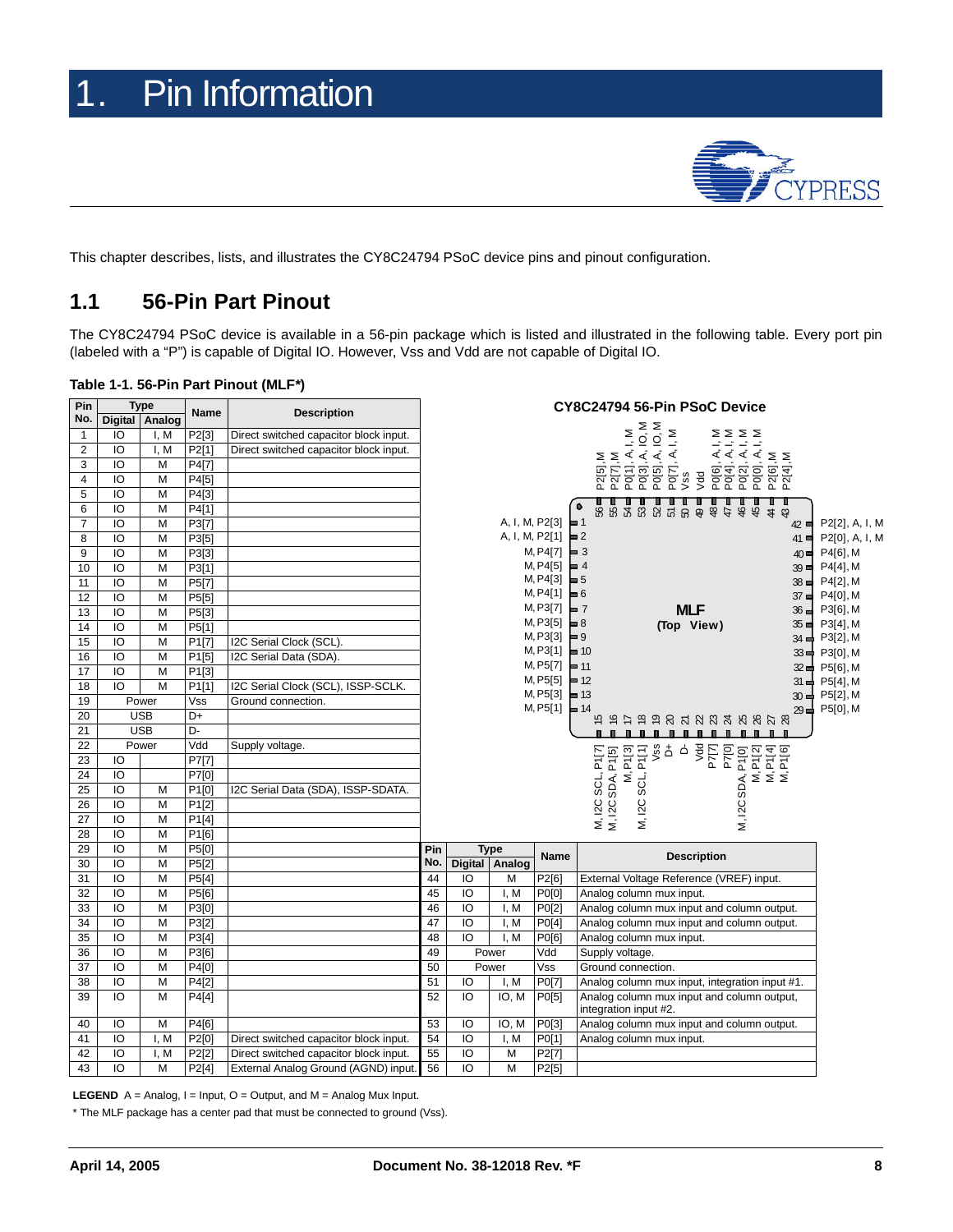## <span id="page-8-0"></span>2. Register Reference



This chapter lists the registers of the CY8C24794 PSoC device. For detailed register information, reference the *PSoC™ Mixed-Signal Array Technical Reference Manual*.

### <span id="page-8-1"></span>**2.1 Register Conventions**

#### <span id="page-8-2"></span>2.1.1 Abbreviations Used

The register conventions specific to this section are listed in the following table.

| <b>Convention</b> | <b>Description</b>           |
|-------------------|------------------------------|
|                   | Read register or bit(s)      |
| W                 | Write register or bit(s)     |
|                   | Logical register or bit(s)   |
|                   | Clearable register or bit(s) |
|                   | Access is bit specific       |

### <span id="page-8-3"></span>**2.2 Register Mapping Tables**

The PSoC device has a total register address space of 512 bytes. The register space is referred to as IO space and is divided into two banks. The XOI bit in the Flag register (CPU\_F) determines which bank the user is currently in. When the XOI bit is set the user is in Bank 1.

**Note** In the following register mapping tables, blank fields are Reserved and should not be accessed.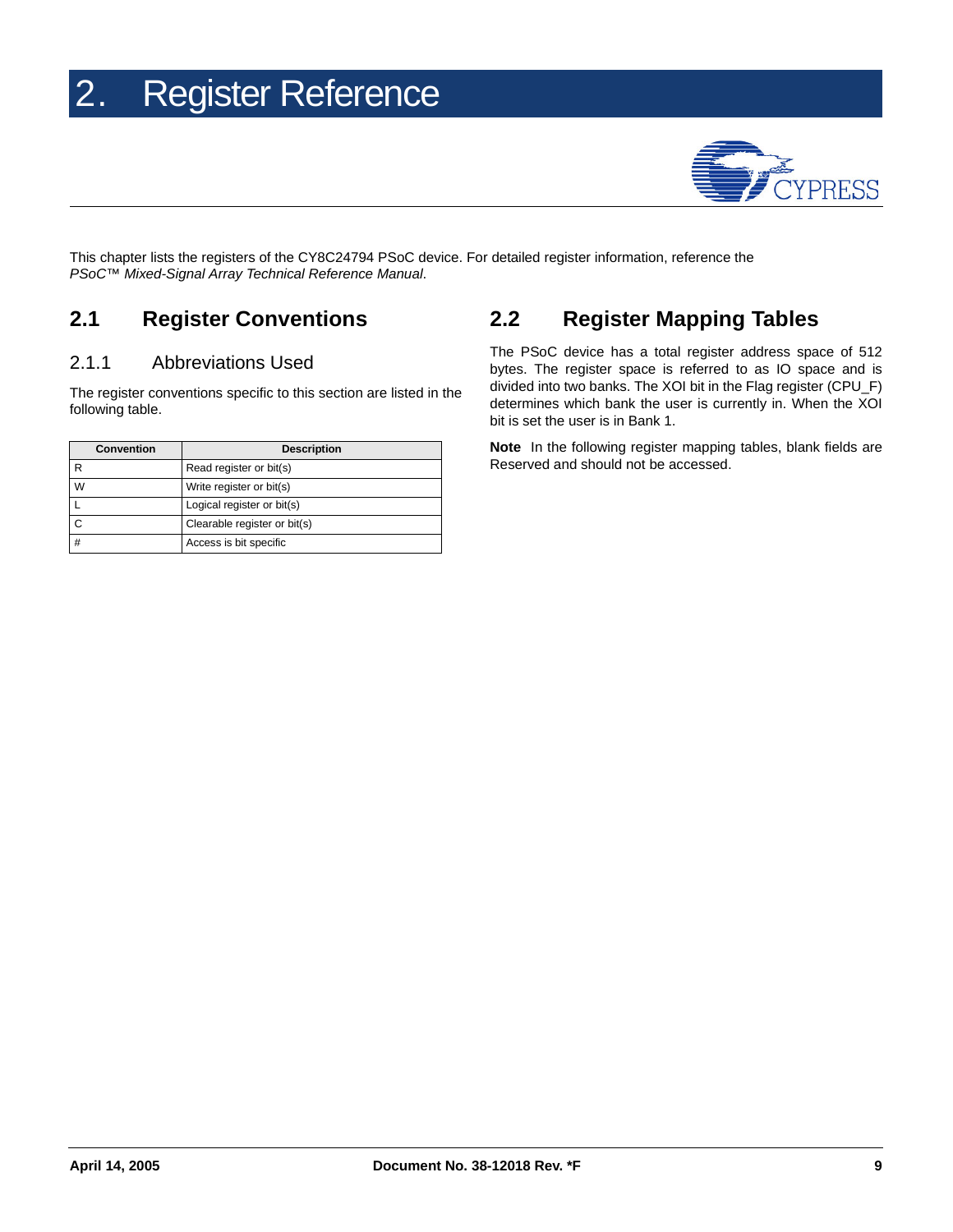### Register Map Bank 0 Table: User Space

| Name                 | Addr<br>(0,Hex) | Access                 | Name                               | Addr<br>(0,Hex) | Access          | Name                 | Addr<br>(0,Hex)      | Access                 | Name                            | Addr<br>(0,Hex)      | Access                 |
|----------------------|-----------------|------------------------|------------------------------------|-----------------|-----------------|----------------------|----------------------|------------------------|---------------------------------|----------------------|------------------------|
| <b>PRTODR</b>        | 00              | <b>RW</b>              | PMA0_DR                            | 40              | <b>RW</b>       | ASC10CR0             | 80                   | <b>RW</b>              |                                 | C0                   |                        |
| <b>PRT0IE</b>        | 01              | <b>RW</b>              | PMA1<br>DR                         | 41              | <b>RW</b>       | ASC10CR1             | 81                   | RW                     |                                 | C <sub>1</sub>       |                        |
| PRT0GS               | 02              | <b>RW</b>              | PMA <sub>2</sub><br>DR             | 42              | <b>RW</b>       | ASC10CR2             | 82                   | <b>RW</b>              |                                 | C <sub>2</sub>       |                        |
| PRT0DM2              | 03              | <b>RW</b>              | PMA3 DR                            | 43              | <b>RW</b>       | ASC10CR3             | 83                   | <b>RW</b>              |                                 | CЗ                   |                        |
| PRT1DR               | 04              | <b>RW</b>              | PMA4<br>DR                         | 44              | <b>RW</b>       | ASD11CR0             | 84                   | <b>RW</b>              |                                 | C <sub>4</sub>       |                        |
| PRT1IE<br>PRT1GS     | 05<br>06        | <b>RW</b><br><b>RW</b> | PMA5_DR<br>PMA6 DR                 | 45<br>46        | RW<br><b>RW</b> | ASD11CR1<br>ASD11CR2 | 85<br>86             | RW<br><b>RW</b>        |                                 | C5<br>C <sub>6</sub> |                        |
| PRT1DM2              | 07              | <b>RW</b>              | PMA7 DR                            | 47              | <b>RW</b>       | ASD11CR3             | 87                   | RW                     |                                 | C7                   |                        |
| PRT2DR               | 08              | <b>RW</b>              | USB_SOF0                           | 48              | R               |                      | 88                   |                        |                                 | C8                   |                        |
| PRT2IE               | 09              | <b>RW</b>              | USB_SOF1                           | 49              | R               |                      | 89                   |                        |                                 | C9                   |                        |
| PRT2GS               | 0A              | <b>RW</b>              | USB_CR0                            | 4A              | $\overline{RW}$ |                      | 8A                   |                        |                                 | CA                   |                        |
| PRT2DM2              | 0B              | <b>RW</b>              | USBIO_CR0                          | 4B              | #               |                      | 8B                   |                        |                                 | CВ                   |                        |
| PRT3DR               | 0C              | <b>RW</b>              | USBIO_CR1                          | 4C              | <b>RW</b>       |                      | 8C                   |                        |                                 | СC                   |                        |
| PRT3IE               | 0D              | <b>RW</b>              |                                    | 4D              |                 |                      | 8D                   |                        |                                 | CD                   |                        |
| PRT3GS               | 0E              | <b>RW</b>              | EP1_CNT1                           | 4E              | #               |                      | 8E                   |                        |                                 | СE                   |                        |
| PRT3DM2              | 0F              | <b>RW</b>              | <b>CNT</b><br>EP <sub>1</sub>      | 4F              | <b>RW</b>       |                      | 8F                   |                        |                                 | CF                   |                        |
| PRT4DR               | 10              | RW                     | EP2_CNT1                           | 50              | #               | ASD20CR0             | 90                   | <b>RW</b>              | CUR_PP                          | D0                   | <b>RW</b>              |
| PRT4IE               | 11              | <b>RW</b>              | EP <sub>2</sub><br><b>CNT</b>      | 51              | <b>RW</b>       | ASD20CR1             | 91                   | <b>RW</b>              | STK PP                          | D <sub>1</sub>       | <b>RW</b>              |
| PRT4GS               | 12              | <b>RW</b>              | EP3<br>_CNT1                       | 52              | #               | ASD20CR2             | 92                   | <b>RW</b>              |                                 | D <sub>2</sub>       |                        |
| PRT4DM2              | 13              | <b>RW</b>              | EP3<br><b>CNT</b>                  | 53              | <b>RW</b>       | ASD20CR3             | 93                   | <b>RW</b>              | PP<br>IDX.                      | D3                   | <b>RW</b>              |
| PRT5DR               | 14              | <b>RW</b>              | EP4 CNT1<br>EP4_CNT                | 54              | #               | ASC21CR0<br>ASC21CR1 | 94                   | <b>RW</b>              | MVR_PP                          | D <sub>4</sub>       | <b>RW</b>              |
| PRT5IE<br>PRT5GS     | 15<br>16        | <b>RW</b><br><b>RW</b> | CR<br>EP <sub>0</sub>              | 55<br>56        | <b>RW</b><br>#  | ASC21CR2             | 95<br>96             | <b>RW</b><br><b>RW</b> | MVW PP<br>I2C_CFG               | D <sub>5</sub><br>D6 | <b>RW</b><br><b>RW</b> |
| PRT5DM2              | 17              | <b>RW</b>              | EP <sub>0</sub><br><b>CNT</b>      | 57              | #               | ASC21CR3             | 97                   | <b>RW</b>              | <b>SCR</b><br>I <sub>2</sub> C  | D7                   | #                      |
|                      | 18              |                        | EP <sub>0</sub><br>DR <sub>0</sub> | 58              | <b>RW</b>       |                      | 98                   |                        | DR<br>12C                       | D <sub>8</sub>       | <b>RW</b>              |
|                      | 19              |                        | EP <sub>0</sub><br>DR <sub>1</sub> | 59              | <b>RW</b>       |                      | 99                   |                        | I <sub>2</sub> C<br><b>MSCR</b> | D <sub>9</sub>       | $\#$                   |
|                      | 1A              |                        | DR <sub>2</sub><br>EP <sub>0</sub> | 5A              | <b>RW</b>       |                      | <b>9A</b>            |                        | <b>CLR0</b><br>INT              | DA                   | <b>RW</b>              |
|                      | 1B              |                        | EP <sub>0</sub><br>DR <sub>3</sub> | 5B              | <b>RW</b>       |                      | 9B                   |                        | CLR1<br>INT                     | DB                   | <b>RW</b>              |
| PRT7DR               | 1C              | <b>RW</b>              | EP <sub>0</sub><br>DR <sub>4</sub> | 5C              | <b>RW</b>       |                      | 9C                   |                        | CLR <sub>2</sub><br>INT         | DC                   | <b>RW</b>              |
| PRT7IE               | 1D              | <b>RW</b>              | EP <sub>0</sub><br>DR <sub>5</sub> | 5D              | <b>RW</b>       |                      | 9D                   |                        | CLR <sub>3</sub><br>INT         | DD                   | <b>RW</b>              |
| PRT7GS               | 1E              | <b>RW</b>              | EP0<br>DR <sub>6</sub>             | 5E              | RW              |                      | 9E                   |                        | MSK3<br>INT                     | DE                   | <b>RW</b>              |
| PRT7DM2              | 1F              | <b>RW</b>              | EP0 DR7                            | 5F              | <b>RW</b>       |                      | 9F                   |                        | MSK <sub>2</sub><br>INT         | DF                   | <b>RW</b>              |
| DBB00DR0             | 20              | #                      | AMX_IN                             | 60              | <b>RW</b>       |                      | A0                   |                        | MSK <sub>0</sub><br>INT         | E0                   | <b>RW</b>              |
| DBB00DR1             | 21              | W                      | <b>AMUXCFG</b>                     | 61              | <b>RW</b>       |                      | A <sub>1</sub>       |                        | INT<br>MSK1                     | E <sub>1</sub>       | <b>RW</b>              |
| DBB00DR2             | 22              | <b>RW</b>              |                                    | 62              |                 |                      | A <sub>2</sub>       |                        | INT<br>VC                       | E <sub>2</sub>       | <b>RC</b>              |
| DBB00CR0             | 23              | #                      | <b>CR</b><br>ARF                   | 63              | <b>RW</b>       |                      | A <sub>3</sub>       |                        | <b>WDT</b><br><b>RES</b>        | E <sub>3</sub>       | W                      |
| DBB01DR0             | 24              | #                      | <b>CMP</b><br>CR <sub>0</sub>      | 64              | $\#$            |                      | A4                   |                        | DEC<br>DH                       | E4                   | <b>RC</b>              |
| DBB01DR1             | 25              | W                      | CR<br>ASY                          | 65              | #               |                      | A <sub>5</sub>       |                        | DEC<br>DL                       | E <sub>5</sub>       | <b>RC</b>              |
| DBB01DR2<br>DBB01CR0 | 26<br>27        | <b>RW</b><br>#         | CMP_CR1                            | 66<br>67        | <b>RW</b>       |                      | A <sub>6</sub><br>A7 |                        | CR0<br>DEC<br>DEC_CR1           | E6<br>E7             | <b>RW</b><br><b>RW</b> |
| DCB02DR0             | 28              | #                      |                                    | 68              |                 | MUL1<br>X            | A8                   | W                      | MUL0_X                          | E8                   | W                      |
| DCB02DR1             | 29              | W                      |                                    | 69              |                 | MUL1<br>Y.           | A <sub>9</sub>       | W                      | MUL0_Y                          | E9                   | W                      |
| DCB02DR2             | 2A              | <b>RW</b>              |                                    | 6A              |                 | MUL1<br>DH           | AA                   | R                      | DH<br><b>MUL0</b>               | EA                   | R                      |
| DCB02CR0             | 2B              | #                      |                                    | 6B              |                 | MUL1<br>DL           | AB                   | R                      | MUL0 DL                         | EВ                   | R                      |
| DCB03DR0             | 2C              | #                      | TMP_DR0                            | 6C              | <b>RW</b>       | ACC1_DR1             | AC                   | <b>RW</b>              | ACCO_DR1                        | EC                   | <b>RW</b>              |
| DCB03DR1             | 2D              | W                      | TMP_DR1                            | 6D              | <b>RW</b>       | ACC1_DR0             | AD                   | <b>RW</b>              | ACCO DRO                        | ED                   | <b>RW</b>              |
| DCB03DR2             | 2E              | <b>RW</b>              | TMP_DR2                            | 6E              | <b>RW</b>       | ACC1_DR3             | AE                   | <b>RW</b>              | ACCO DR3                        | EE                   | <b>RW</b>              |
| DCB03CR0             | 2F              | #                      | TMP DR3                            | 6F              | <b>RW</b>       | ACC1_DR2             | AF                   | <b>RW</b>              | ACCO_DR2                        | EF                   | <b>RW</b>              |
|                      | 30              |                        | ACB00CR3                           | 70              | <b>RW</b>       | <b>RDIORI</b>        | B <sub>0</sub>       | <b>RW</b>              |                                 | F <sub>0</sub>       |                        |
|                      | 31              |                        | ACB00CR0                           | 71              | <b>RW</b>       | <b>RDI0SYN</b>       | <b>B1</b>            | <b>RW</b>              |                                 | F <sub>1</sub>       |                        |
|                      | 32              |                        | ACB00CR1                           | 72              | <b>RW</b>       | <b>RDI0IS</b>        | B <sub>2</sub>       | <b>RW</b>              |                                 | F <sub>2</sub>       |                        |
|                      | 33              |                        | ACB00CR2                           | 73              | <b>RW</b>       | RDI0LT0              | B <sub>3</sub>       | <b>RW</b>              |                                 | F3                   |                        |
|                      | 34              |                        | ACB01CR3                           | 74              | <b>RW</b>       | RDIOLT1              | B <sub>4</sub>       | <b>RW</b>              |                                 | F <sub>4</sub>       |                        |
|                      | 35              |                        | ACB01CR0                           | 75              | <b>RW</b>       | RDI0RO0              | B <sub>5</sub>       | <b>RW</b>              |                                 | F <sub>5</sub>       |                        |
|                      | 36              |                        | ACB01CR1                           | 76              | <b>RW</b>       | RDI0RO1              | B <sub>6</sub>       | <b>RW</b>              |                                 | F6                   |                        |
|                      | 37<br>38        |                        | ACB01CR2                           | 77<br>78        | <b>RW</b>       |                      | B7<br>B <sub>8</sub> |                        | CPU_F                           | F7<br>F <sub>8</sub> | RL                     |
|                      | 39              |                        |                                    | 79              |                 |                      | B <sub>9</sub>       |                        |                                 | F <sub>9</sub>       |                        |
|                      | 3A              |                        |                                    | 7A              |                 |                      | BA                   |                        |                                 | FA                   |                        |
|                      | 3B              |                        |                                    | 7B              |                 |                      | BB                   |                        |                                 | FB                   |                        |
|                      | 3C              |                        |                                    | 7C              |                 |                      | BC                   |                        |                                 | FC                   |                        |
|                      | 3D              |                        |                                    | 7D              |                 |                      | <b>BD</b>            |                        | DAC_D                           | FD                   | <b>RW</b>              |
|                      | 3E              |                        |                                    | 7E              |                 |                      | BE                   |                        | CPU_SCR1                        | FE.                  | #                      |
|                      | 3F              |                        |                                    | 7F              |                 |                      | BF                   |                        | CPU_SCR0                        | FF                   | #                      |

**Blank fields are Reserved and should not be accessed.** # Access is bit specific.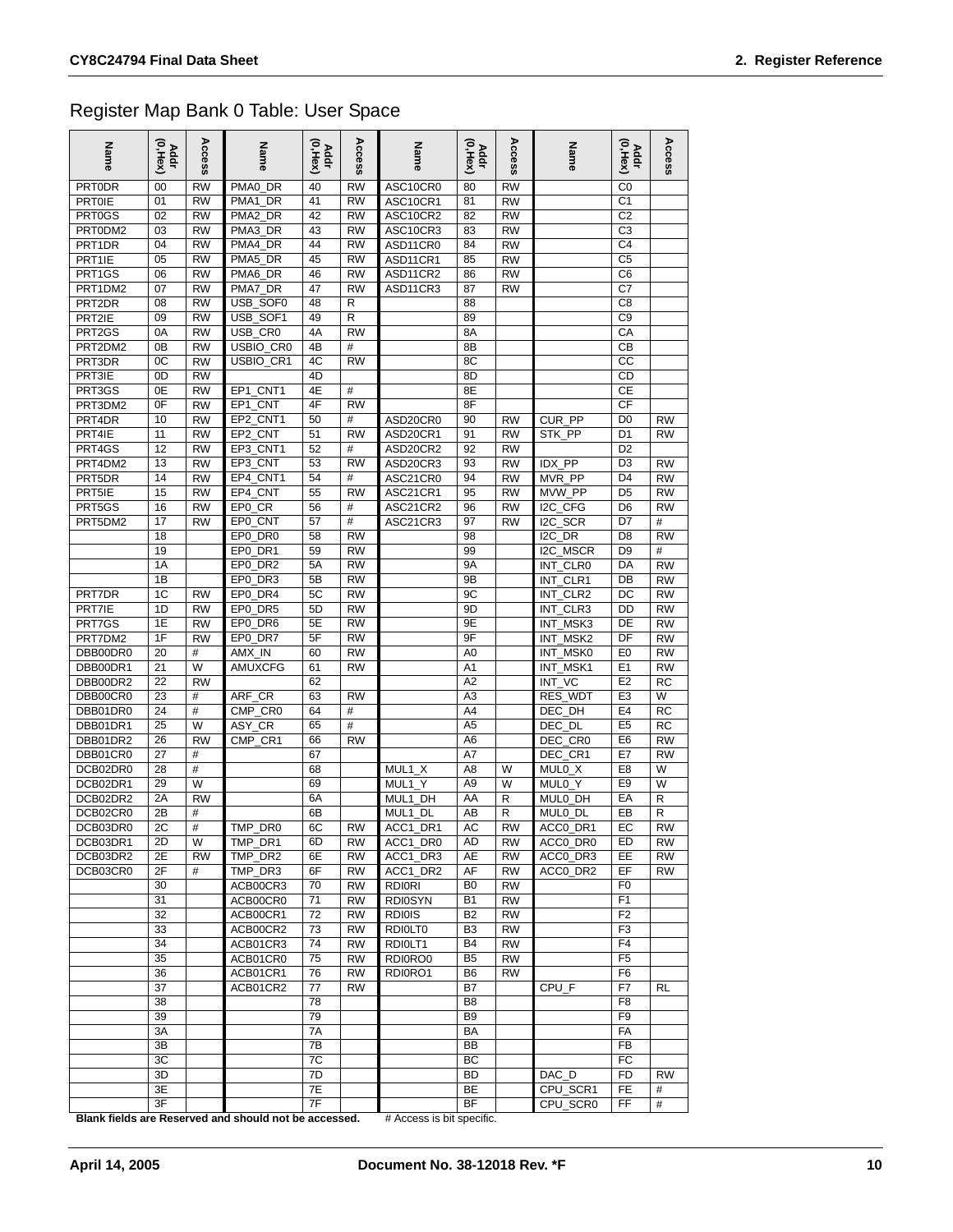#### Register Map Bank 1 Table: Configuration Space

| Name               | (1,Нех)<br><b>Addr</b> | Acces<br>m             | Name                          | $(1,$ Hex $)$<br><b>Addr</b> | Access                 | Name                 | $(1,$ Hex $)$<br>Addr | Access                 | Name                                        | (1,Нех)<br><b>Addr</b>           | Access    |
|--------------------|------------------------|------------------------|-------------------------------|------------------------------|------------------------|----------------------|-----------------------|------------------------|---------------------------------------------|----------------------------------|-----------|
| PRT0DM0            | 00                     | <b>RW</b>              | <b>WA</b><br>PMA0             | 40                           | <b>RW</b>              | ASC10CR0             | 80                    | <b>RW</b>              | USBIO CR2                                   | C <sub>0</sub>                   | <b>RW</b> |
| PRT0DM1            | 01                     | <b>RW</b>              | <b>WA</b><br>PMA <sub>1</sub> | 41                           | <b>RW</b>              | ASC10CR1             | 81                    | <b>RW</b>              | USB CR1                                     | C <sub>1</sub>                   | #         |
| <b>PRT0IC0</b>     | 02                     | <b>RW</b>              | PMA <sub>2</sub><br><b>WA</b> | 42                           | <b>RW</b>              | ASC10CR2             | 82                    | <b>RW</b>              |                                             |                                  |           |
| PRT0IC1            | 03                     | <b>RW</b>              | PMA3_WA<br>PMA4 WA            | 43                           | <b>RW</b>              | ASC10CR3             | 83                    | <b>RW</b>              |                                             |                                  |           |
| PRT1DM0<br>PRT1DM1 | 04                     | <b>RW</b><br><b>RW</b> | PMA5 WA                       | 44<br>45                     | <b>RW</b><br><b>RW</b> | ASD11CR0<br>ASD11CR1 | 84                    | <b>RW</b><br><b>RW</b> | EP1 CR0                                     | C <sub>4</sub><br>C <sub>5</sub> | #<br>#    |
| PRT1IC0            | 05<br>06               | <b>RW</b>              | PMA6 WA                       | 46                           | <b>RW</b>              | ASD11CR2             | 85<br>86              | <b>RW</b>              | EP2_CR0<br>EP3 CR0                          | C <sub>6</sub>                   | #         |
| PRT1IC1            | 07                     | <b>RW</b>              | PMA7_WA                       | 47                           | <b>RW</b>              | ASD11CR3             | 87                    | <b>RW</b>              | EP4_CR0                                     | C7                               | #         |
| PRT2DM0            | 08                     | <b>RW</b>              |                               | 48                           |                        |                      | 88                    |                        |                                             | C <sub>8</sub>                   |           |
| PRT2DM1            | 09                     | <b>RW</b>              |                               | 49                           |                        |                      | 89                    |                        |                                             | C <sub>9</sub>                   |           |
| PRT2IC0            | 0A                     | <b>RW</b>              |                               | 4A                           |                        |                      | 8A                    |                        |                                             | CA                               |           |
| PRT2IC1            | 0B                     | <b>RW</b>              |                               | 4B                           |                        |                      | 8B                    |                        |                                             | CB                               |           |
| PRT3DM0            | 0C                     | <b>RW</b>              |                               | 4C                           |                        |                      | 8C                    |                        |                                             | СC                               |           |
| PRT3DM1            | 0D                     | <b>RW</b>              |                               | 4D                           |                        |                      | 8D                    |                        |                                             | CD                               |           |
| PRT3IC0            | 0E                     | <b>RW</b>              |                               | 4E                           |                        |                      | 8E                    |                        |                                             | СE                               |           |
| PRT3IC1            | 0F                     | <b>RW</b>              |                               | 4F                           |                        |                      | 8F                    |                        |                                             | <b>CF</b>                        |           |
| PRT4DM0            | 10                     | <b>RW</b>              | PMA0_RA                       | 50                           | <b>RW</b>              |                      | 90                    |                        | GDI_O_IN                                    | D <sub>0</sub>                   | <b>RW</b> |
| PRT4DM1            | 11                     | <b>RW</b>              | <b>RA</b><br>PMA1             | 51                           | <b>RW</b>              | ASD20CR1             | 91                    | <b>RW</b>              | $E$ <sub>IN</sub><br><b>GDI</b>             | D <sub>1</sub>                   | <b>RW</b> |
| PRT4IC0            | 12                     | <b>RW</b>              | <b>RA</b><br>PMA <sub>2</sub> | 52                           | <b>RW</b>              | ASD20CR2             | 92                    | <b>RW</b>              | $O_$ OU<br><b>GDI</b>                       | D <sub>2</sub>                   | <b>RW</b> |
| PRT4IC1            | 13                     | <b>RW</b>              | <b>RA</b><br>PMA3             | 53                           | <b>RW</b>              | ASD20CR3             | 93                    | <b>RW</b>              | GDI E OU                                    | D <sub>3</sub>                   | <b>RW</b> |
| PRT5DM0            | 14                     | <b>RW</b>              | PMA4 RA                       | 54                           | <b>RW</b>              | ASC21CR0             | 94                    | <b>RW</b>              |                                             | D <sub>4</sub>                   |           |
| PRT5DM1            | 15                     | <b>RW</b>              | <b>RA</b><br>PMA <sub>5</sub> | 55                           | <b>RW</b>              | ASC21CR1             | 95                    | <b>RW</b>              |                                             | D <sub>5</sub>                   |           |
| PRT5IC0<br>PRT5IC1 | 16                     | <b>RW</b><br><b>RW</b> | RA<br>PMA6                    | 56<br>57                     | <b>RW</b><br><b>RW</b> | ASC21CR2             | 96                    | <b>RW</b><br><b>RW</b> |                                             | D <sub>6</sub><br>D7             |           |
|                    | 17<br>18               |                        | <b>RA</b><br>PMA7             | 58                           |                        | ASC21CR3             | 97<br>98              |                        | MUX CR0                                     | D <sub>8</sub>                   | RW        |
|                    | 19                     |                        |                               | 59                           |                        |                      | 99                    |                        | MUX CR1                                     | D <sub>9</sub>                   | <b>RW</b> |
|                    | 1A                     |                        |                               | 5A                           |                        |                      | <b>9A</b>             |                        | MUX_CR2                                     | DA                               | <b>RW</b> |
|                    | 1B                     |                        |                               | 5B                           |                        |                      | 9B                    |                        | MUX CR3                                     | DB                               | <b>RW</b> |
| PRT7DM0            | 1C                     | <b>RW</b>              |                               | 5C                           |                        |                      | 9C                    |                        |                                             | DC                               |           |
| PRT7DM1            | 1D                     | <b>RW</b>              |                               | 5D                           |                        |                      | 9D                    |                        | OSC GO EN                                   | DD                               | <b>RW</b> |
| PRT7IC0            | 1E                     | <b>RW</b>              |                               | 5E                           |                        |                      | 9Ε                    |                        | OSC_CR4                                     | DE                               | <b>RW</b> |
| PRT7IC1            | 1F                     | <b>RW</b>              |                               | 5F                           |                        |                      | 9F                    |                        | OSC CR3                                     | DF                               | <b>RW</b> |
| DBB00FN            | 20                     | <b>RW</b>              | CLK_CR0                       | 60                           | RW                     |                      | A0                    |                        | OSC_CR0                                     | E <sub>0</sub>                   | <b>RW</b> |
| DBB00IN            | 21                     | <b>RW</b>              | CLK_CR1                       | 61                           | <b>RW</b>              |                      | A1                    |                        | OSC_CR1                                     | E <sub>1</sub>                   | <b>RW</b> |
| DBB00OU            | 22                     | <b>RW</b>              | ABF_CR0                       | 62                           | <b>RW</b>              |                      | A <sub>2</sub>        |                        | OSC CR2                                     | E <sub>2</sub>                   | <b>RW</b> |
|                    | 23                     |                        | AMD CR0                       | 63                           | <b>RW</b>              |                      | A <sub>3</sub>        |                        | CR<br>VLT                                   | E <sub>3</sub>                   | <b>RW</b> |
| DBB01FN            | 24                     | <b>RW</b>              | CMP_GO_EN                     | 64                           | <b>RW</b>              |                      | A4                    |                        | VLT CMP                                     | E <sub>4</sub>                   | R         |
| DBB01IN            | 25                     | <b>RW</b>              | GO EN1<br><b>CMP</b>          | 65                           | <b>RW</b>              |                      | A <sub>5</sub>        |                        |                                             | E <sub>5</sub>                   |           |
| DBB01OU            | 26                     | <b>RW</b>              | CR <sub>1</sub><br>AMD        | 66                           | <b>RW</b>              |                      | A6                    |                        |                                             | E <sub>6</sub>                   |           |
|                    | 27                     |                        | ALT_CR0                       | 67                           | <b>RW</b>              |                      | A7                    |                        |                                             | E7                               |           |
| DCB02FN<br>DCB02IN | 28                     | <b>RW</b>              |                               | 68                           |                        |                      | A <sub>8</sub>        |                        | IMO TR                                      | E <sub>8</sub><br>E <sub>9</sub> | W<br>W    |
| DCB02OU            | 29<br>2A               | <b>RW</b><br><b>RW</b> |                               | 69<br>6A                     |                        |                      | A <sub>9</sub><br>AA  |                        | <b>ILO</b><br>TR<br><b>TR</b><br><b>BDG</b> | EA                               | <b>RW</b> |
|                    | 2B                     |                        |                               | 6B                           |                        |                      | AB                    |                        | ECO TR                                      | EB                               | W         |
| DCB03FN            | 2C                     | <b>RW</b>              | TMP_DR0                       | 6C                           | <b>RW</b>              |                      | <b>AC</b>             |                        | MUX_CR4                                     | EC                               | <b>RW</b> |
| DCB03IN            | 2D                     | <b>RW</b>              | TMP DR1                       | 6D                           | <b>RW</b>              |                      | AD                    |                        | MUX_CR5                                     | ED                               | <b>RW</b> |
| DCB03OU            | 2E                     | <b>RW</b>              | TMP_DR2                       | 6E                           | <b>RW</b>              |                      | AE                    |                        |                                             | EE                               |           |
|                    | 2F                     |                        | TMP_DR3                       | 6F                           | <b>RW</b>              |                      | AF                    |                        |                                             | EF                               |           |
|                    | 30                     |                        | ACB00CR3                      | 70                           | <b>RW</b>              | <b>RDIORI</b>        | B <sub>0</sub>        | <b>RW</b>              |                                             | F <sub>0</sub>                   |           |
|                    | 31                     |                        | ACB00CR0                      | 71                           | <b>RW</b>              | <b>RDI0SYN</b>       | <b>B1</b>             | <b>RW</b>              |                                             | F <sub>1</sub>                   |           |
|                    | 32                     |                        | ACB00CR1                      | 72                           | <b>RW</b>              | <b>RDI0IS</b>        | B <sub>2</sub>        | <b>RW</b>              |                                             | F <sub>2</sub>                   |           |
|                    | 33                     |                        | ACB00CR2                      | 73                           | <b>RW</b>              | <b>RDIOLTO</b>       | B <sub>3</sub>        | <b>RW</b>              |                                             | F <sub>3</sub>                   |           |
|                    | 34                     |                        | ACB01CR3                      | $\overline{74}$              | <b>RW</b>              | RDIOLT1              | B4                    | <b>RW</b>              |                                             | F4                               |           |
|                    | 35                     |                        | ACB01CR0                      | 75                           | <b>RW</b>              | RDI0RO0              | B5                    | <b>RW</b>              |                                             | F5                               |           |
|                    | 36                     |                        | ACB01CR1                      | 76                           | <b>RW</b>              | RDI0RO1              | B <sub>6</sub>        | <b>RW</b>              |                                             | F <sub>6</sub>                   |           |
|                    | 37                     |                        | ACB01CR2                      | 77                           | <b>RW</b>              |                      | B7                    |                        | CPU_F                                       | F7                               | RL        |
|                    | 38                     |                        |                               | 78                           |                        |                      | B <sub>8</sub>        |                        |                                             | F <sub>8</sub>                   |           |
|                    | 39                     |                        |                               | 79                           |                        |                      | B9                    |                        |                                             | F9                               |           |
|                    | 3A                     |                        |                               | 7A                           |                        |                      | BA                    |                        |                                             | FA                               |           |
|                    | 3B<br>3C               |                        |                               | 7B<br>$\overline{7C}$        |                        |                      | BB<br>ВC              |                        |                                             | FB<br>FC                         |           |
|                    | 3D                     |                        |                               | 7D                           |                        |                      | BD                    |                        | DAC CR                                      | FD                               | <b>RW</b> |
|                    | 3E                     |                        |                               | 7E                           |                        |                      | BE                    |                        | CPU_SCR1                                    | FE.                              | #         |
|                    | 3F                     |                        |                               | 7F                           |                        |                      | ΒF                    |                        | CPU_SCR0                                    | FF                               | #         |

**Blank fields are Reserved and should not be accessed.** # Access is bit specific.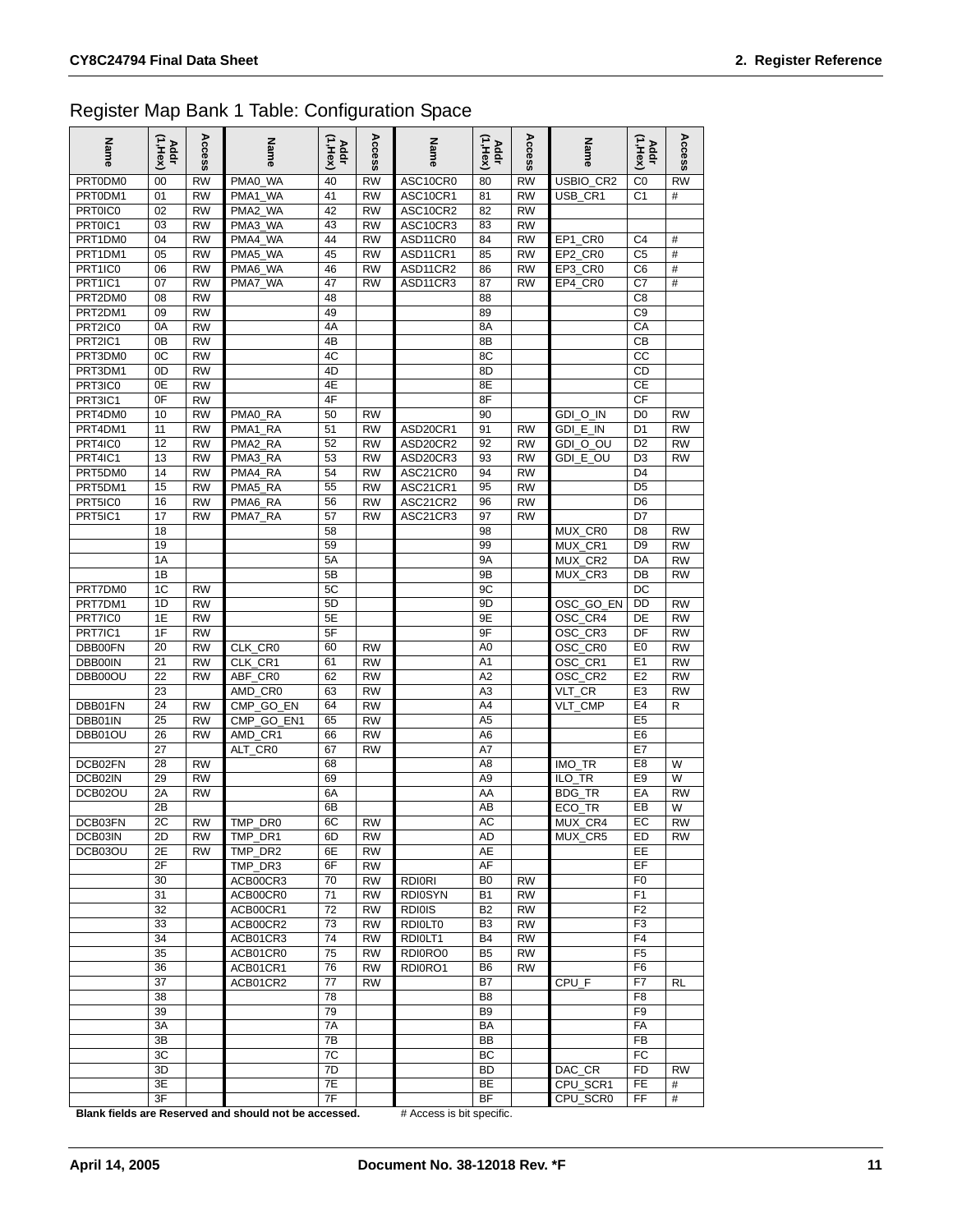

<span id="page-11-0"></span>This chapter presents the DC and AC electrical specifications of the CY8C24794 PSoC device. For the most up to date electrical specifications, confirm that you have the most recent data sheet by going to the web at [http://www.cypress.com/psoc.](http://www.cypress.com/psoc)

Specifications are valid for -40°C  $\leq T_A \leq 85$ °C and T<sub>J</sub>  $\leq 100$ °C, except where noted. Specifications for devices running at greater than 12 MHz are valid for -40<sup>o</sup>C ≤  $T_A \le 70$ <sup>o</sup>C and  $T_J \le 82$ <sup>o</sup>C.



**Figure 3-1a. Voltage versus CPU Frequency**

The following table lists the units of measure that are used in this chapter.

#### <span id="page-11-1"></span>**Table 3-1: Units of Measure**

| Symbol     | <b>Unit of Measure</b>      | Symbol   | <b>Unit of Measure</b>        |  |  |
|------------|-----------------------------|----------|-------------------------------|--|--|
| °C         | degree Celsius              | μW       | microwatts                    |  |  |
| dB         | decibels                    | mA       | milli-ampere                  |  |  |
| fF         | femto farad                 | ms       | milli-second                  |  |  |
| Hz         | hertz                       | mV       | milli-volts                   |  |  |
| <b>KB</b>  | 1024 bytes                  | nA       | nanoampere                    |  |  |
| Kbit       | 1024 bits                   | ns       | nanosecond                    |  |  |
| kHz        | kilohertz                   | nV       | nanovolts                     |  |  |
| kΩ         | kilohm                      | $\Omega$ | ohm                           |  |  |
| <b>MHz</b> | megahertz                   | рA       | picoampere                    |  |  |
| MΩ         | megaohm                     | pF       | picofarad                     |  |  |
| μA         | microampere                 | pp       | peak-to-peak                  |  |  |
| μF         | microfarad                  | ppm      | parts per million             |  |  |
| μH         | microhenry                  | ps       | picosecond                    |  |  |
| μs         | microsecond                 | sps      | samples per second            |  |  |
| μV         | microvolts                  | $\sigma$ | sigma: one standard deviation |  |  |
| µVrms      | microvolts root-mean-square | V        | volts                         |  |  |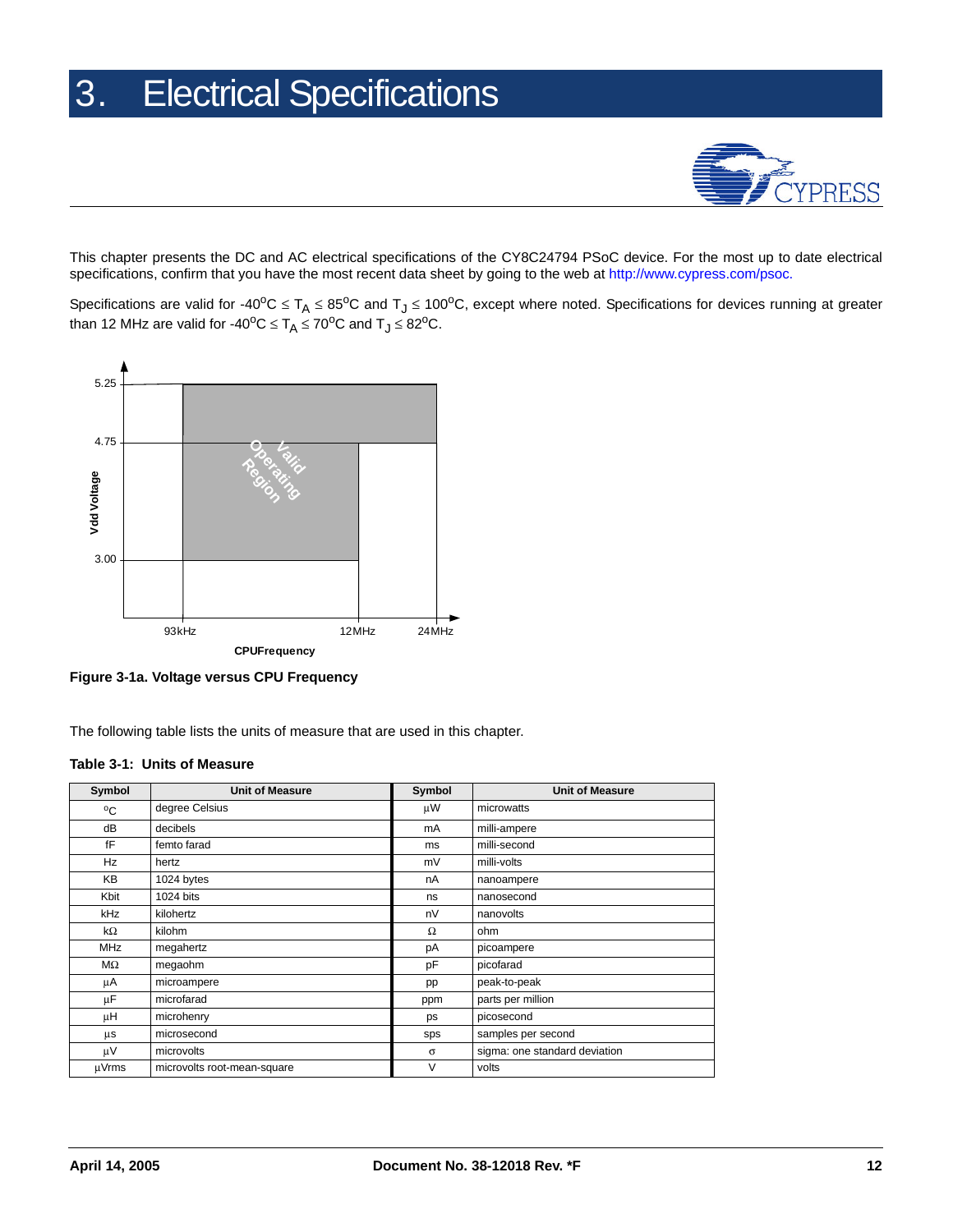### <span id="page-12-0"></span>**3.1 Absolute Maximum Ratings**

**Table 3-2. Absolute Maximum Ratings**

| Symbol           | <b>Description</b>                                                      | <b>Min</b>  | Typ | <b>Max</b>    | <b>Units</b>            | <b>Notes</b>                                                    |
|------------------|-------------------------------------------------------------------------|-------------|-----|---------------|-------------------------|-----------------------------------------------------------------|
| $T_{STG}$        | Storage Temperature                                                     | $-55$       | -   | $+100$        | $^{\circ}$ C            | Higher storage temperatures will reduce data<br>retention time. |
| $T_A$            | Ambient Temperature with Power Applied                                  | $-40$       | -   | $+85$         | $^{\circ}$ C            |                                                                 |
| Vdd              | Supply Voltage on Vdd Relative to Vss                                   | $-0.5$      |     | $+6.0$        | - V                     |                                                                 |
| $V_{IO}$         | DC Input Voltage                                                        | $Vss - 0.5$ |     | $Vdd + 0.5$ V |                         |                                                                 |
| V <sub>102</sub> | DC Voltage Applied to Tri-state                                         | $Vss - 0.5$ |     | $Vdd + 0.5$   | $\mathsf{I} \mathsf{V}$ |                                                                 |
| <sup>I</sup> MIO | Maximum Current into any Port Pin                                       | $-25$       | -   | $+50$         | <sub>m</sub> A          |                                                                 |
| <b>I</b> MAIO    | Maximum Current into any Port Pin Configured as Analog<br><b>Driver</b> | $-50$       | -   | $+50$         | <sub>m</sub> A          |                                                                 |
| <b>ESD</b>       | Electro Static Discharge Voltage                                        | 2000        | -   |               | - V                     | Human Body Model ESD.                                           |
| LU               | Latch-up Current                                                        | -           |     | 200           | <sub>m</sub> A          |                                                                 |

### <span id="page-12-1"></span>**3.2 Operating Temperature**

#### **Table 3-3. Operating Temperature**

| Symbol                       | <b>Description</b>            | Min   | Typ | Max    | <b>Units</b> | <b>Notes</b>                                                                                                                                                                                 |
|------------------------------|-------------------------------|-------|-----|--------|--------------|----------------------------------------------------------------------------------------------------------------------------------------------------------------------------------------------|
|                              | <b>Ambient Temperature</b>    | -40   |     | $+85$  | ∣°C          |                                                                                                                                                                                              |
| $\mathsf{T}_{\mathsf{AUSE}}$ | Ambient Temperature using USB | $-10$ |     | +85    | $^{\circ}$ C |                                                                                                                                                                                              |
|                              | Junction Temperature          | $-40$ |     | $+100$ | $^{\circ}$ C | The temperature rise from ambient to junction is<br>package specific. See "Thermal Impedance" on<br>page 30. The user must limit the power con-<br>sumption to comply with this requirement. |

### <span id="page-12-2"></span>**3.3 DC Electrical Characteristics**

#### <span id="page-12-3"></span>3.3.1 DC Chip-Level Specifications

The following table lists guaranteed maximum and minimum specifications for the voltage and temperature ranges: 4.75V to 5.25V and -40°C  $\leq T_A \leq 85$ °C, or 3.0V to 3.6V and -40°C  $\leq T_A \leq 85$ °C, respectively. Typical parameters apply to 5V and 3.3V at 25°C and are for design guidance only.

#### **Table 3-4. DC Chip-Level Specifications**

| Symbol           | <b>Description</b>                                                                            | Min | Typ | <b>Max</b> | <b>Units</b> | <b>Notes</b>                                                                                                                                                                      |
|------------------|-----------------------------------------------------------------------------------------------|-----|-----|------------|--------------|-----------------------------------------------------------------------------------------------------------------------------------------------------------------------------------|
| Vdd              | Supply Voltage                                                                                | 3.0 |     | 5.25       | $\vee$       | See DC POR and LVD specifications, Table 3-<br>14 on page 19.                                                                                                                     |
| $I_{DD5}$        | Supply Current, IMO = 24 MHz (5V)                                                             |     | 14  | 27         | mA           | Conditions are Vdd = 5.0V, $T_A$ = 25 °C, CPU = 3<br>MHz, SYSCLK doubler disabled, $VC1 = 1.5$<br>MHz, VC2 = 93.75 kHz, VC3 = 93.75 kHz, ana-<br>$log power = off.$               |
| $I_{DD3}$        | Supply Current, $IMO = 24 MHz (3.3V)$                                                         |     | 8   | 14         | mA           | Conditions are Vdd = 3.3V, $T_A = 25\degree C$ , CPU = 3<br>MHz, SYSCLK doubler disabled, $VC1 = 1.5$<br>MHz, VC2 = 93.75 kHz, VC3 = 0.367 kHz, ana-<br>$log power = off.$        |
| l <sub>SB</sub>  | Sleep (Mode) Current with POR, LVD, Sleep Timer, and<br>WDT. <sup>a</sup>                     |     | 3   | 6.5        | μA           | Conditions are with internal slow speed oscilla-<br>tor, Vdd = 3.3V, -40 $^{\circ}$ C $\leq$ T <sub>A</sub> $\leq$ 55 $^{\circ}$ C, analog<br>$power = off.$                      |
| l <sub>SBH</sub> | Sleep (Mode) Current with POR, LVD, Sleep Timer, and<br>WDT at high temperature. <sup>a</sup> |     | 4   | 25         | μA           | Conditions are with internal slow speed oscilla-<br>tor, Vdd = 3.3V, 55 $\rm{^{\circ}C}$ < T <sub><math>\rm{A}</math></sub> $\leq$ 85 $\rm{^{\circ}C}$ , analog<br>$power = off.$ |

a. Standby current includes all functions (POR, LVD, WDT, Sleep Time) needed for reliable system operation. This should be compared with devices that have similar functions enabled.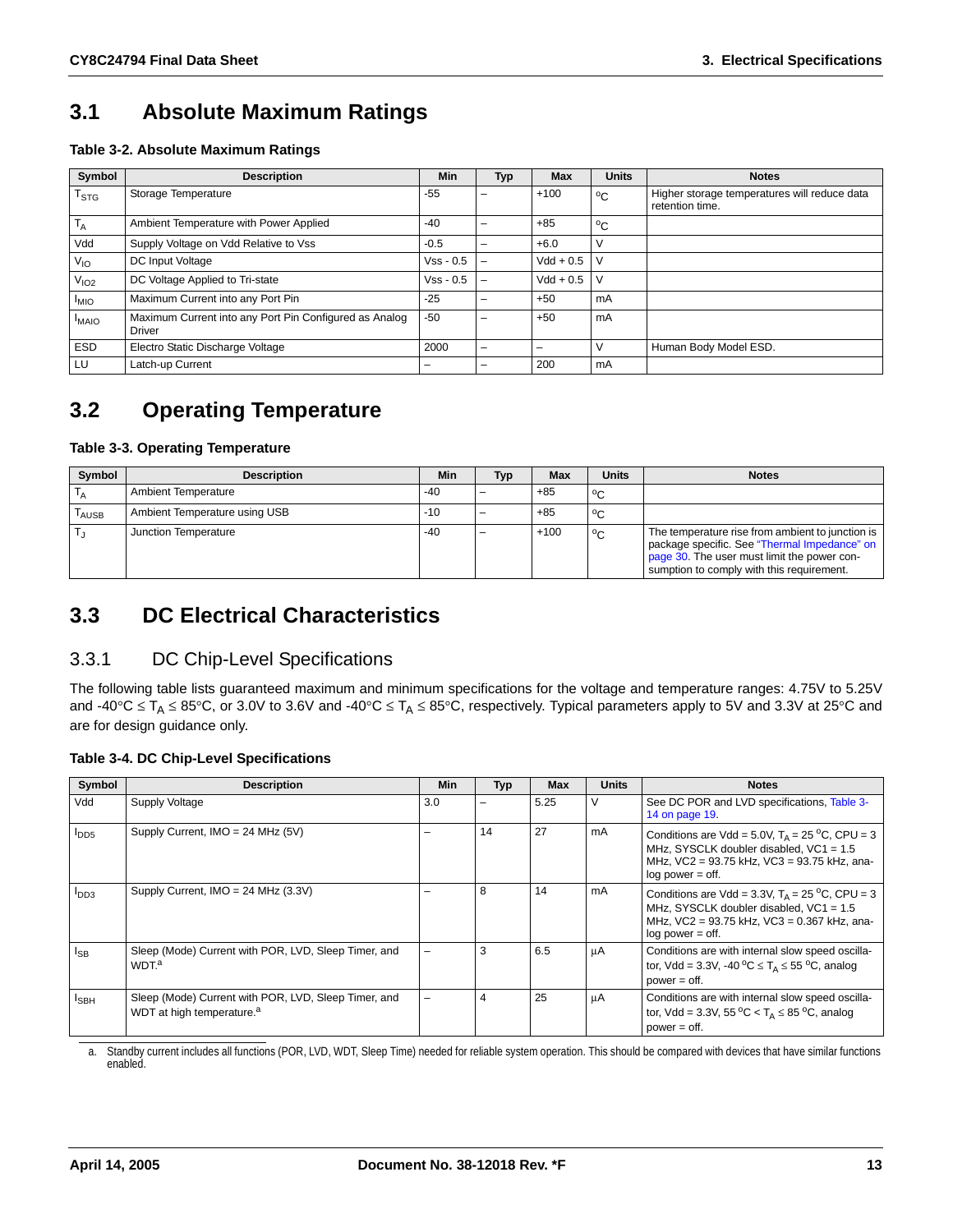### <span id="page-13-0"></span>3.3.2 DC General Purpose IO Specifications

The following table lists guaranteed maximum and minimum specifications for the voltage and temperature ranges: 4.75V to 5.25V and -40°C  $\leq T_A \leq 85$ °C, or 3.0V to 3.6V and -40°C  $\leq T_A \leq 85$ °C, respectively. Typical parameters apply to 5V and 3.3V at 25°C and are for design guidance only.

#### **Table 3-5. DC GPIO Specifications**

| Symbol          | <b>Description</b>                | <b>Min</b>  | <b>Typ</b> | <b>Max</b>               | <b>Units</b> | <b>Notes</b>                                                                                                                                                                                          |
|-----------------|-----------------------------------|-------------|------------|--------------------------|--------------|-------------------------------------------------------------------------------------------------------------------------------------------------------------------------------------------------------|
| $R_{PU}$        | Pull-Up Resistor                  | 4           | 5.6        | 8                        | $k\Omega$    |                                                                                                                                                                                                       |
| $R_{PD}$        | <b>Pull-Down Resistor</b>         | 4           | 5.6        | 8                        | $k\Omega$    |                                                                                                                                                                                                       |
| V <sub>OH</sub> | <b>High Output Level</b>          | $Vdd - 1.0$ |            |                          | $\vee$       | $IOH = 10$ mA, $Vdd = 4.75$ to 5.25V (8 total loads,<br>4 on even port pins (for example, P0[2], P1[4]),<br>4 on odd port pins (for example, P0[3], P1[5])).<br>80 mA maximum combined IOH budget.    |
| $V_{OL}$        | Low Output Level                  |             |            | 0.75                     | V            | $1OL = 25$ mA, $Vdd = 4.75$ to $5.25V$ (8 total loads,<br>4 on even port pins (for example, P0[2], P1[4]),<br>4 on odd port pins (for example, P0[3], P1[5])).<br>150 mA maximum combined IOL budget. |
| $V_{IL}$        | Input Low Level                   | -           |            | 0.8                      | $\vee$       | $Vdd = 3.0$ to 5.25.                                                                                                                                                                                  |
| $V_{\text{IH}}$ | Input High Level                  | 2.1         |            |                          | $\vee$       | $Vdd = 3.0$ to 5.25.                                                                                                                                                                                  |
| $V_H$           | Input Hysterisis                  | -           | 60         | $\overline{\phantom{0}}$ | mV           |                                                                                                                                                                                                       |
| ЧL.             | Input Leakage (Absolute Value)    | -           |            |                          | nA           | Gross tested to 1 µA.                                                                                                                                                                                 |
| $C_{\text{IN}}$ | Capacitive Load on Pins as Input  | -           | 3.5        | 10                       | pF           | Package and pin dependent. Temp = $25^{\circ}$ C.                                                                                                                                                     |
| $C_{OUT}$       | Capacitive Load on Pins as Output |             | 3.5        | 10                       | pF           | Package and pin dependent. Temp = $25^{\circ}$ C.                                                                                                                                                     |

#### <span id="page-13-1"></span>3.3.3 DC Full-Speed USB Specifications

The following table lists guaranteed maximum and minimum specifications for the voltage and temperature ranges: 4.75V to 5.25V and -10°C  $\leq T_A \leq 85$ °C, or 3.0V to 3.6V and -10°C  $\leq T_A \leq 85$ °C, respectively. Typical parameters apply to 5V and 3.3V at 25°C and are for design guidance only.

**Table 3-6. DC Full-Speed (12 Mbps) USB Specifications**

| Symbol                     | <b>Description</b>                    | Min   | <b>Typ</b> | <b>Max</b> | <b>Units</b> | <b>Notes</b>                                            |  |  |
|----------------------------|---------------------------------------|-------|------------|------------|--------------|---------------------------------------------------------|--|--|
| <b>USB Interface</b>       |                                       |       |            |            |              |                                                         |  |  |
| $V_{DI}$                   | <b>Differential Input Sensitivity</b> | 0.2   |            |            | V            | $ (D+) - (D-) $                                         |  |  |
| $V_{CM}$                   | Differential Input Common Mode Range  | 0.8   |            | 2.5        | V            |                                                         |  |  |
| $\mathsf{V}_{\mathsf{SE}}$ | Single Ended Receiver Threshold       | 0.8   | -          | 2.0        | ٧            |                                                         |  |  |
| $C_{IN}$                   | <b>Transceiver Capacitance</b>        | -     |            | 20         | pF           |                                                         |  |  |
| $I_{10}$                   | High-Z State Data Line Leakage        | $-10$ | -          | 10         | μA           | $0V < V_{IN} < 3.3V$ .                                  |  |  |
| $R_{\text{EXT}}$           | <b>External USB Series Resistor</b>   | 23    |            | 25         | Ω            | In series with each USB pin.                            |  |  |
| V <sub>UOH</sub>           | Static Output High, Driven            | 2.8   |            | 3.6        | V            | 15 k $\Omega$ ± 5% to Ground. Internal pull-up enabled. |  |  |
| V <sub>UOHI</sub>          | Static Output High, Idle              | 2.7   |            | 3.6        | V            | 15 k $\Omega$ ± 5% to Ground. Internal pull-up enabled. |  |  |
| <b>V<sub>UOL</sub></b>     | <b>Static Output Low</b>              | -     |            | 0.3        | V            | 15 k $\Omega$ ± 5% to Ground. Internal pull-up enabled. |  |  |
| $Z_{O}$                    | USB Driver Output Impedance           | 28    |            | 44         | $\Omega$     | Including $R_{F\times T}$ Resistor.                     |  |  |
| V <sub>CRS</sub>           | D+/D- Crossover Voltage               | 1.3   |            | 2.0        | V            |                                                         |  |  |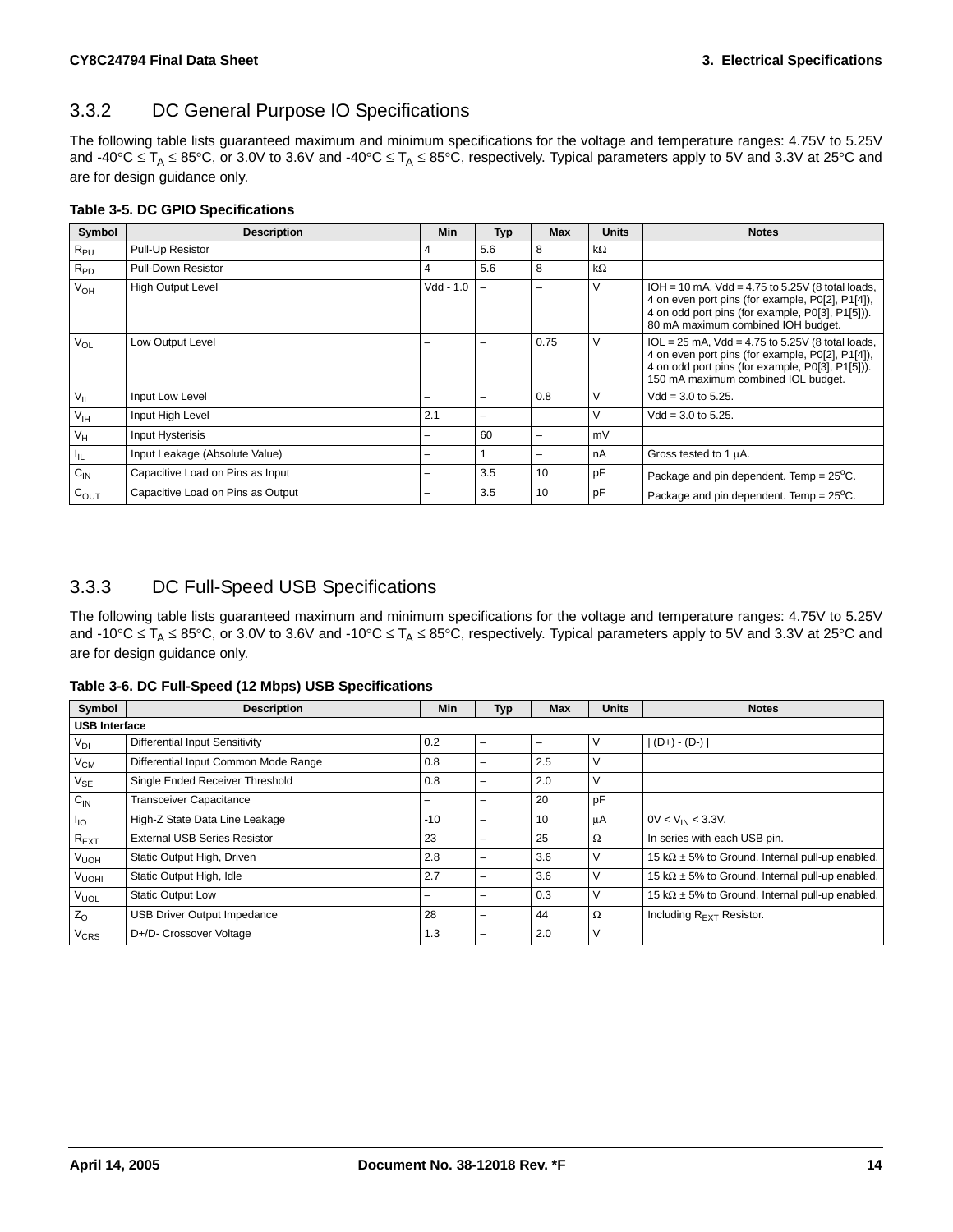### <span id="page-14-0"></span>3.3.4 DC Operational Amplifier Specifications

The following tables list guaranteed maximum and minimum specifications for the voltage and temperature ranges: 4.75V to 5.25V and -40°C  $\leq T_A \leq 85$ °C, or 3.0V to 3.6V and -40°C  $\leq T_A \leq 85$ °C, respectively. Typical parameters apply to 5V and 3.3V at 25°C and are for design guidance only.

The Operational Amplifier is a component of both the Analog Continuous Time PSoC blocks and the Analog Switched Capacitor PSoC blocks. The guaranteed specifications are measured in the Analog Continuous Time PSoC block.

|  |  |  |  | Table 3-7. 5V DC Operational Amplifier Specifications |
|--|--|--|--|-------------------------------------------------------|
|--|--|--|--|-------------------------------------------------------|

| Symbol                         | <b>Description</b>                                           | <b>Min</b>               | <b>Typ</b>               | <b>Max</b>  | <b>Units</b>       | <b>Notes</b>                                                                                                                                           |
|--------------------------------|--------------------------------------------------------------|--------------------------|--------------------------|-------------|--------------------|--------------------------------------------------------------------------------------------------------------------------------------------------------|
| $\ensuremath{V_\mathrm{OSOA}}$ | Input Offset Voltage (absolute value)                        |                          |                          |             |                    |                                                                                                                                                        |
|                                | Power = Low, Opamp Bias = High                               |                          | 1.6                      | 10          | mV                 |                                                                                                                                                        |
|                                | Power = Medium, Opamp Bias = High                            |                          | 1.3                      | 8           | mV                 |                                                                                                                                                        |
|                                | Power = High, Opamp Bias = High                              |                          | 1.2                      | 7.5         | mV                 |                                                                                                                                                        |
| TCV <sub>OSOA</sub>            | Average Input Offset Voltage Drift                           | $\overline{\phantom{0}}$ | 7.0                      | 35.0        | uV/ <sup>o</sup> C |                                                                                                                                                        |
| <b>IEBOA</b>                   | Input Leakage Current (Port 0 Analog Pins)                   | $\equiv$                 | 20                       | $\equiv$    | pA                 | Gross tested to 1 µA.                                                                                                                                  |
| $\mathrm{C_{INOA}}$            | Input Capacitance (Port 0 Analog Pins)                       | L.                       | 4.5                      | 9.5         | pF                 | Package and pin dependent. Temp = $25^{\circ}$ C.                                                                                                      |
| $\mathsf{V}_{\mathsf{CMOA}}$   | Common Mode Voltage Range                                    | 0.0                      | $\overline{\phantom{0}}$ | Vdd         | $\vee$             | The common-mode input voltage range is mea-                                                                                                            |
|                                | Common Mode Voltage Range (high power or high<br>opamp bias) | 0.5                      | $\overline{\phantom{0}}$ | $Vdd - 0.5$ |                    | sured through an analog output buffer. The<br>specification includes the limitations imposed<br>by the characteristics of the analog output<br>buffer. |
| G <sub>OLOA</sub>              | Open Loop Gain                                               |                          | $\overline{\phantom{0}}$ | L,          | dB                 |                                                                                                                                                        |
|                                | Power = Low, Opamp Bias = High                               | 60                       |                          |             |                    |                                                                                                                                                        |
|                                | Power = Medium, Opamp Bias = High                            | 60                       |                          |             |                    |                                                                                                                                                        |
|                                | Power = High, Opamp Bias = High                              | 80                       |                          |             |                    |                                                                                                                                                        |
| VOHIGHOA                       | High Output Voltage Swing (internal signals)                 |                          |                          |             |                    |                                                                                                                                                        |
|                                | Power = Low, Opamp Bias = High                               | $Vdd - 0.2$              |                          |             | $\vee$             |                                                                                                                                                        |
|                                | Power = Medium, Opamp Bias = High                            | $Vdd - 0.2$              |                          | L,          | $\vee$             |                                                                                                                                                        |
|                                | Power = High, Opamp Bias = High                              | $Vdd - 0.5$              | $\overline{\phantom{0}}$ | ÷           | $\vee$             |                                                                                                                                                        |
| VOLOWOA                        | Low Output Voltage Swing (internal signals)                  |                          |                          |             |                    |                                                                                                                                                        |
|                                | Power = Low, Opamp Bias = High                               |                          |                          | 0.2         | $\vee$             |                                                                                                                                                        |
|                                | Power = Medium, Opamp Bias = High                            |                          | $\overline{\phantom{0}}$ | 0.2         | $\vee$             |                                                                                                                                                        |
|                                | Power = High, Opamp Bias = High                              |                          | $\overline{\phantom{0}}$ | 0.5         | V                  |                                                                                                                                                        |
| $I_{\text{SOA}}$               | Supply Current (including associated AGND buffer)            |                          |                          |             |                    |                                                                                                                                                        |
|                                | Power = Low, Opamp Bias = Low                                |                          | 400                      | 800         | μA                 |                                                                                                                                                        |
|                                | Power = Low, Opamp Bias = High                               |                          | 500                      | 900         | μA                 |                                                                                                                                                        |
|                                | Power = Medium, Opamp Bias = Low                             |                          | 800                      | 1000        | μA                 |                                                                                                                                                        |
|                                | Power = Medium, Opamp Bias = High                            |                          | 1200                     | 1600        | μA                 |                                                                                                                                                        |
|                                | Power = High, Opamp Bias = Low                               |                          | 2400                     | 3200        | μA                 |                                                                                                                                                        |
|                                | Power = High, Opamp Bias = High                              |                          | 4600                     | 6400        | μA                 |                                                                                                                                                        |
| <b>PSRR<sub>OA</sub></b>       | Supply Voltage Rejection Ratio                               | 65                       | 80                       |             | dB                 | $Vss \leq VIN \leq (Vdd - 2.25)$ or (Vdd - 1.25V) $\leq VIN$<br>$\leq$ Vdd.                                                                            |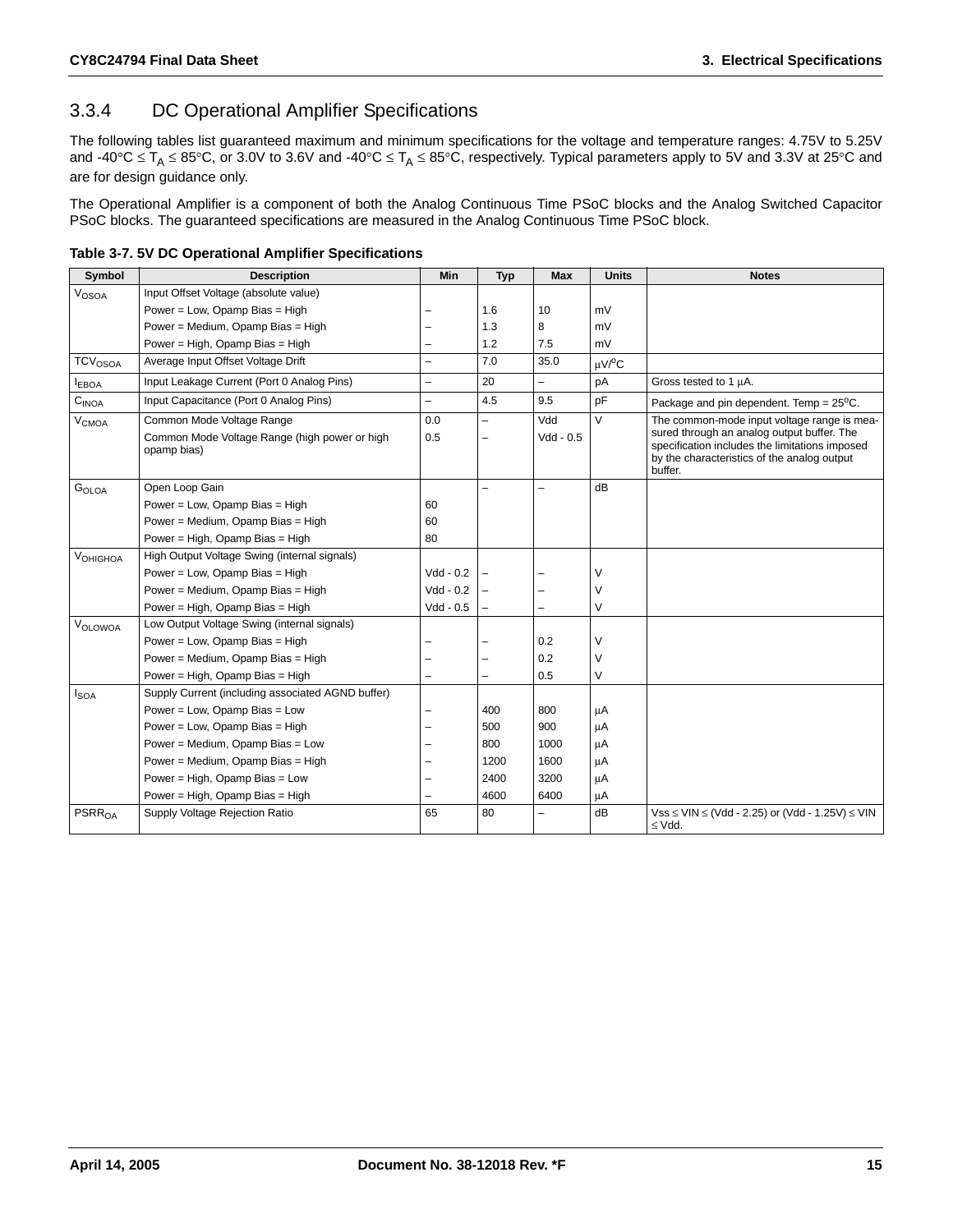| Symbol                       | <b>Description</b>                                | Min                      | <b>Typ</b>               | <b>Max</b>               | <b>Units</b>       | <b>Notes</b>                                                                                                                                                                                        |
|------------------------------|---------------------------------------------------|--------------------------|--------------------------|--------------------------|--------------------|-----------------------------------------------------------------------------------------------------------------------------------------------------------------------------------------------------|
| V <sub>OSOA</sub>            | Input Offset Voltage (absolute value)             |                          |                          |                          |                    |                                                                                                                                                                                                     |
|                              | Power = Low, Opamp Bias = High                    |                          | 1.65                     | 10                       | mV                 |                                                                                                                                                                                                     |
|                              | Power = Medium, Opamp Bias = High                 | ▃                        | 1.32                     | 8                        | mV                 |                                                                                                                                                                                                     |
|                              | High Power is 5 Volts Only                        |                          |                          |                          |                    |                                                                                                                                                                                                     |
| <b>TCV<sub>OSOA</sub></b>    | Average Input Offset Voltage Drift                | $\overline{\phantom{0}}$ | 7.0                      | 35.0                     | uV/ <sup>o</sup> C |                                                                                                                                                                                                     |
| <b>EBOA</b>                  | Input Leakage Current (Port 0 Analog Pins)        | $\overline{\phantom{0}}$ | 20                       | $\overline{\phantom{0}}$ | pA                 | Gross tested to 1 µA.                                                                                                                                                                               |
| $\mathrm{C}_{\mathsf{INOA}}$ | Input Capacitance (Port 0 Analog Pins)            | $\overline{\phantom{0}}$ | 4.5                      | 9.5                      | pF                 | Package and pin dependent. Temp = $25^{\circ}$ C.                                                                                                                                                   |
| V <sub>CMOA</sub>            | Common Mode Voltage Range                         | 0.2                      | $\overline{\phantom{0}}$ | Vdd - 0.2                | $\vee$             | The common-mode input voltage range is<br>measured through an analog output buffer.<br>The specification includes the limitations<br>imposed by the characteristics of the analog<br>output buffer. |
| G <sub>OLOA</sub>            | Open Loop Gain                                    |                          | $\overline{\phantom{0}}$ | $\overline{\phantom{0}}$ | dB                 |                                                                                                                                                                                                     |
|                              | Power = Low, Opamp Bias = Low                     | 60                       |                          |                          |                    |                                                                                                                                                                                                     |
|                              | Power = Medium, Opamp Bias = Low                  | 60                       |                          |                          |                    |                                                                                                                                                                                                     |
|                              | Power = High, Opamp Bias = Low                    | 80                       |                          |                          |                    |                                                                                                                                                                                                     |
| VOHIGHOA                     | High Output Voltage Swing (internal signals)      |                          |                          |                          |                    |                                                                                                                                                                                                     |
|                              | Power = Low, Opamp Bias = Low                     | $Vdd - 0.2$              |                          |                          | V                  |                                                                                                                                                                                                     |
|                              | Power = Medium, Opamp Bias = Low                  | $Vdd - 0.2$              |                          |                          | $\vee$             |                                                                                                                                                                                                     |
|                              | Power = High is $5V$ only                         | $Vdd - 0.2$              | $\overline{\phantom{0}}$ | $\overline{\phantom{0}}$ | $\vee$             |                                                                                                                                                                                                     |
| VOLOWOA                      | Low Output Voltage Swing (internal signals)       |                          |                          |                          |                    |                                                                                                                                                                                                     |
|                              | Power = Low, Opamp Bias = Low                     | ▃                        | $\overline{\phantom{0}}$ | 0.2                      | $\vee$             |                                                                                                                                                                                                     |
|                              | Power = Medium, Opamp Bias = Low                  |                          | $\overline{\phantom{0}}$ | 0.2                      | $\vee$             |                                                                                                                                                                                                     |
|                              | Power = High, Opamp Bias = Low                    | ▃                        | $\overline{\phantom{0}}$ | 0.2                      | $\vee$             |                                                                                                                                                                                                     |
| <b>I</b> SOA                 | Supply Current (including associated AGND buffer) |                          |                          |                          |                    |                                                                                                                                                                                                     |
|                              | Power = Low, Opamp Bias = Low                     |                          | 400                      | 800                      | μA                 |                                                                                                                                                                                                     |
|                              | Power = Low, Opamp Bias = High                    |                          | 500                      | 900                      | μA                 |                                                                                                                                                                                                     |
|                              | Power = Medium, Opamp Bias = Low                  |                          | 800                      | 1000                     | μA                 |                                                                                                                                                                                                     |
|                              | Power = Medium, Opamp Bias = High                 |                          | 1200                     | 1600                     | μA                 |                                                                                                                                                                                                     |
|                              | Power = High, Opamp Bias = Low                    | ▃                        | 2400                     | 3200                     | μA                 |                                                                                                                                                                                                     |
|                              | Power = High, Opamp Bias = High                   |                          | 4600                     | 6400                     | μA                 |                                                                                                                                                                                                     |
| PSRR <sub>0A</sub>           | Supply Voltage Rejection Ratio                    | 65                       | 80                       | $\overline{a}$           | dB                 | $Vss \leq$ VIN $\leq$ (Vdd - 2.25) or (Vdd - 1.25V) $\leq$<br>$VIN \le Vdd.$                                                                                                                        |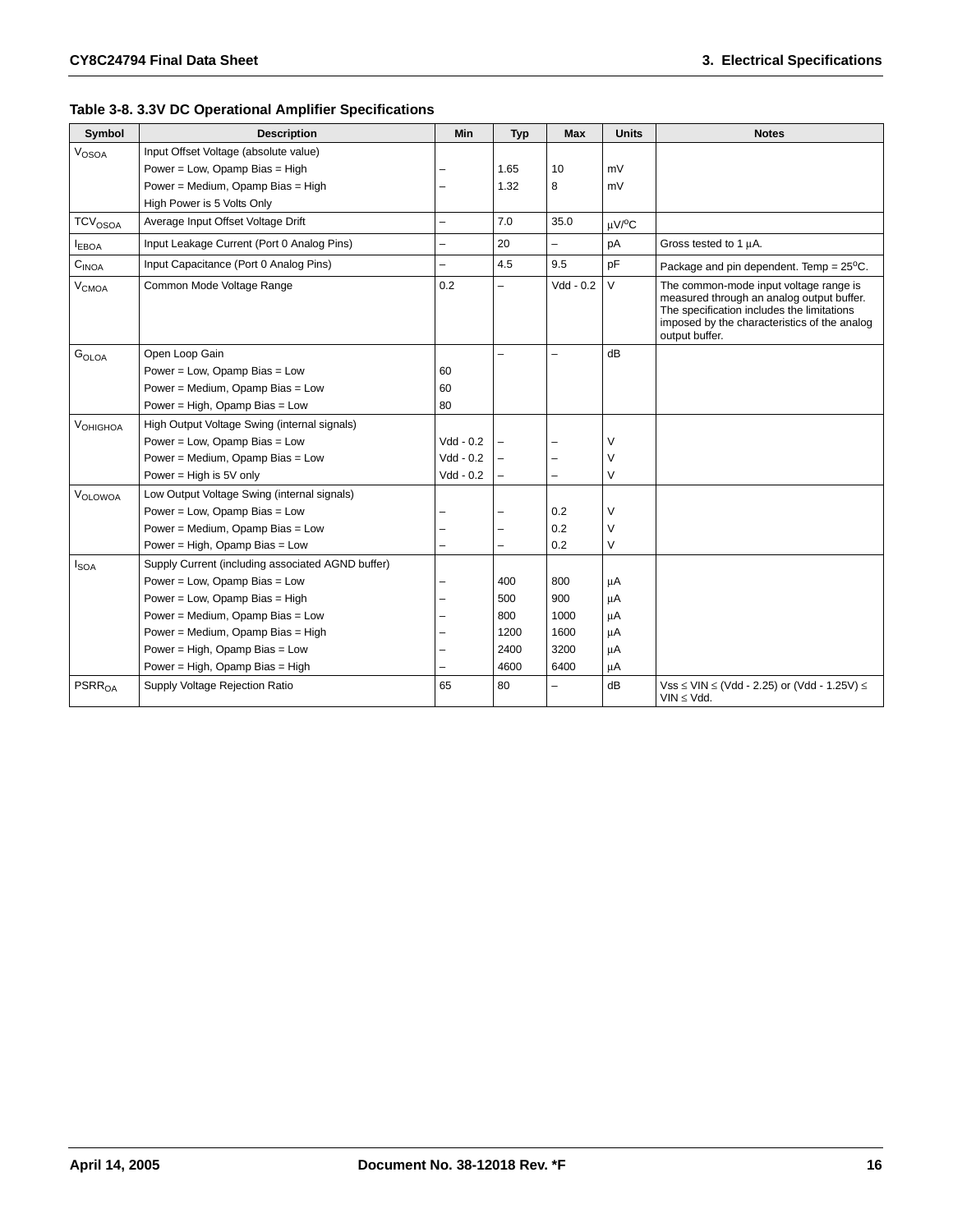### <span id="page-16-0"></span>3.3.5 DC Analog Output Buffer Specifications

The following tables list guaranteed maximum and minimum specifications for the voltage and temperature ranges: 4.75V to 5.25V and -40°C  $\leq T_A \leq 85$ °C, or 3.0V to 3.6V and -40°C  $\leq T_A \leq 85$ °C, respectively. Typical parameters apply to 5V and 3.3V at 25°C and are for design guidance only.

| Symbol                         | <b>Description</b>                                                   | <b>Min</b>                 | <b>Typ</b>               | <b>Max</b>              | <b>Units</b> | <b>Notes</b>                                                          |
|--------------------------------|----------------------------------------------------------------------|----------------------------|--------------------------|-------------------------|--------------|-----------------------------------------------------------------------|
| V <sub>OSOB</sub>              | Input Offset Voltage (Absolute Value)                                | -                          | 3                        | 12                      | mV           |                                                                       |
| $\mathsf{TCV}_{\mathsf{OSOB}}$ | Average Input Offset Voltage Drift                                   | -                          | $+6$                     | -                       | uV/°C        |                                                                       |
| V <sub>CMOB</sub>              | Common-Mode Input Voltage Range                                      | 0.5                        | $\overline{\phantom{0}}$ | Vdd - 1.0               | V            |                                                                       |
| ROUTOB                         | Output Resistance                                                    |                            |                          |                         |              |                                                                       |
|                                | $Power = Low$                                                        |                            | 0.6                      | -                       | $\Omega$     |                                                                       |
|                                | Power $=$ High                                                       |                            | 0.6                      | -                       | $\Omega$     |                                                                       |
| V <sub>OHIGHOB</sub>           | High Output Voltage Swing (Load = 32 ohms to Vdd/2)<br>$Power = Low$ | $0.5 \times Vdd + 1.1$ $-$ |                          |                         | v            |                                                                       |
|                                | Power = $High$                                                       | $0.5 \times Vdd + 1.1$     |                          | -                       | V            |                                                                       |
| <b>VOLOWOB</b>                 | Low Output Voltage Swing (Load = 32 ohms to Vdd/2)                   |                            |                          |                         |              |                                                                       |
|                                | $Power = Low$                                                        |                            | -                        | $0.5 \times V$ dd - 1.3 | l V          |                                                                       |
|                                | Power = $High$                                                       |                            | -                        | $0.5 \times Vdd - 1.3$  | V            |                                                                       |
| $I_{SOB}$                      | Supply Current Including Bias Cell (No Load)                         |                            |                          |                         |              |                                                                       |
|                                | $Power = Low$                                                        |                            | 1.1                      | 5.1                     | mA           |                                                                       |
|                                | Power = $High$                                                       |                            | 2.6                      | 8.8                     | mA           |                                                                       |
| <b>PSRR<sub>OB</sub></b>       | Supply Voltage Rejection Ratio                                       | 53                         | 64                       | -                       | dB           | $(0.5 \times Vdd - 1.3) \leq V_{\text{OUT}} \leq (Vdd -$<br>$(2.3)$ . |

#### **Table 3-10. 3.3V DC Analog Output Buffer Specifications**

| Symbol                     | <b>Description</b>                                  | <b>Min</b>                 | <b>Typ</b>     | <b>Max</b>               | <b>Units</b> | <b>Notes</b>                                                              |
|----------------------------|-----------------------------------------------------|----------------------------|----------------|--------------------------|--------------|---------------------------------------------------------------------------|
| VOSOB                      | Input Offset Voltage (Absolute Value)               | -                          | 3              | 12                       | mV           |                                                                           |
| TCV <sub>OSOB</sub>        | Average Input Offset Voltage Drift                  | -                          | $+6$           | $\overline{\phantom{0}}$ | $\mu$ V/°C   |                                                                           |
| V <sub>CMOB</sub>          | Common-Mode Input Voltage Range                     | 0.5                        | $\blacksquare$ | Vdd - 1.0                | V            |                                                                           |
| ROUTOB                     | Output Resistance                                   |                            |                |                          |              |                                                                           |
|                            | $Power = Low$                                       |                            |                |                          | Ω            |                                                                           |
|                            | Power = $High$                                      |                            |                | -                        | Ω            |                                                                           |
| <b>V<sub>OHIGHOB</sub></b> | High Output Voltage Swing (Load = 1K ohms to Vdd/2) |                            |                |                          |              |                                                                           |
|                            | $Power = Low$                                       | $0.5 \times Vdd + 1.0$   - |                |                          | V            |                                                                           |
|                            | Power = $High$                                      | $0.5 \times Vdd + 1.0$     |                | $\overline{\phantom{0}}$ | $\vee$       |                                                                           |
| VOLOWOB                    | Low Output Voltage Swing (Load = 1K ohms to Vdd/2)  |                            |                |                          |              |                                                                           |
|                            | $Power = Low$                                       |                            | -              | $0.5 \times Vdd - 1.0$ V |              |                                                                           |
|                            | Power = $High$                                      |                            | -              | $0.5 \times Vdd - 1.0$   | 1 V          |                                                                           |
| <sub>SOB</sub>             | Supply Current Including Bias Cell (No Load)        |                            |                |                          |              |                                                                           |
|                            | $Power = Low$                                       |                            | 0.8            | 2.0                      | mA           |                                                                           |
|                            | Power = $High$                                      |                            | 2.0            | 4.3                      | mA           |                                                                           |
| <b>PSRR<sub>OB</sub></b>   | Supply Voltage Rejection Ratio                      | 34                         | 64             |                          | dB           | $(0.5 \times Vdd - 1.0) \leq V_{OIII} \leq (0.5 \times$<br>$Vdd + 0.9$ ). |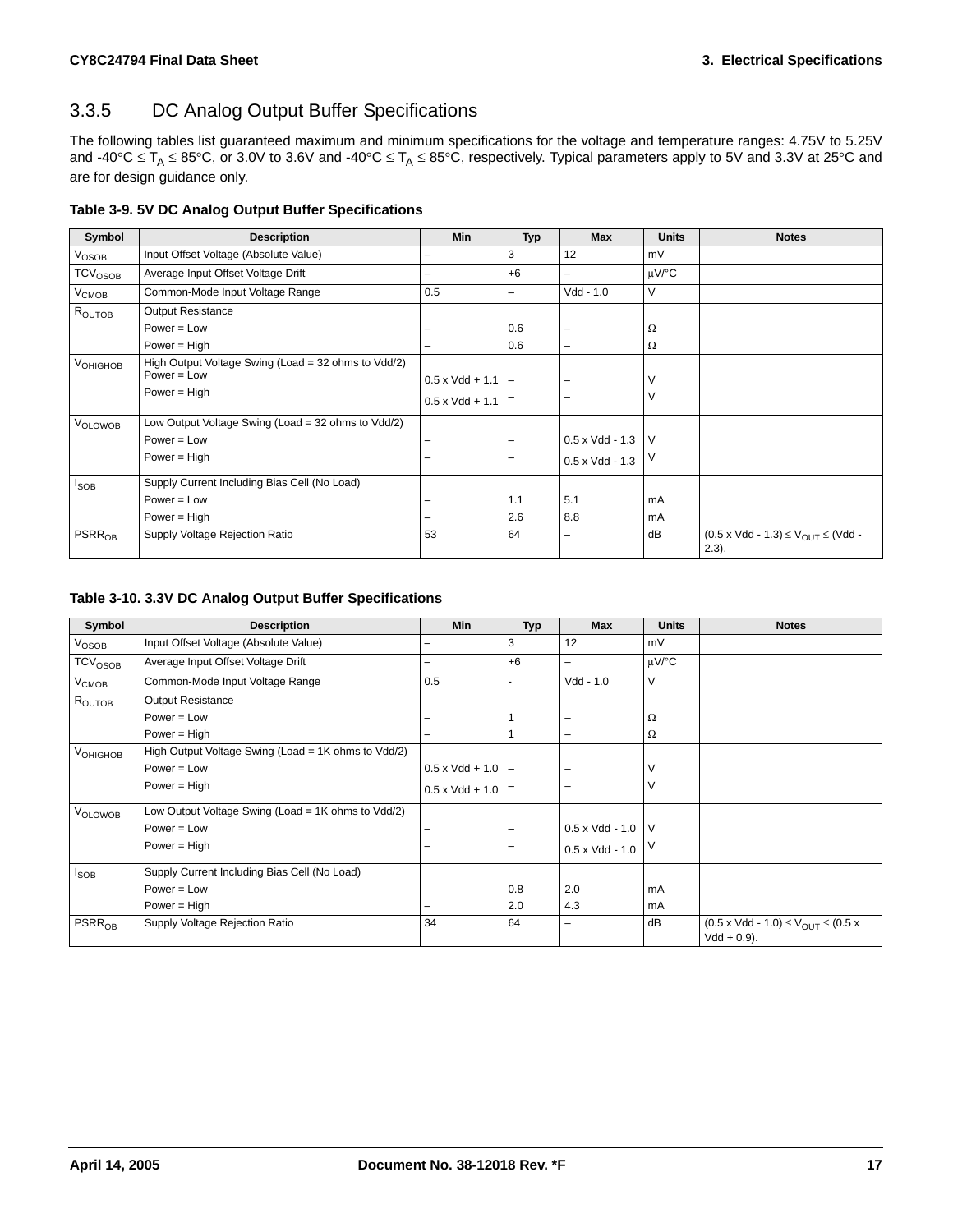### <span id="page-17-0"></span>3.3.6 DC Analog Reference Specifications

The following tables list guaranteed maximum and minimum specifications for the voltage and temperature ranges: 4.75V to 5.25V and -40°C  $\leq T_A \leq 85$ °C, or 3.0V to 3.6V and -40°C  $\leq T_A \leq 85$ °C, respectively. Typical parameters apply to 5V and 3.3V at 25°C and are for design guidance only.

The guaranteed specifications are measured through the Analog Continuous Time PSoC blocks. The power levels for AGND refer to the power of the Analog Continuous Time PSoC block. The power levels for RefHi and RefLo refer to the Analog Reference Control register. The limits stated for AGND include the offset error of the AGND buffer local to the Analog Continuous Time PSoC block. Reference control power is high.

|  |  |  |  | Table 3-11. 5V DC Analog Reference Specifications |
|--|--|--|--|---------------------------------------------------|
|--|--|--|--|---------------------------------------------------|

| Symbol            | <b>Description</b>                                        | <b>Min</b>                    | <b>Typ</b>                    | <b>Max</b>                    | <b>Units</b> |
|-------------------|-----------------------------------------------------------|-------------------------------|-------------------------------|-------------------------------|--------------|
| BG                | Bandgap Voltage Reference                                 | 1.28                          | 1.30                          | 1.32                          | V            |
|                   | $AGND = Vdd/2a$                                           | Vdd/2 - 0.04                  | Vdd/2 - 0.01                  | $Vdd/2 + 0.007$               | V            |
|                   | $AGND = 2 \times BandGapa$                                | 2 x BG - 0.048                | 2 x BG - 0.030                | $2 \times BG + 0.024$         | V            |
|                   | $AGND = P2[4] (P2[4] = Vdd/2)a$                           | $P2[4] - 0.011$               | P2[4]                         | $P2[4] + 0.011$               | V            |
|                   | $AGND = BandGapa$                                         | BG - 0.009                    | $BG + 0.008$                  | $BG + 0.016$                  | V            |
|                   | $AGND = 1.6 \times BandGapa$                              | $1.6 \times BG - 0.022$       | $1.6 \times BG - 0.010$       | $1.6 \times BG + 0.018$       | V            |
|                   | AGND Block to Block Variation (AGND = Vdd/2) <sup>a</sup> | $-0.034$                      | 0.000                         | 0.034                         | V            |
|                   | RefHi = Vdd/2 + BandGap                                   | Vdd/2 + BG - 0.10             | $Vdd/2 + BG$                  | Vdd/2 + BG + 0.10             | V            |
|                   | $RefHi = 3 \times BandGap$                                | $3 \times BG - 0.06$          | $3 \times BG$                 | $3 \times BG + 0.06$          | V            |
|                   | $RefHi = 2 \times BandGap + P2[6] (P2[6] = 1.3V)$         | $2 \times BG + P2[6] - 0.113$ | 2 x BG + P2[6] - 0.018        | $2 \times BG + P2[6] + 0.077$ | $\vee$       |
| $\qquad \qquad -$ | $RefHi = P2[4] + BandGap (P2[4] = Vdd/2)$                 | $P2[4] + BG - 0.130$          | $P2[4] + BG - 0.016$          | $P2[4] + BG + 0.098$          | V            |
|                   | $RefHi = P2[4] + P2[6] (P2[4] = Vdd/2, P2[6] = 1.3V)$     | $P2[4] + P2[6] - 0.133$       | $P2[4] + P2[6] - 0.016$       | $P2[4] + P2[6] + 0.100$       | V            |
|                   | $RefHi = 3.2 \times BandGap$                              | 3.2 x BG - 0.112              | $3.2 \times BG$               | $3.2 \times BG + 0.076$       | V            |
|                   | RefLo = Vdd/2 - BandGap                                   | Vdd/2 - BG - 0.04             | $Vdd/2 - BG + 0.024$          | $Vdd/2 - BG + 0.04$           | V            |
|                   | RefLo = BandGap                                           | $BG - 0.06$                   | <b>BG</b>                     | $BG + 0.06$                   | V            |
|                   | $RefLo = 2 \times BandGap - P2[6] (P2[6] = 1.3V)$         | 2 x BG - P2[6] - 0.084        | $2 \times BG - P2[6] + 0.025$ | $2 \times BG - P2[6] + 0.134$ | V            |
|                   | $RefLo = P2[4] - BandGap (P2[4] = Vdd/2)$                 | P2[4] - BG - 0.056            | $P2[4] - BG + 0.026$          | $P2[4] - BG + 0.107$          | V            |
|                   | $RefLo = P2[4] - P2[6] (P2[4] = Vdd/2, P2[6] = 1.3V)$     | P2[4] - P2[6] - 0.057         | $P2[4] - P2[6] + 0.026$       | $P2[4] - P2[6] + 0.110$       | V            |

a. AGND tolerance includes the offsets of the local buffer in the PSoC block. Bandgap voltage is  $1.3V \pm 0.02V$ .

#### **Table 3-12. 3.3V DC Analog Reference Specifications**

| Symbol                   | <b>Description</b>                                          | <b>Min</b>              | <b>Typ</b>              | <b>Max</b>              | <b>Units</b> |  |  |  |
|--------------------------|-------------------------------------------------------------|-------------------------|-------------------------|-------------------------|--------------|--|--|--|
| BG                       | Bandgap Voltage Reference                                   | 1.28                    | 1.30                    | 1.32                    |              |  |  |  |
| $\overline{\phantom{m}}$ | $AGND = Vdd/2a$                                             | $Vdd/2 - 0.03$          | $Vdd/2 - 0.01$          | $Vdd/2 + 0.005$         | V            |  |  |  |
| $\overline{\phantom{a}}$ | $AGND = 2 \times BandGapa$                                  | Not Allowed             |                         |                         |              |  |  |  |
| $\overline{\phantom{a}}$ | $AGND = P2[4] (P2[4] = Vdd/2)$                              | $P2[4] - 0.008$         | $P2[4] + 0.001$         | $P2[4] + 0.009$         | V            |  |  |  |
| $\overline{\phantom{a}}$ | $AGND = BandGapa$                                           | BG - 0.009              | $BG + 0.005$            | $BG + 0.015$            | V            |  |  |  |
| $\overline{\phantom{m}}$ | $AGND = 1.6 \times BandGapa$                                | $1.6 \times BG - 0.027$ | $1.6 \times BG - 0.010$ | $1.6 \times BG + 0.018$ | V            |  |  |  |
| $\overline{\phantom{a}}$ | AGND Column to Column Variation (AGND = Vdd/2) <sup>a</sup> | $-0.034$                | 0.000                   | 0.034                   | V            |  |  |  |
| $\overline{\phantom{m}}$ | RefHi = Vdd/2 + BandGap                                     | Not Allowed             |                         |                         |              |  |  |  |
| $\qquad \qquad -$        | $RefHi = 3 \times BandGap$                                  | Not Allowed             |                         |                         |              |  |  |  |
| $\overline{\phantom{a}}$ | $RefHi = 2 \times BandGap + P2[6] (P2[6] = 0.5V)$           | Not Allowed             |                         |                         |              |  |  |  |
| $\overline{\phantom{a}}$ | $RefHi = P2[4] + BandGap (P2[4] = Vdd/2)$                   | Not Allowed             |                         |                         |              |  |  |  |
| $\overline{\phantom{a}}$ | $RefHi = P2[4] + P2[6] (P2[4] = Vdd/2, P2[6] = 0.5V)$       | $P2[4] + P2[6] - 0.075$ | $P2[4] + P2[6] - 0.009$ | $P2[4] + P2[6] + 0.057$ | V            |  |  |  |
| $\overline{\phantom{a}}$ | $RefHi = 3.2 x BandGap$                                     | Not Allowed             |                         |                         |              |  |  |  |
| $\qquad \qquad -$        | RefLo = Vdd/2 - BandGap                                     | Not Allowed             |                         |                         |              |  |  |  |
| $\overline{\phantom{a}}$ | RefLo = BandGap                                             | Not Allowed             |                         |                         |              |  |  |  |
| $\overline{\phantom{m}}$ | $RefLo = 2 \times BandGap - P2[6] (P2[6] = 0.5V)$           | Not Allowed             |                         |                         |              |  |  |  |
| $\overline{\phantom{a}}$ | $RefLo = P2[4] - BandGap (P2[4] = Vdd/2)$                   | Not Allowed             |                         |                         |              |  |  |  |
| -                        | $RefLo = P2[4]-P2[6] (P2[4] = Vdd/2, P2[6] = 0.5V)$         | P2[4] - P2[6] - 0.048   | $P2[4] - P2[6] + 0.022$ | $P2[4] - P2[6] + 0.092$ | V            |  |  |  |

a. AGND tolerance includes the offsets of the local buffer in the PSoC block. Bandgap voltage is  $1.3V \pm 0.02V$ .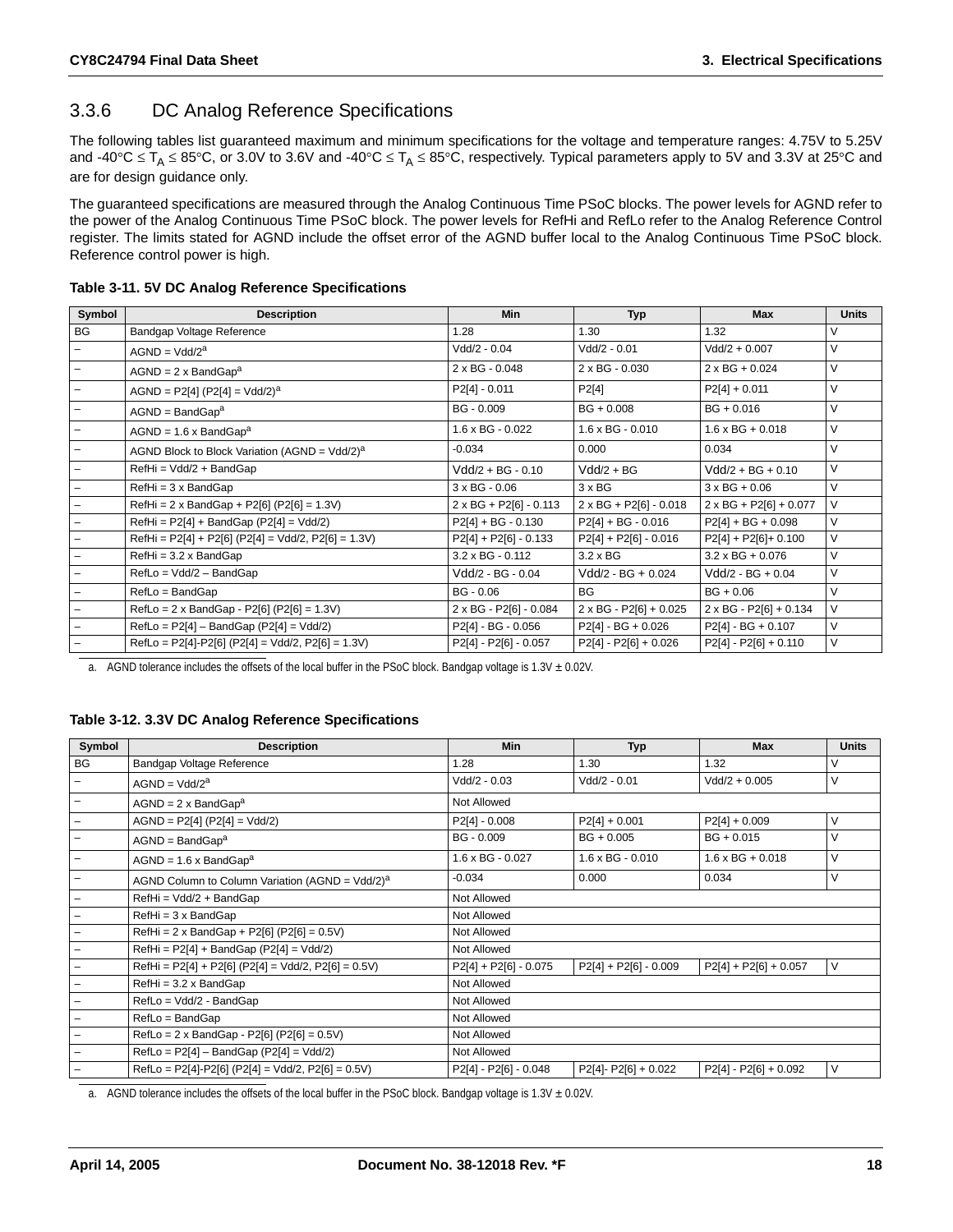### <span id="page-18-0"></span>3.3.7 DC Analog PSoC Block Specifications

The following table lists guaranteed maximum and minimum specifications for the voltage and temperature ranges: 4.75V to 5.25V and -40°C  $\leq T_A \leq 85$ °C, or 3.0V to 3.6V and -40°C  $\leq T_A \leq 85$ °C, respectively. Typical parameters apply to 5V and 3.3V at 25°C and are for design guidance only.

#### **Table 3-13. DC Analog PSoC Block Specifications**

| Symbol             | <b>Description</b>                        | Min                      | <b>Typ</b> | <b>Max</b> | <b>Units</b> | <b>Notes</b> |
|--------------------|-------------------------------------------|--------------------------|------------|------------|--------------|--------------|
| $R_{CT}$           | Resistor Unit Value (Continuous Time)     | $\overline{\phantom{0}}$ | 12.2       | -          | $k\Omega$    |              |
| $\sim$<br>$v_{SC}$ | Capacitor Unit Value (Switched Capacitor) | $\overline{\phantom{0}}$ | -80        | -          |              |              |

#### <span id="page-18-1"></span>3.3.8 DC POR and LVD Specifications

The following table lists guaranteed maximum and minimum specifications for the voltage and temperature ranges: 4.75V to 5.25V and -40°C  $\leq T_A \leq 85$ °C, or 3.0V to 3.6V and -40°C  $\leq T_A \leq 85$ °C, respectively. Typical parameters apply to 5V or 3.3V at 25°C and are for design guidance only.

**Note** The bits PORLEV and VM in the table below refer to bits in the VLT\_CR register. See the *PSoC Mixed-Signal Array Technical Reference Manual* for more information on the VLT\_CR register.

<span id="page-18-2"></span>**Table 3-14. DC POR and LVD Specifications**

| Symbol              | <b>Description</b>                      | Min  | <b>Typ</b> | Max               | <b>Units</b>     | <b>Notes</b> |
|---------------------|-----------------------------------------|------|------------|-------------------|------------------|--------------|
|                     | Vdd Value for PPOR Trip (positive ramp) |      |            |                   |                  |              |
| V <sub>PPOROR</sub> | $PORLEV[1:0] = 00b$                     |      | 2.91       |                   | $\vee$           |              |
| V <sub>PPOR1R</sub> | $PORLEV[1:0] = 01b$                     |      | 4.39       | -                 | $\vee$           |              |
| V <sub>PPOR2R</sub> | $PORLEV[1:0] = 10b$                     |      | 4.55       |                   | $\vee$           |              |
|                     | Vdd Value for PPOR Trip (negative ramp) |      |            |                   |                  |              |
| V <sub>PPOR0</sub>  | $PORLEV[1:0] = 00b$                     |      | 2.82       |                   | $\vee$           |              |
| V <sub>PPOR1</sub>  | $PORLEV[1:0] = 01b$                     |      | 4.39       | L.                | $\vee$           |              |
| $V_{PPOR2}$         | $PORLEV[1:0] = 10b$                     |      | 4.55       |                   | $\vee$           |              |
|                     | <b>PPOR Hysteresis</b>                  |      |            |                   |                  |              |
| V <sub>PH0</sub>    | $PORLEV[1:0] = 00b$                     |      | 92         | -                 | mV               |              |
| $V_{PH1}$           | $PORLEV[1:0] = 01b$                     |      | 0          | L.                | mV               |              |
| V <sub>PH2</sub>    | $PORLEV[1:0] = 10b$                     | -    | 0          | ۰                 | mV               |              |
|                     | Vdd Value for LVD Trip                  |      |            |                   |                  |              |
| $V_{LVD0}$          | $VM[2:0] = 000b$                        | 2.86 | 2.92       | 2.98 <sup>a</sup> | $\vee$           |              |
| V <sub>LVD1</sub>   | $VM[2:0] = 001b$                        | 2.96 | 3.02       | 3.08              | V                |              |
| V <sub>LVD2</sub>   | $VM[2:0] = 010b$                        | 3.07 | 3.13       | 3.20              | $\vee$           |              |
| V <sub>LVD3</sub>   | $VM[2:0] = 011b$                        | 3.92 | 4.00       | 4.08              | $\vee$           |              |
| V <sub>LVD4</sub>   | $VM[2:0] = 100b$                        | 4.39 | 4.48       | 4.57              | V                |              |
| V <sub>LVD5</sub>   | $VM[2:0] = 101b$                        | 4.55 | 4.64       | 4.74 <sup>b</sup> | $\vee$<br>$\vee$ |              |
| VLVD6               | $VM[2:0] = 110b$                        | 4.63 | 4.73       | 4.82              | $\vee$           |              |
| VLVD7               | $VM[2:0] = 111b$                        | 4.72 | 4.81       | 4.91              | V                |              |

a. Always greater than 50 mV above PPOR (PORLEV = 00) for falling supply.

b. Always greater than 50 mV above PPOR (PORLEV = 10) for falling supply.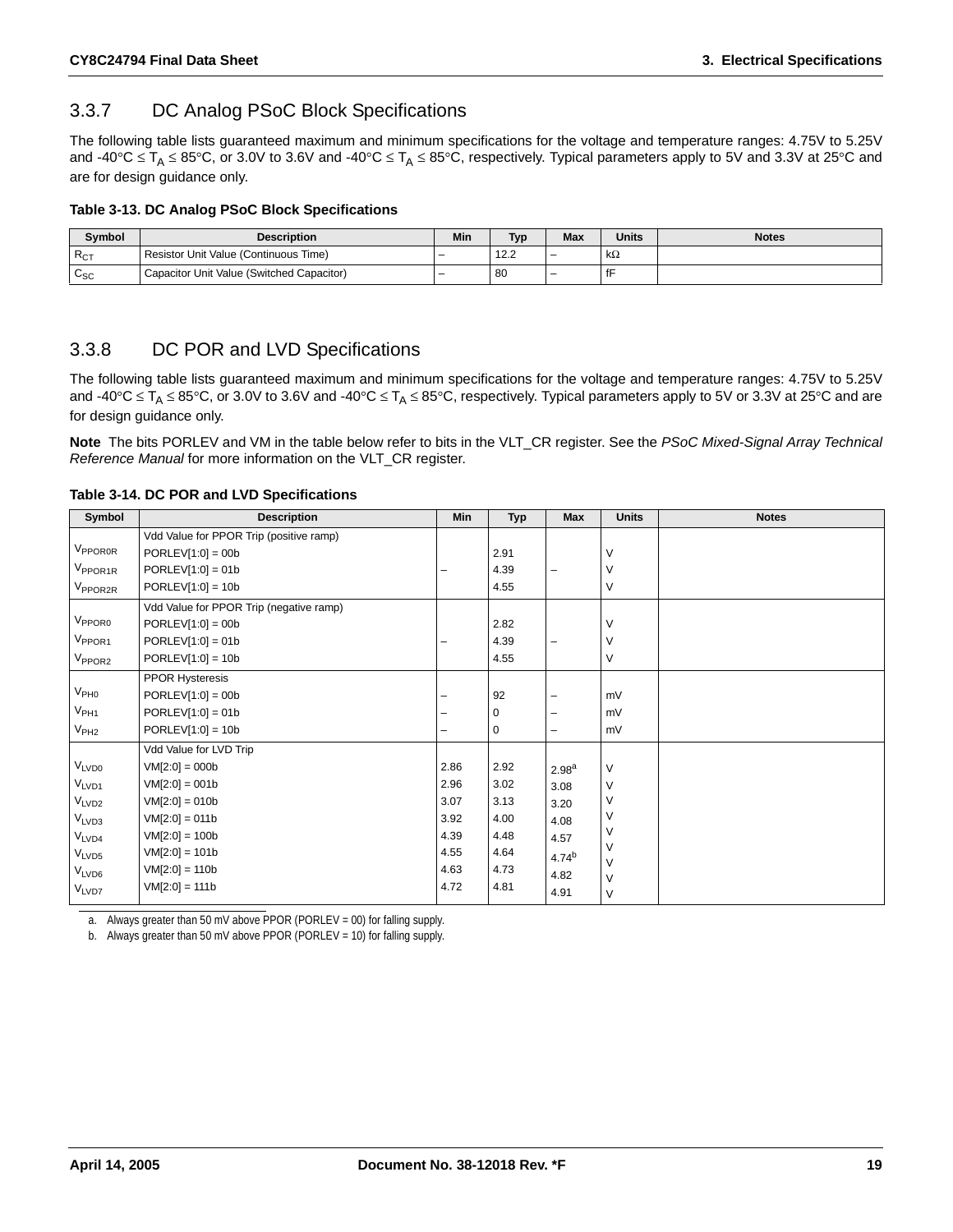### <span id="page-19-0"></span>3.3.9 DC Programming Specifications

The following table lists guaranteed maximum and minimum specifications for the voltage and temperature ranges: 4.75V to 5.25V and -40°C  $\leq$  T<sub>A</sub>  $\leq$  85°C, or 3.0V to 3.6V and -40°C  $\leq$  T<sub>A</sub>  $\leq$  85°C, respectively. Typical parameters apply to 5V and 3.3V at 25°C and are for design guidance only.

#### **Table 3-15. DC Programming Specifications**

| Symbol                 | <b>Description</b>                                                                 | Min               | <b>Typ</b>               | <b>Max</b>   | <b>Units</b> | <b>Notes</b>                         |
|------------------------|------------------------------------------------------------------------------------|-------------------|--------------------------|--------------|--------------|--------------------------------------|
| <b>PDDP</b>            | Supply Current During Programming or Verify                                        |                   | 15                       | 30           | mA           |                                      |
| $V_{ILP}$              | Input Low Voltage During Programming or Verify                                     | -                 |                          | 0.8          | v            |                                      |
| $V_{IHP}$              | Input High Voltage During Programming or Verify                                    | 2.1               |                          | -            |              |                                      |
| $I_{ILP}$              | Input Current when Applying Vilp to P1[0] or P1[1] During<br>Programming or Verify | $\qquad \qquad -$ |                          | 0.2          | mA           | Driving internal pull-down resistor. |
| $I_{\text{HP}}$        | Input Current when Applying Vihp to P1[0] or P1[1] During<br>Programming or Verify | -                 |                          | 1.5          | mA           | Driving internal pull-down resistor. |
| <b>V<sub>OLV</sub></b> | Output Low Voltage During Programming or Verify                                    |                   |                          | $Vss + 0.75$ | V            |                                      |
| <b>V<sub>OHV</sub></b> | Output High Voltage During Programming or Verify                                   | $Vdd - 1.0$       | $\overline{\phantom{0}}$ | Vdd          | V            |                                      |
| Flash <sub>ENPB</sub>  | Flash Endurance (per block)                                                        | 50,000            | -                        |              |              | Erase/write cycles per block.        |
| $Flash_{ENT}$          | Flash Endurance (total) <sup>a</sup>                                               | ,800,000          | -                        | -            |              | Erase/write cycles.                  |
| Flash <sub>DR</sub>    | Flash Data Retention                                                               | 10                |                          | -            | Years        |                                      |

a. A maximum of 36 x 50,000 block endurance cycles is allowed. This may be balanced between operations on 36x1 blocks of 50,000 maximum cycles each, 36x2 blocks of 25,000 maximum cycles each, or 36x4 blocks of 12,500 maximum cycles each (to limit the total number of cycles to 36x50,000 and that no single block ever sees more than 50,000 cycles).

For the full industrial range, the user must employ a temperature sensor user module (FlashTemp) and feed the result to the temperature argument before writing. Refer to<br>the Flash APIs Application Note AN2015 at http://www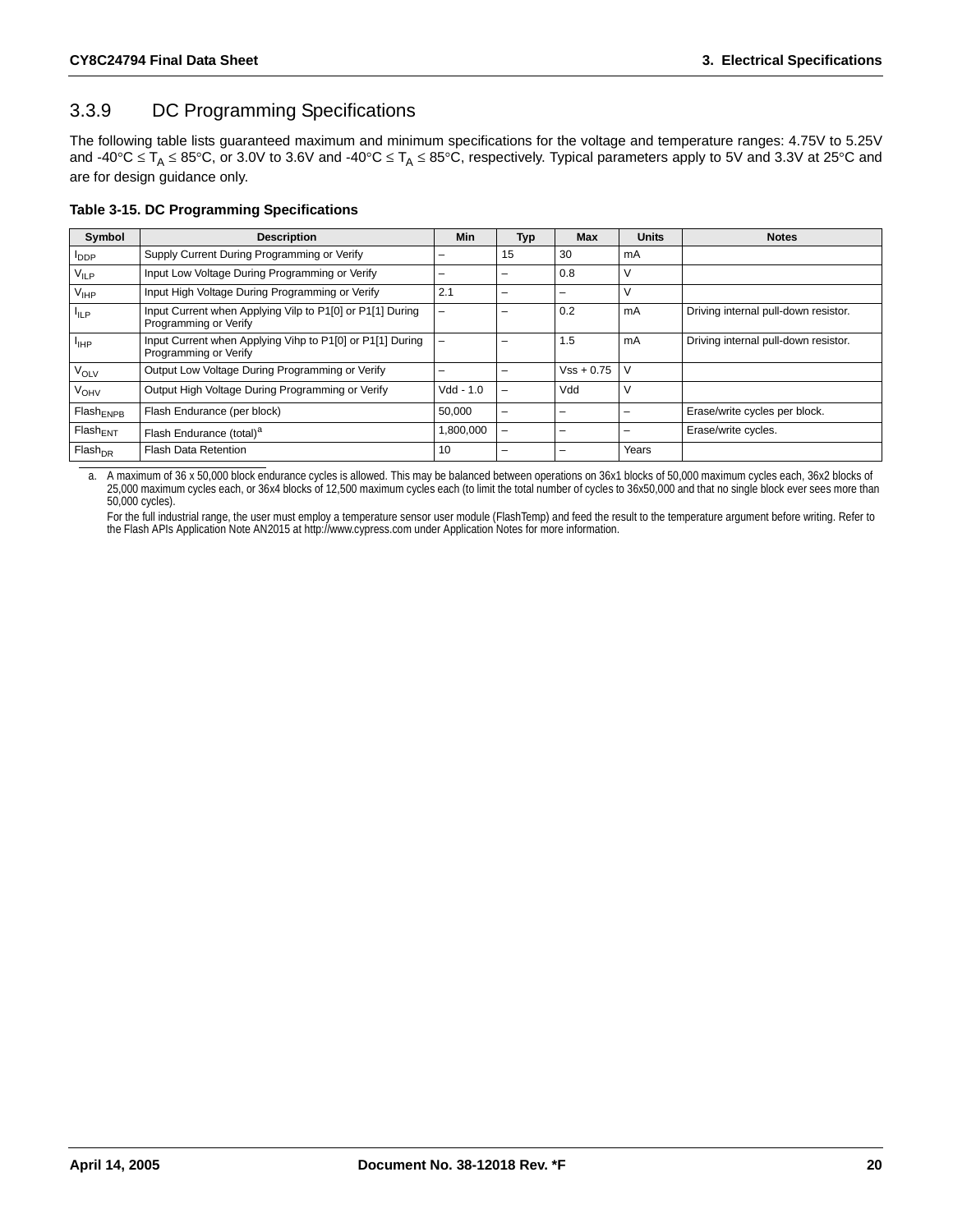### <span id="page-20-0"></span>**3.4 AC Electrical Characteristics**

#### <span id="page-20-1"></span>3.4.1 AC Chip-Level Specifications

The following table lists guaranteed maximum and minimum specifications for the voltage and temperature ranges: 4.75V to 5.25V and -40°C  $\leq$  T<sub>A</sub>  $\leq$  85°C, or 3.0V to 3.6V and -40°C  $\leq$  T<sub>A</sub>  $\leq$  85°C, respectively. Typical parameters apply to 5V and 3.3V at 25°C and are for design guidance only.

**Table 3-16. AC Chip-Level Specifications**

| Symbol               | <b>Description</b>                                                                                | <b>Min</b>               | <b>Typ</b> | Max             | <b>Units</b> | <b>Notes</b>                                                 |
|----------------------|---------------------------------------------------------------------------------------------------|--------------------------|------------|-----------------|--------------|--------------------------------------------------------------|
| F <sub>IMO245V</sub> | Internal Main Oscillator Frequency for 24 MHz (5V)                                                | 23.04                    | 24         | $24.96^{a,b}$   | <b>MHz</b>   | Trimmed for 5V operation using factory trim<br>values.       |
| F <sub>IMO243V</sub> | Internal Main Oscillator Frequency for 24 MHz (3.3V)                                              | 22.08                    | 24         | $25.92^{a,c}$   | MHz          | Trimmed for 3.3V operation using factory<br>trim values.     |
| <b>F</b> IMOUSB      | Internal Main Oscillator Frequency with USB<br>Frequency locking enabled and USB traffic present. | 23.94                    | 24         | $24.06^{b}$     | MHz          | $-10^{\circ}$ C $\leq$ T <sub>A</sub> $\leq$ 85 $^{\circ}$ C |
| F <sub>CPU1</sub>    | CPU Frequency (5V Nominal)                                                                        | 0.93                     | 24         | $24.96^{a,b}$   | <b>MHz</b>   |                                                              |
| $F_{CPU2}$           | CPU Frequency (3.3V Nominal)                                                                      | 0.93                     | 12         | $12.96^{b,c}$   | MHz          |                                                              |
| $F_{BLK5}$           | Digital PSoC Block Frequency (5V Nominal)                                                         | 0                        | 48         | $49.92^{a,b,d}$ | MHz          | Refer to the AC Digital Block Specifications.                |
| $F_{BLK3}$           | Digital PSoC Block Frequency (3.3V Nominal)                                                       | $\mathbf 0$              | 24         | $25.92^{b, d}$  | MHz          |                                                              |
| F <sub>32K1</sub>    | Internal Low Speed Oscillator Frequency                                                           | 15                       | 32         | 64              | kHz          |                                                              |
| Jitter32k            | 32 kHz Period Jitter                                                                              |                          | 100        |                 | ns           |                                                              |
| Step24M              | 24 MHz Trim Step Size                                                                             |                          | 50         | -               | kHz          |                                                              |
| Fout48M              | 48 MHz Output Frequency                                                                           | 46.08                    | 48.0       | $49.92^{a,c}$   | MHz          | Trimmed. Utilizing factory trim values.                      |
| Jitter24M1           | 24 MHz Period Jitter (IMO) Peak-to-Peak                                                           | $\overline{\phantom{0}}$ | 300        |                 | ps           |                                                              |
| $F_{MAX}$            | Maximum frequency of signal on row input or row output.                                           | $\qquad \qquad -$        | -          | 12.96           | MHz          |                                                              |
| <sup>I</sup> RAMP    | Supply Ramp Time                                                                                  | $\mathbf 0$              |            |                 | μs           |                                                              |

a. 4.75V < Vdd < 5.25V.

b. Accuracy derived from Internal Main Oscillator with appropriate trim for Vdd range.

c. 3.0V < Vdd < 3.6V. See Application Note AN2012 "Adjusting PSoC Microcontroller Trims for Dual Voltage-Range Operation" for information on trimming for operation at 3.3V.

d. See the individual user module data sheets for information on maximum frequencies for user modules.



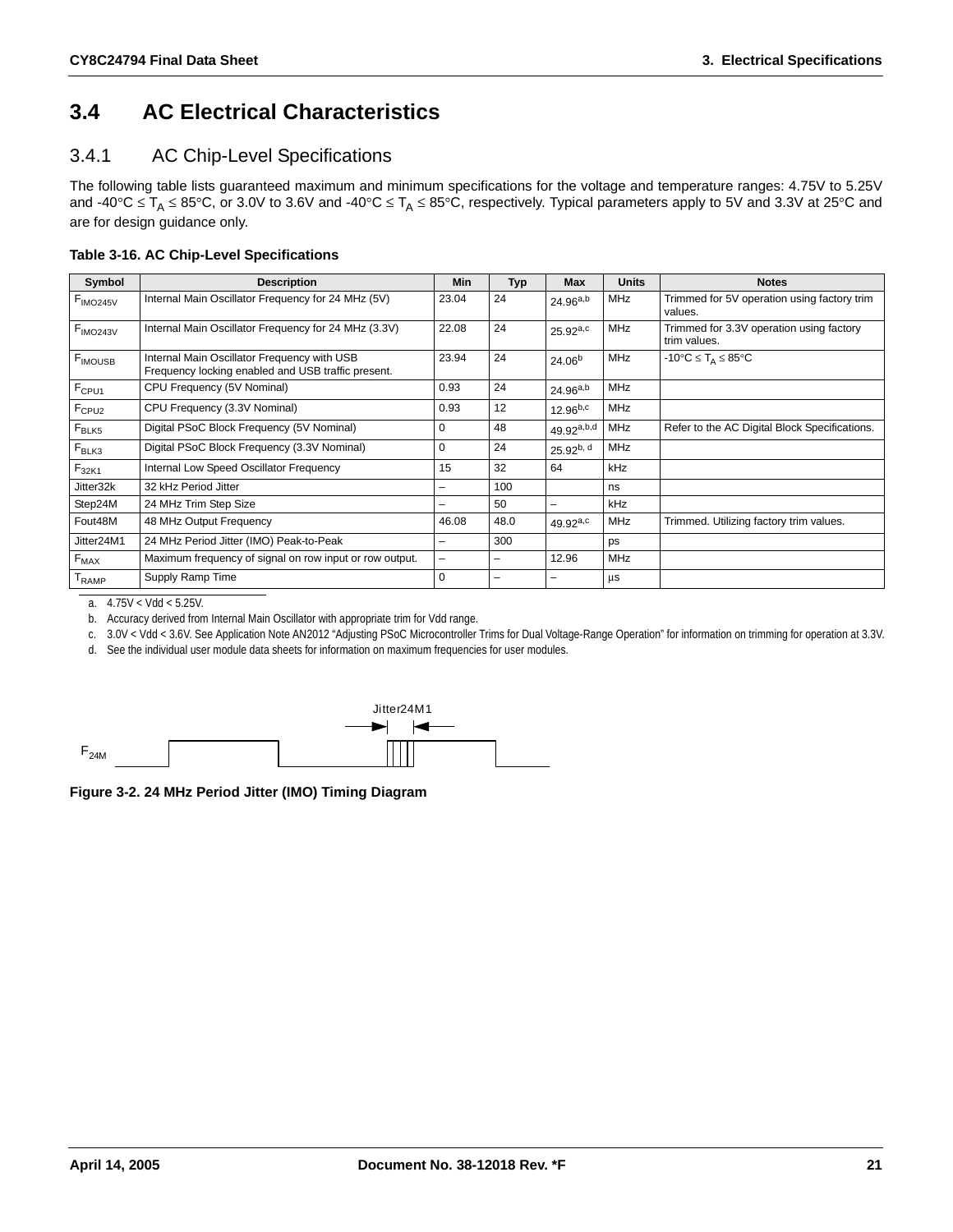### <span id="page-21-0"></span>3.4.2 AC General Purpose IO Specifications

The following table lists guaranteed maximum and minimum specifications for the voltage and temperature ranges: 4.75V to 5.25V and -40°C  $\leq T_A \leq 85$ °C, or 3.0V to 3.6V and -40°C  $\leq T_A \leq 85$ °C, respectively. Typical parameters apply to 5V and 3.3V at 25°C and are for design guidance only.

#### **Table 3-17. AC GPIO Specifications**

| Symbol        | <b>Description</b>                           | Min | Typ  | <b>Max</b> | <b>Units</b> | <b>Notes</b>                           |
|---------------|----------------------------------------------|-----|------|------------|--------------|----------------------------------------|
| $F_{GPIO}$    | <b>GPIO Operating Frequency</b>              |     |      | -12        | <b>MHz</b>   | Normal Strong Mode                     |
| <b>TRiseF</b> | Rise Time, Normal Strong Mode, Cload = 50 pF |     |      | 18         | ns           | Vdd = 4.5 to 5.25V, 10% - 90%          |
| <b>TFallF</b> | Fall Time, Normal Strong Mode, Cload = 50 pF |     |      | 18         | ns -         | Vdd = 4.5 to 5.25V, 10% - 90%          |
| TRiseS        | Rise Time, Slow Strong Mode, Cload = 50 pF   | 10  | 27 ا |            | l ns         | Vdd = $3$ to $5.25V$ , $10\%$ - $90\%$ |
| <b>TFallS</b> | Fall Time, Slow Strong Mode, Cload = 50 pF   | 10  | -22  |            | ns -         | Vdd = 3 to 5.25V, $10\%$ - 90%         |



**Figure 3-3. GPIO Timing Diagram**

### <span id="page-21-1"></span>3.4.3 AC Full-Speed USB Specifications

The following table lists guaranteed maximum and minimum specifications for the voltage and temperature ranges: 4.75V to 5.25V and -10°C  $\leq T_A \leq 85$ °C, or 3.0V to 3.6V and -10°C  $\leq T_A \leq 85$ °C, respectively. Typical parameters apply to 5V and 3.3V at 25°C and are for design guidance only.

**Table 3-18. AC Full-Speed (12 Mbps) USB Specifications**

| Symbol           | <b>Description</b>                   | <b>Min</b>    | Typ | <b>Max</b>         | <b>Units</b>  | <b>Notes</b>    |
|------------------|--------------------------------------|---------------|-----|--------------------|---------------|-----------------|
| <sup>I</sup> RFS | <b>Transition Rise Time</b>          |               |     | 20                 | l ns          | For 50 pF load. |
| <sup>I</sup> FSS | <b>Transition Fall Time</b>          |               |     | -20                | l ns          | For 50 pF load. |
| <b>REMES</b>     | Rise/Fall Time Matching: $(T_R/T_F)$ | 90            | -   | 111                | $\frac{9}{6}$ | For 50 pF load. |
| <b>DRATEFS</b>   | Full-Speed Data Rate                 | 12 - 0.25% 12 |     | $12 + 0.25\%$ Mbps |               |                 |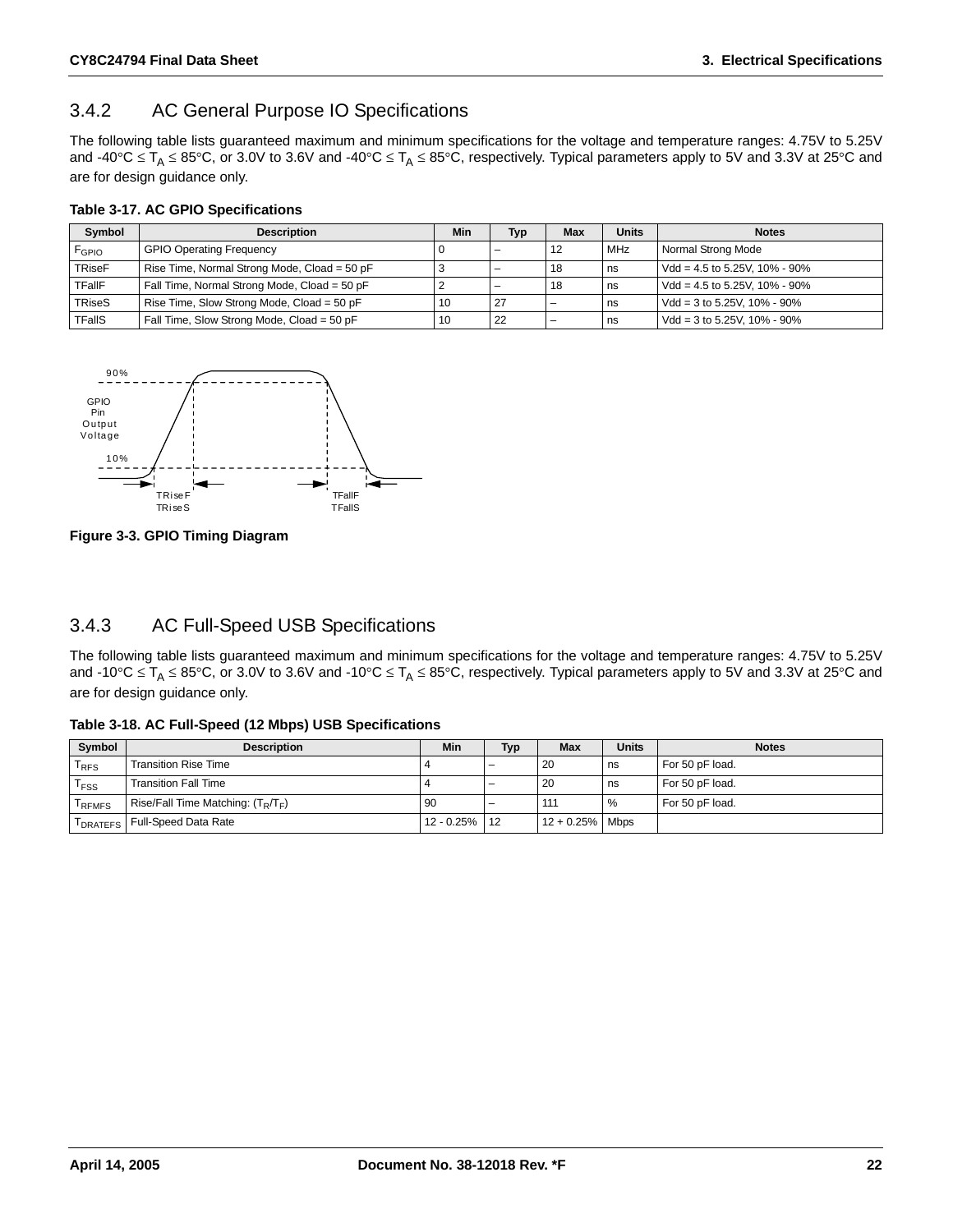### <span id="page-22-0"></span>3.4.4 AC Operational Amplifier Specifications

The following tables list guaranteed maximum and minimum specifications for the voltage and temperature ranges: 4.75V to 5.25V and -40°C  $\leq T_A \leq 85$ °C, or 3.0V to 3.6V and -40°C  $\leq T_A \leq 85$ °C, respectively. Typical parameters apply to 5V and 3.3V at 25°C and are for design guidance only.

Settling times, slew rates, and gain bandwidth are based on the Analog Continuous Time PSoC block.

Power = High and Opamp Bias = High is not supported at 3.3V.

|  |  |  | Table 3-19. 5V AC Operational Amplifier Specifications |
|--|--|--|--------------------------------------------------------|
|  |  |  |                                                        |

| Symbol               | <b>Description</b>                                                                            | Min  | <b>Typ</b> | <b>Max</b>               | <b>Units</b> | <b>Notes</b> |
|----------------------|-----------------------------------------------------------------------------------------------|------|------------|--------------------------|--------------|--------------|
| $T_{ROA}$            | Rising Settling Time from 80% of $\Delta V$ to 0.1% of $\Delta V$ (10 pF<br>load, Unity Gain) |      |            |                          |              |              |
|                      | Power = Low, Opamp Bias = Low                                                                 |      |            | 3.9                      | μs           |              |
|                      | Power = Medium, Opamp Bias = High                                                             |      |            | 0.72                     | μs           |              |
|                      | Power = High, Opamp Bias = High                                                               |      | $\equiv$   | 0.62                     | μs           |              |
| $T_{\text{SOA}}$     | Falling Settling Time from 20% of ∆V to 0.1% of ∆V (10 pF<br>load, Unity Gain)                |      |            |                          |              |              |
|                      | Power = Low, Opamp Bias = Low                                                                 |      |            | 5.9                      | μs           |              |
|                      | Power = Medium, Opamp Bias = High                                                             |      |            | 0.92                     | μs           |              |
|                      | Power = High, Opamp Bias = High                                                               |      | -          | 0.72                     | μs           |              |
| ${\rm SR}_{\rm ROA}$ | Rising Slew Rate (20% to 80%)(10 pF load, Unity Gain)                                         |      |            |                          |              |              |
|                      | Power = Low, Opamp Bias = Low                                                                 | 0.15 |            |                          | $V/\mu s$    |              |
|                      | Power = Medium, Opamp Bias = High                                                             | 1.7  |            |                          | $V/\mu s$    |              |
|                      | Power = High, Opamp Bias = High                                                               | 6.5  | -          | -                        | $V/\mu s$    |              |
| SR <sub>FOA</sub>    | Falling Slew Rate (20% to 80%)(10 pF load, Unity Gain)                                        |      |            |                          |              |              |
|                      | Power = Low, Opamp Bias = Low                                                                 | 0.01 |            |                          | $V/\mu s$    |              |
|                      | Power = Medium, Opamp Bias = High                                                             | 0.5  |            |                          | $V/ \mu s$   |              |
|                      | Power = High, Opamp Bias = High                                                               | 4.0  |            |                          | $V/\mu s$    |              |
| BW <sub>OA</sub>     | Gain Bandwidth Product                                                                        |      |            |                          |              |              |
|                      | Power = Low, Opamp Bias = Low                                                                 | 0.75 |            |                          | <b>MHz</b>   |              |
|                      | Power = Medium, Opamp Bias = High                                                             | 3.1  |            |                          | MHz          |              |
|                      | Power = High, Opamp Bias = High                                                               | 5.4  |            | $\overline{\phantom{0}}$ | <b>MHz</b>   |              |
| $E_{NOA}$            | Noise at 1 kHz (Power = Medium, Opamp Bias = High)                                            | -    | 100        | $\overline{\phantom{0}}$ | nV/rt-Hz     |              |

#### **Table 3-20. 3.3V AC Operational Amplifier Specifications**

| Symbol            | <b>Description</b>                                                                             | <b>Min</b>               | <b>Typ</b> | <b>Max</b> | <b>Units</b> | <b>Notes</b> |
|-------------------|------------------------------------------------------------------------------------------------|--------------------------|------------|------------|--------------|--------------|
| T <sub>ROA</sub>  | Rising Settling Time from 80% of $\Delta V$ to 0.1% of $\Delta V$ (10 pF<br>load, Unity Gain)  |                          |            |            |              |              |
|                   | Power = Low, Opamp Bias = Low                                                                  |                          |            | 3.92       | μs           |              |
|                   | Power = Medium, Opamp Bias = High                                                              | -                        | -          | 0.72       | μs           |              |
| $T_{\text{SOA}}$  | Falling Settling Time from 20% of $\Delta V$ to 0.1% of $\Delta V$ (10 pF<br>load, Unity Gain) |                          |            |            |              |              |
|                   | Power = Low, Opamp Bias = Low                                                                  |                          |            | 5.41       | us           |              |
|                   | Power = Medium, Opamp Bias = High                                                              | -                        | -          | 0.72       | μs           |              |
| $SR_{ROA}$        | Rising Slew Rate (20% to 80%)(10 pF load, Unity Gain)                                          |                          |            |            |              |              |
|                   | Power = Low, Opamp Bias = Low                                                                  | 0.31                     |            | -          | $V/\mu s$    |              |
|                   | Power = Medium, Opamp Bias = High                                                              | 2.7                      | -          | -          | $V/\mu s$    |              |
| SR <sub>FOA</sub> | Falling Slew Rate (20% to 80%)(10 pF load, Unity Gain)                                         |                          |            |            |              |              |
|                   | Power = Low, Opamp Bias = Low                                                                  | 0.24                     |            | -          | $V/\mu s$    |              |
|                   | Power = Medium, Opamp Bias = High                                                              | 1.8                      |            | -          | $V/\mu s$    |              |
| BW <sub>OA</sub>  | <b>Gain Bandwidth Product</b>                                                                  |                          |            |            |              |              |
|                   | Power = Low, Opamp Bias = Low                                                                  | 0.67                     |            | -          | <b>MHz</b>   |              |
|                   | Power = Medium, Opamp Bias = High                                                              | 2.8                      |            | -          | <b>MHz</b>   |              |
| $E_{NOA}$         | Noise at 1 kHz (Power = Medium, Opamp Bias = High)                                             | $\overline{\phantom{0}}$ | 100        | -          | nV/rt-Hz     |              |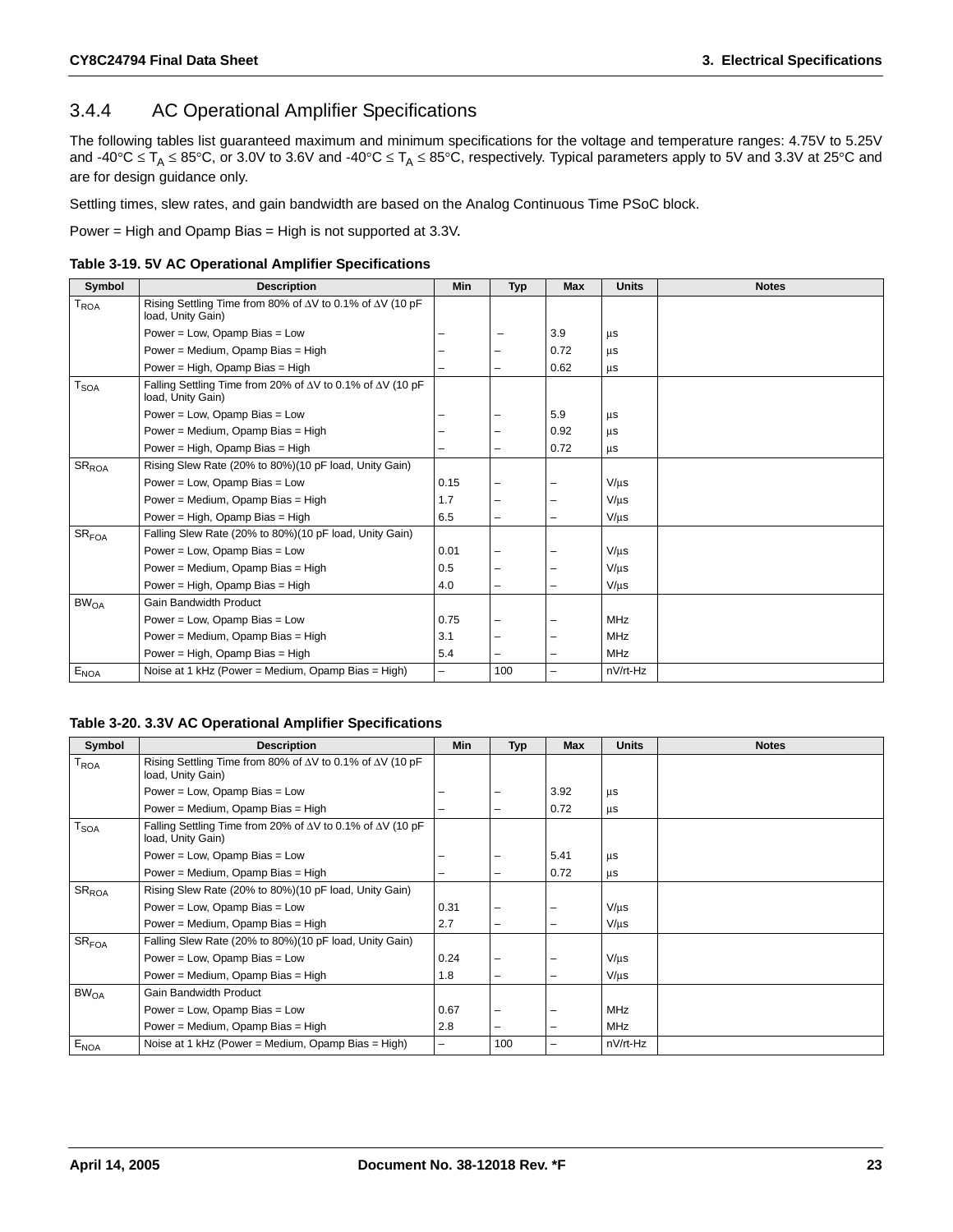

When bypassed by a capacitor on P2[4], the noise of the analog ground signal distributed to each block is reduced by a factor of up to 5 (14 dB). This is at frequencies above the corner frequency defined by the on-chip 8.1k resistance and the external capacitor.

**Figure 3-4. Typical AGND Noise with P2[4] Bypass**

At low frequencies, the opamp noise is proportional to 1/f, power independent, and determined by device geometry. At high frequencies, increased power level reduces the noise spectrum level.



**Figure 3-5. Typical Opamp Noise**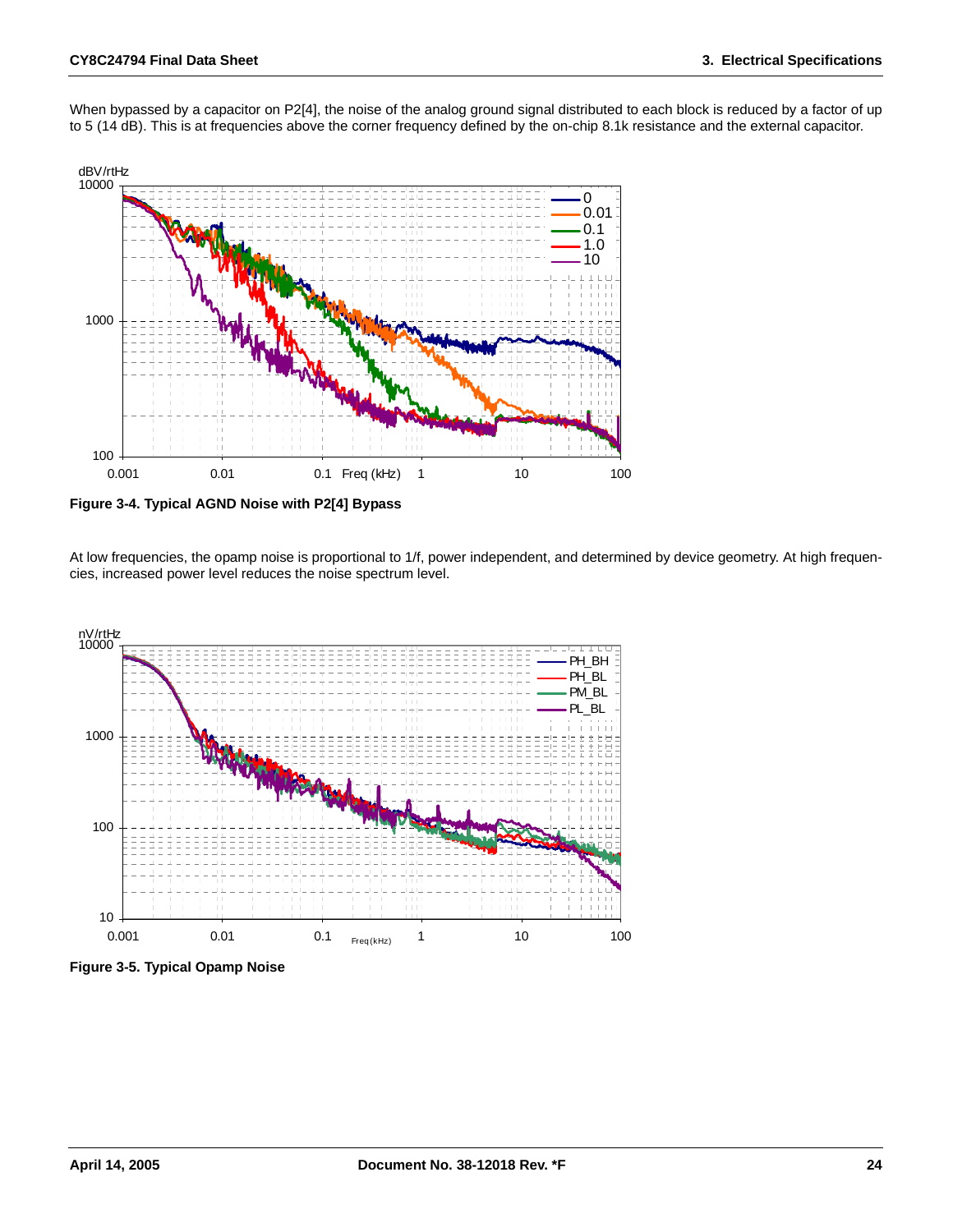### <span id="page-24-0"></span>3.4.5 AC Digital Block Specifications

The following table lists guaranteed maximum and minimum specifications for the voltage and temperature ranges: 4.75V to 5.25V and -40°C  $\leq$  T<sub>A</sub>  $\leq$  85°C, or 3.0V to 3.6V and -40°C  $\leq$  T<sub>A</sub>  $\leq$  85°C, respectively. Typical parameters apply to 5V and 3.3V at 25°C and are for design guidance only.

| Table 3-21. AC Digital Block Specifications |  |  |  |
|---------------------------------------------|--|--|--|
|                                             |  |  |  |

| <b>Function</b>             | <b>Description</b>                        | Min             | <b>Typ</b>               | <b>Max</b>               | <b>Units</b> | <b>Notes</b>                                               |
|-----------------------------|-------------------------------------------|-----------------|--------------------------|--------------------------|--------------|------------------------------------------------------------|
| Timer                       | Capture Pulse Width                       | 50 <sup>a</sup> | ▃                        |                          | ns           |                                                            |
|                             | Maximum Frequency, No Capture             | -               | -                        | 49.92                    | MHz          | $4.75V < Vdd < 5.25V$ .                                    |
|                             | Maximum Frequency, With Capture           | ▃               | ▃                        | 25.92                    | <b>MHz</b>   |                                                            |
| Counter                     | Enable Pulse Width                        | 50 <sup>a</sup> | $\overline{\phantom{0}}$ |                          | ns           |                                                            |
|                             | Maximum Frequency, No Enable Input        |                 | ▃                        | 49.92                    | MHz          | $4.75V < Vdd < 5.25V$ .                                    |
|                             | Maximum Frequency, Enable Input           | ▃               | ÷,                       | 25.92                    | <b>MHz</b>   |                                                            |
| Dead Band                   | Kill Pulse Width:                         |                 |                          |                          |              |                                                            |
|                             | Asynchronous Restart Mode                 | 20              | -                        | $\overline{\phantom{0}}$ | ns           |                                                            |
|                             | <b>Synchronous Restart Mode</b>           | 50 <sup>a</sup> | -                        |                          | ns           |                                                            |
|                             | Disable Mode                              | 50 <sup>a</sup> | -                        |                          | ns           |                                                            |
|                             | <b>Maximum Frequency</b>                  | -               | $\overline{\phantom{0}}$ | 49.92                    | <b>MHz</b>   | $4.75V < Vdd < 5.25V$ .                                    |
| <b>CRCPRS</b><br>(PRS Mode) | Maximum Input Clock Frequency             |                 | -                        | 49.92                    | MHz          | $4.75V < Vdd < 5.25V$ .                                    |
| <b>CRCPRS</b><br>(CRC Mode) | Maximum Input Clock Frequency             |                 | ▃                        | 24.6                     | MHz          |                                                            |
| <b>SPIM</b>                 | Maximum Input Clock Frequency             |                 | -                        | 8.2                      | <b>MHz</b>   | Maximum data rate at 4.1 MHz due to 2 x over<br>clocking.  |
| <b>SPIS</b>                 | Maximum Input Clock Frequency             | ÷,              | $\overline{\phantom{0}}$ | 4.1                      | <b>MHz</b>   |                                                            |
|                             | Width of SS Negated Between Transmissions | 50 <sup>a</sup> | -                        |                          | ns           |                                                            |
| Transmitter                 | Maximum Input Clock Frequency             | -               | ▃                        | 24.6                     | MHz          | Maximum data rate at 3.08 MHz due to 8 x over<br>clocking. |
| Receiver                    | Maximum Input Clock Frequency             |                 | ▃                        | 24.6                     | MHz          | Maximum data rate at 3.08 MHz due to 8 x over<br>clocking. |

a. 50 ns minimum input pulse width is based on the input synchronizers running at 24 MHz (42 ns nominal period).

### <span id="page-24-1"></span>3.4.6 AC External Clock Specifications

The following tables list guaranteed maximum and minimum specifications for the voltage and temperature ranges: 4.75V to 5.25V and -40°C  $\leq T_A \leq 85$ °C, or 3.0V to 3.6V and -40°C  $\leq T_A \leq 85$ °C, respectively. Typical parameters apply to 5V and 3.3V at 25°C and are for design guidance only.

#### **Table 3-22. AC External Clock Specifications**

| Symbol              | <b>Description</b>             |                | <b>Typ</b> | <b>Max</b>               | <b>Units</b> | <b>Notes</b> |
|---------------------|--------------------------------|----------------|------------|--------------------------|--------------|--------------|
| $^\mathsf{ToSCEXT}$ | Frequency for USB Applications | 23.94          | 24         | 24.06                    | MHz          |              |
| -                   | Duty Cycle                     | 4 <sub>1</sub> | 50         | 53                       | %            |              |
| -                   | Power up to IMO Switch         | 150            | -          | $\overline{\phantom{0}}$ | μs           |              |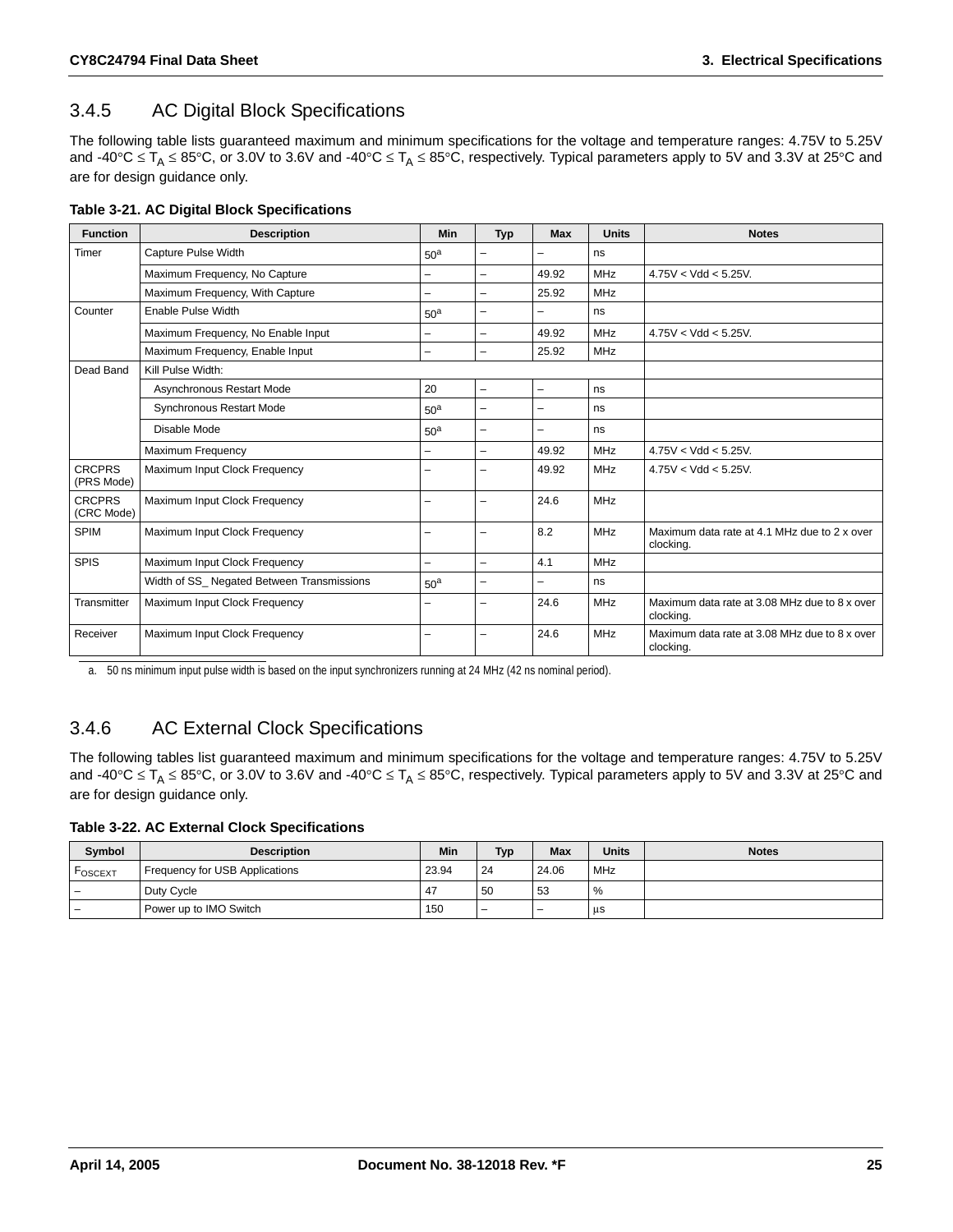### <span id="page-25-0"></span>3.4.7 AC Analog Output Buffer Specifications

The following tables list guaranteed maximum and minimum specifications for the voltage and temperature ranges: 4.75V to 5.25V and -40°C  $\leq T_A \leq 85$ °C, or 3.0V to 3.6V and -40°C  $\leq T_A \leq 85$ °C, respectively. Typical parameters apply to 5V and 3.3V at 25°C and are for design guidance only.

|  |  | Table 3-23. 5V AC Analog Output Buffer Specifications |
|--|--|-------------------------------------------------------|
|  |  |                                                       |

| Symbol                   | <b>Description</b>                                              | <b>Min</b> | <b>Typ</b>               | <b>Max</b>      | <b>Units</b> | <b>Notes</b> |
|--------------------------|-----------------------------------------------------------------|------------|--------------------------|-----------------|--------------|--------------|
| $T_{ROB}$                | Rising Settling Time to 0.1%, 1V Step, 100pF Load               |            |                          |                 |              |              |
|                          | $Power = Low$                                                   |            |                          | 2.5             | μs           |              |
|                          | Power = High                                                    |            | $\overline{\phantom{0}}$ | 2.5             | μs           |              |
| T <sub>SOB</sub>         | Falling Settling Time to 0.1%, 1V Step, 100pF Load              |            |                          |                 |              |              |
|                          | $Power = Low$                                                   |            |                          | 2.2             | $\mu$ s      |              |
|                          | Power = $High$                                                  |            | $\overline{\phantom{0}}$ | 2.2             | $\mu s$      |              |
| $SR_{ROB}$               | Rising Slew Rate (20% to 80%), 1V Step, 100pF Load              |            |                          |                 |              |              |
|                          | $Power = Low$                                                   | 0.65       | -                        |                 | $V/\mu s$    |              |
|                          | Power = $High$                                                  | 0.65       | $\overline{\phantom{0}}$ | $\qquad \qquad$ | $V/\mu s$    |              |
| SR <sub>FOB</sub>        | Falling Slew Rate (80% to 20%), 1V Step, 100pF Load             |            |                          |                 |              |              |
|                          | $Power = Low$                                                   | 0.65       | -                        |                 | $V/\mu s$    |              |
|                          | $Power = High$                                                  | 0.65       | $\overline{\phantom{0}}$ | $\qquad \qquad$ | $V/\mu s$    |              |
| <b>BW<sub>OBSS</sub></b> | Small Signal Bandwidth, 20mV <sub>pp</sub> , 3dB BW, 100pF Load |            |                          |                 |              |              |
|                          | $Power = Low$                                                   | 0.8        |                          |                 | <b>MHz</b>   |              |
|                          | Power = $High$                                                  | 0.8        | -                        | -               | MHz          |              |
| BW <sub>OBLS</sub>       | Large Signal Bandwidth, 1V <sub>pp</sub> , 3dB BW, 100pF Load   |            |                          |                 |              |              |
|                          | $Power = Low$                                                   | 300        |                          |                 | kHz          |              |
|                          | Power = $High$                                                  | 300        | $\overline{\phantom{0}}$ | -               | kHz          |              |

#### **Table 3-24. 3.3V AC Analog Output Buffer Specifications**

| Symbol                   | <b>Description</b>                                              | <b>Min</b> | <b>Typ</b>               | Max                      | <b>Units</b> | <b>Notes</b> |
|--------------------------|-----------------------------------------------------------------|------------|--------------------------|--------------------------|--------------|--------------|
| $T_{ROB}$                | Rising Settling Time to 0.1%, 1V Step, 100pF Load               |            |                          |                          |              |              |
|                          | $Power = Low$                                                   |            |                          | 3.8                      | μs           |              |
|                          | Power = $High$                                                  | -          | $\overline{\phantom{0}}$ | 3.8                      | $\mu$ s      |              |
| $T_{\text{SOB}}$         | Falling Settling Time to 0.1%, 1V Step, 100pF Load              |            |                          |                          |              |              |
|                          | $Power = Low$                                                   |            |                          | 2.6                      | μs           |              |
|                          | Power = $High$                                                  |            | $\overline{\phantom{0}}$ | 2.6                      | $\mu$ s      |              |
| $SR_{ROB}$               | Rising Slew Rate (20% to 80%), 1V Step, 100pF Load              |            |                          |                          |              |              |
|                          | $Power = Low$                                                   | 0.5        | -                        |                          | $V/\mu s$    |              |
|                          | Power = $High$                                                  | 0.5        | -                        | -                        | $V/\mu s$    |              |
| SR <sub>FOB</sub>        | Falling Slew Rate (80% to 20%), 1V Step, 100pF Load             |            |                          |                          |              |              |
|                          | $Power = Low$                                                   | 0.5        | -                        |                          | $V/\mu s$    |              |
|                          | Power = $High$                                                  | 0.5        | $\overline{\phantom{0}}$ | -                        | $V/\mu s$    |              |
| <b>BW<sub>OBSS</sub></b> | Small Signal Bandwidth, 20mV <sub>pp</sub> , 3dB BW, 100pF Load |            |                          |                          |              |              |
|                          | $Power = Low$                                                   | 0.7        | -                        |                          | <b>MHz</b>   |              |
|                          | Power = $High$                                                  | 0.7        | -                        | $\overline{\phantom{0}}$ | MHz          |              |
| <b>BWOBLS</b>            | Large Signal Bandwidth, 1V <sub>pp</sub> , 3dB BW, 100pF Load   |            |                          |                          |              |              |
|                          | $Power = Low$                                                   | 200        | -                        |                          | kHz          |              |
|                          | Power = High                                                    | 200        | -                        |                          | kHz          |              |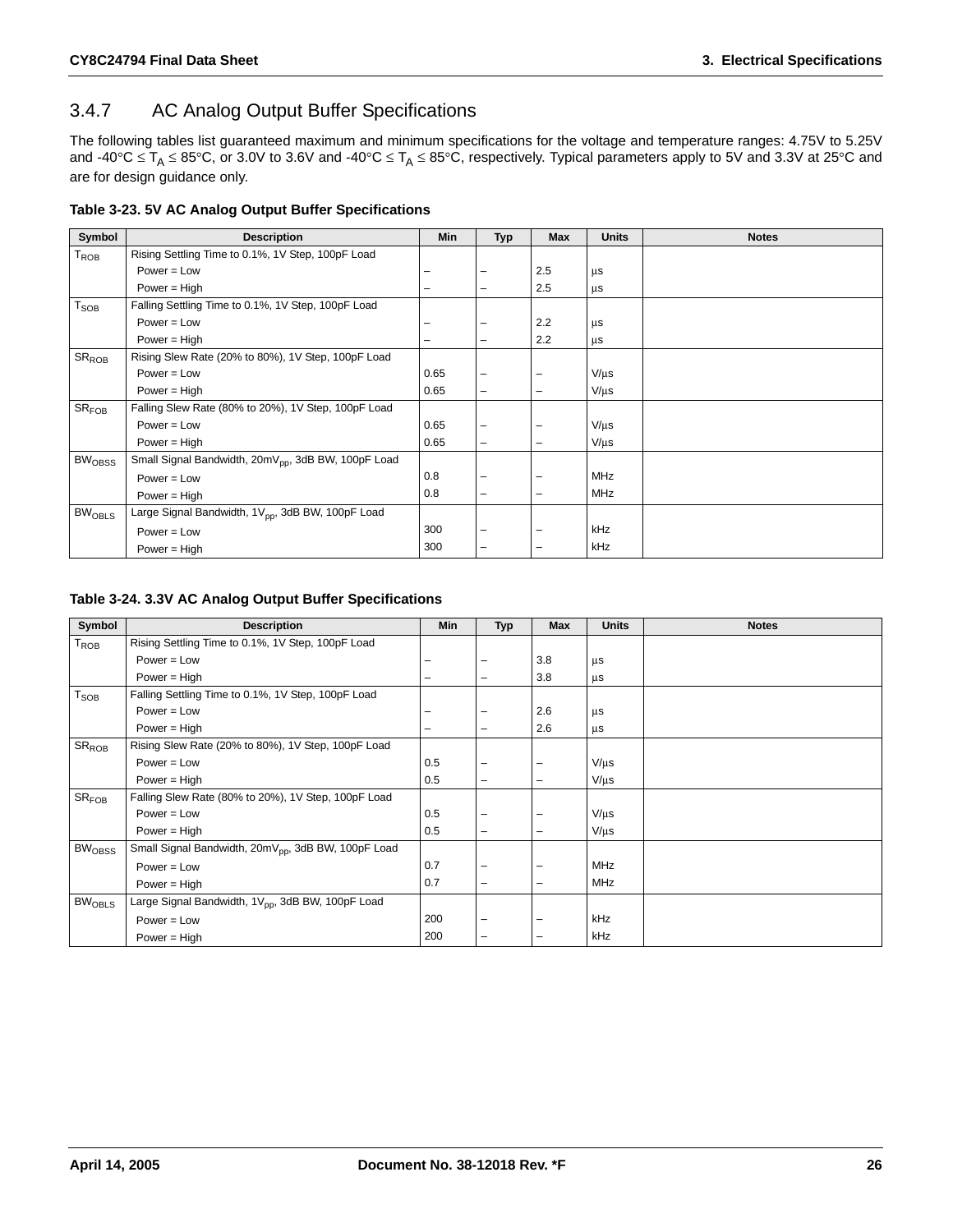### <span id="page-26-0"></span>3.4.8 AC Programming Specifications

The following table lists guaranteed maximum and minimum specifications for the voltage and temperature ranges: 4.75V to 5.25V and -40°C  $\leq T_A \leq 85$ °C, or 3.0V to 3.6V and -40°C  $\leq T_A \leq 85$ °C, respectively. Typical parameters apply to 5V and 3.3V at 25°C and are for design guidance only.

#### **Table 3-25. AC Programming Specifications**

| Symbol                                                                      | <b>Description</b>                       | <b>Min</b> | <b>Typ</b>               | <b>Max</b> | <b>Units</b> | <b>Notes</b>            |
|-----------------------------------------------------------------------------|------------------------------------------|------------|--------------------------|------------|--------------|-------------------------|
| T <sub>RSCLK</sub>                                                          | Rise Time of SCLK                        |            | $\qquad \qquad$          | 20         | ns           |                         |
| <b>T</b> FSCLK                                                              | Fall Time of SCLK                        |            | $\overline{\phantom{0}}$ | 20         | ns           |                         |
| T <sub>SSCLK</sub>                                                          | Data Set up Time to Falling Edge of SCLK | 40         | $\overline{\phantom{0}}$ | -          | ns           |                         |
| $T_{HSCLK}$                                                                 | Data Hold Time from Falling Edge of SCLK | 40         | -                        | -          | ns           |                         |
| $F_{SCLK}$                                                                  | Frequency of SCLK                        |            | -                        | 8          | <b>MHz</b>   |                         |
| ERASEB                                                                      | Flash Erase Time (Block)                 |            | 10                       |            | ms           |                         |
| <b>TWRITE</b>                                                               | Flash Block Write Time                   |            | 30                       | -          | ms           |                         |
| <b>T</b> <sub>DSCLK</sub>                                                   | Data Out Delay from Falling Edge of SCLK |            | $\overline{\phantom{0}}$ | 45         | ns           | Vdd > 3.6               |
| $\mathsf{T}_{\mathsf{D}\mathsf{S}\mathsf{C}\mathsf{L}\mathsf{K}\mathsf{3}}$ | Data Out Delay from Falling Edge of SCLK |            | -                        | 50         | ns           | $3.0 \leq Vdd \leq 3.6$ |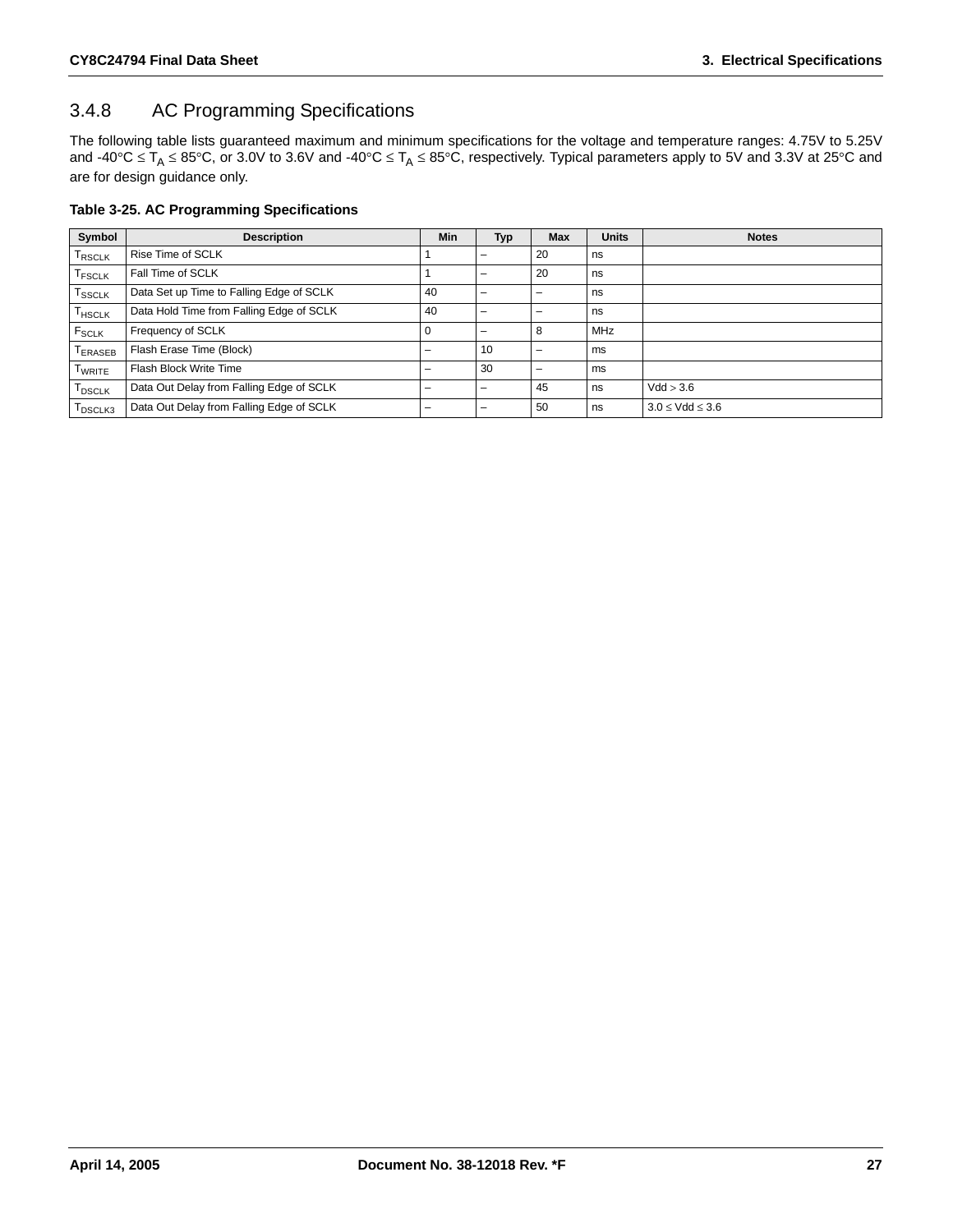### <span id="page-27-0"></span>3.4.9 AC I<sup>2</sup>C Specifications

The following table lists guaranteed maximum and minimum specifications for the voltage and temperature ranges: 4.75V to 5.25V and -40°C  $\leq T_A \leq 85$ °C, or 3.0V to 3.6V and -40°C  $\leq T_A \leq 85$ °C, respectively. Typical parameters apply to 5V and 3.3V at 25°C and are for design guidance only.

| Table 3-26. AC Characteristics of the I <sup>2</sup> C SDA and SCL Pins for Vdd |  |  |  |
|---------------------------------------------------------------------------------|--|--|--|
|---------------------------------------------------------------------------------|--|--|--|

|                                   |                                                                                                 |             | <b>Standard Mode</b> | <b>Fast Mode</b> |            |              |              |
|-----------------------------------|-------------------------------------------------------------------------------------------------|-------------|----------------------|------------------|------------|--------------|--------------|
| Symbol                            | <b>Description</b>                                                                              | <b>Min</b>  | Max                  | Min              | <b>Max</b> | <b>Units</b> | <b>Notes</b> |
| <b>F</b> <sub>SCLI2C</sub>        | <b>SCL Clock Frequency</b>                                                                      | 0           | 100                  | l 0              | 400        | kHz          |              |
| $\mathsf{T}_{\mathsf{HDSTAI2C}}$  | Hold Time (repeated) START Condition. After this period,<br>the first clock pulse is generated. | 4.0         |                      | 0.6              |            | μs           |              |
| T <sub>LOWI2C</sub>               | LOW Period of the SCL Clock                                                                     | 4.7         |                      | 1.3              | -          | μs           |              |
| T <sub>HIGHI2C</sub>              | <b>HIGH Period of the SCL Clock</b>                                                             | 4.0         |                      | 0.6              | -          | μs           |              |
| ${\sf T}_{\sf SUSTAIZC}$          | Set-up Time for a Repeated START Condition                                                      | 4.7         |                      | 0.6              | -          | μs           |              |
| T <sub>HDDATI2C</sub>             | Data Hold Time                                                                                  | $\mathbf 0$ |                      | l 0              | -          | μs           |              |
| ${\mathsf T}_{\textsf{SUDATIZC}}$ | Data Set-up Time                                                                                |             | -                    | $100^a$          | -          | ns           |              |
| T <sub>SUSTOI2C</sub>             | Set-up Time for STOP Condition                                                                  |             |                      | 0.6              | -          | μs           |              |
| T <sub>BUFI2C</sub>               | Bus Free Time Between a STOP and START Condition                                                | 4.7         |                      | 1.3              | -          | μs           |              |
| ${\sf T}_{\sf SPI2C}$             | Pulse Width of spikes are suppressed by the input filter.                                       | -           |                      | l 0              | 50         | ns           |              |

a. A Fast-Mode I2C-bus device can be used in a Standard-Mode I2C-bus system, but the requirement  $t_{\text{SU;DAT}} \geq 250$  ns must then be met. This will automatically be the case if the device does not stretch the LOW period of the SCL signal. If such device does stretch the LOW period of the SCL signal, it must output the next data bit to the SDA line t<sub>rmax</sub> + t<sub>SU;DAT</sub> = 1000 + 250 = 1250 ns (according to the Standard-Mode I2C-bus specification) before the SCL line is released.



**Figure 3-6. Definition for Timing for Fast/Standard Mode on the I2C Bus**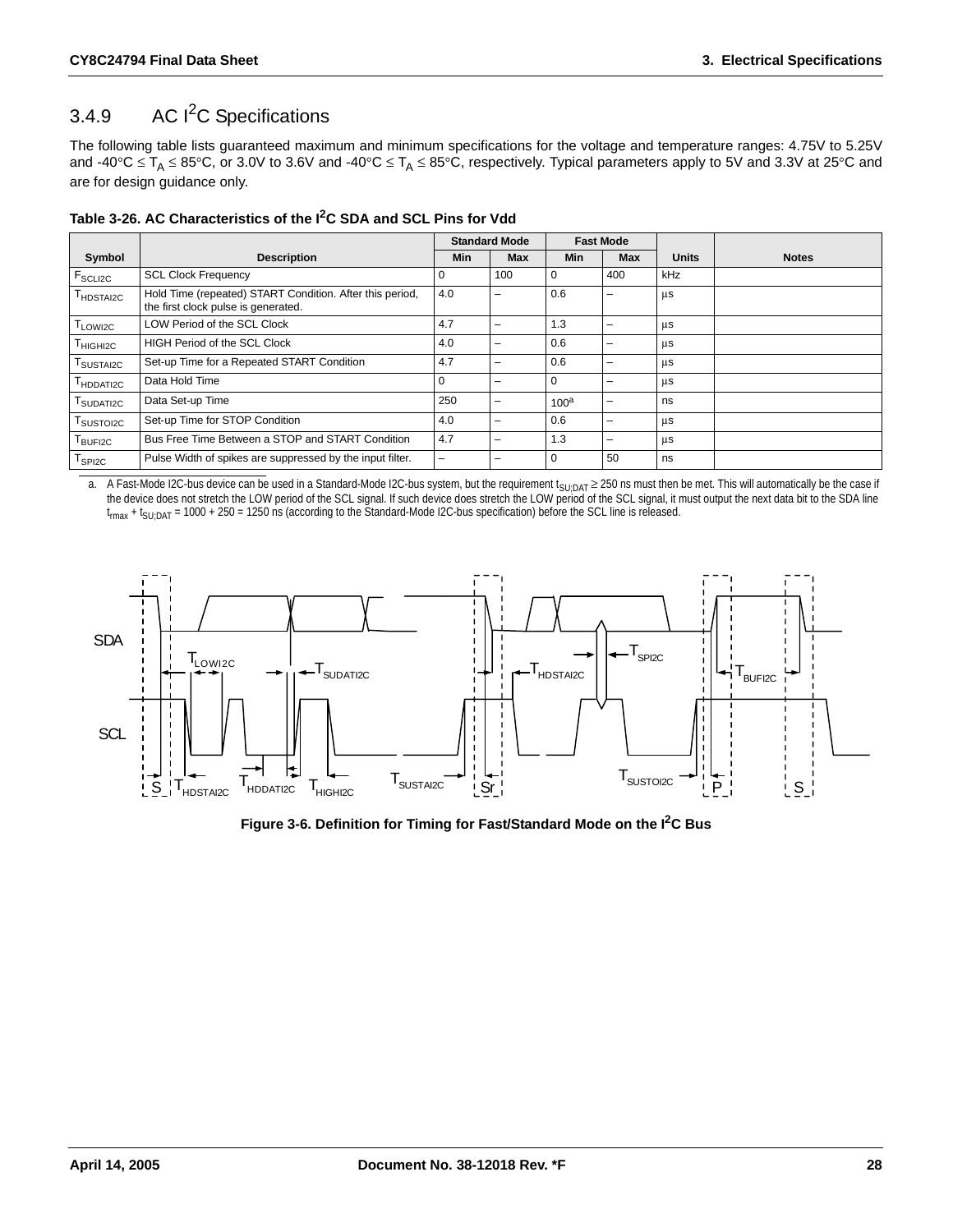# <span id="page-28-0"></span>4. Packaging Information



This chapter illustrates the package specification for the CY8C24794 PSoC device, along with the thermal impedance for the package.

**Important Note** Emulation tools may require a larger area on the target PCB than the chip's footprint. For a detailed description of the emulation tools' dimensions, refer to the document titled *PSoC Emulator Pod Dimensions* at [http://www.cypress.com/support/link.cfm?mr=poddim.](http://www.cypress.com/support/link.cfm?mr=poddim)

### <span id="page-28-1"></span>**4.1 Packaging Dimensions**



**Figure 4-1. 56-Lead (8x8 mm) MLF**

**Important Note** For information on the preferred dimensions for mounting MLF packages, see the following Application Note at [http://www.amkor.com/products/notes\\_papers/MLFAppNote.pdf](http://www.amkor.com/products/notes_papers/MLFAppNote.pdf).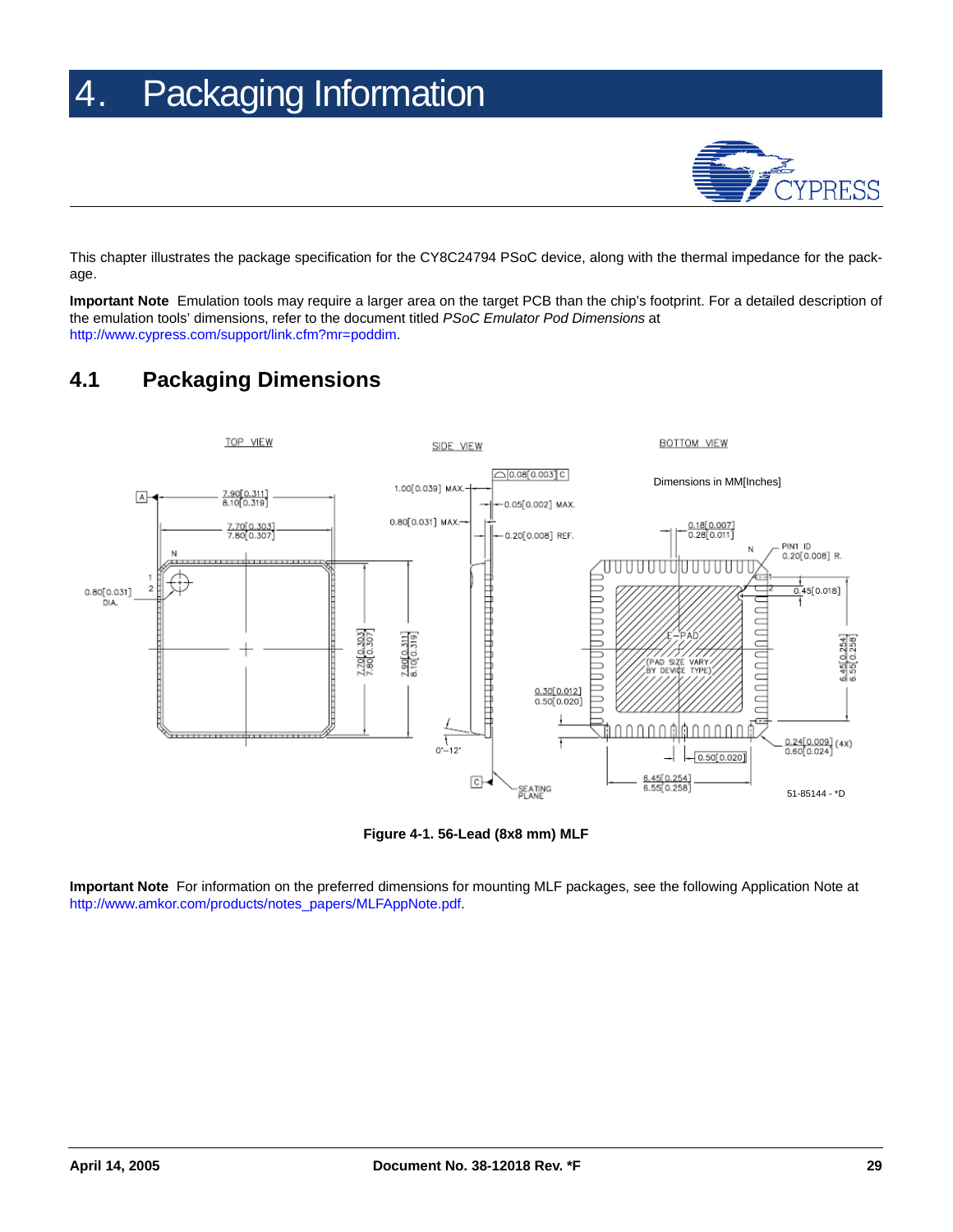### <span id="page-29-2"></span><span id="page-29-0"></span>**4.2 Thermal Impedance**

**Table 4-1. Thermal Impedance for the Package**

| Package | Typical $\theta_{JA}$ <sup>*</sup> |
|---------|------------------------------------|
| 56 MLF  | $20^{\circ}$ C/W                   |

\* T<sub>J</sub> = T<sub>A</sub> + POWER x  $\theta_{JA}$ 

### <span id="page-29-1"></span>**4.3 Solder Reflow Peak Temperature**

Following is the minimum solder reflow peak temperature to achieve good solderability.

#### **Table 4-2. Solder Reflow Peak Temperature**

| Package | Minimum Peak Temperature* | <b>Maximum Peak Temperature</b> |
|---------|---------------------------|---------------------------------|
| 56 MLF  | $240^{\circ}$ C           | $260^{\circ}$ C                 |

\*Higher temperatures may be required based on the solder melting point. Typical temperatures for solder are 220+/-5<sup>o</sup>C with Sn-Pb or 245+/-5°C with Sn-Ag-Cu paste. Refer to the solder manufacturer specifications.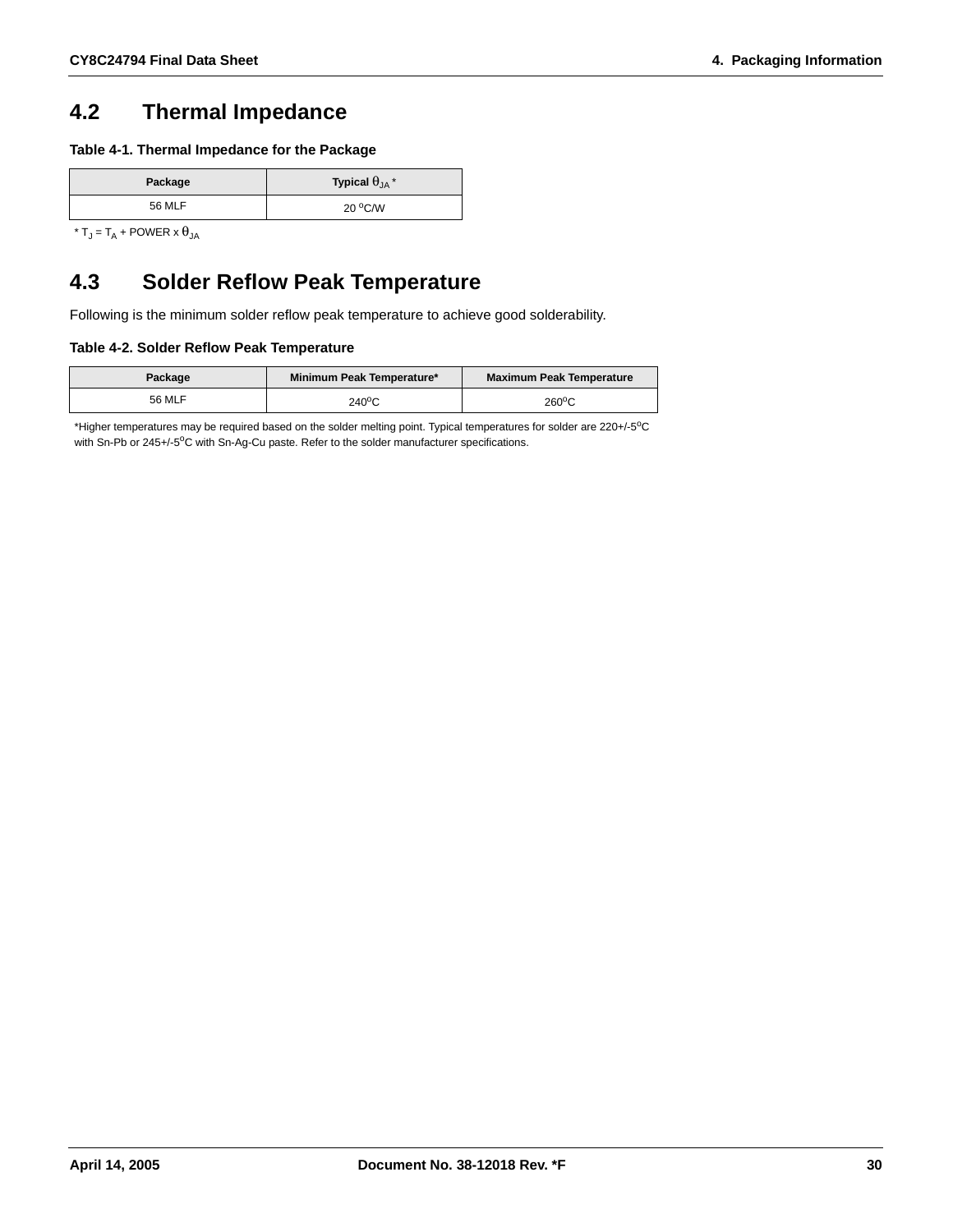

<span id="page-30-0"></span>The following table lists the CY8C24794 PSoC device's key package features and ordering codes.

| Table 5-1. CY8C24794 PSoC Device Key Features and Ordering Information |  |
|------------------------------------------------------------------------|--|
|------------------------------------------------------------------------|--|

| Φ<br>o                                 | ත<br>ω<br>-ဗွီ ငွံ | ି<br>운<br>Ö<br>≅<br>ίe<br>ட | ଜ<br>ω<br>SR<br>ê | eratı<br>ge<br><u>ក្</u> ថ<br>Ĕ | <b>S</b><br>$\overline{\mathbf{c}}$<br><u>Sio</u><br><b>Digital</b> | ω<br>۰<br>ᄒ<br>ರಾ<br>Ο<br>ಹ | w<br>O<br>Digit | S<br>$\bullet$<br>-<br>ರಾ<br>Ο<br>œ | ഇ<br>Ω<br>≖<br>ත<br>o<br>ℼ | <b>SC</b><br>XRE: |
|----------------------------------------|--------------------|-----------------------------|-------------------|---------------------------------|---------------------------------------------------------------------|-----------------------------|-----------------|-------------------------------------|----------------------------|-------------------|
| 56 Pin (8x8 mm) MLF                    | CY8C24794-24LFXI   | 16K                         | 1K                | $-40C$ to $+85C$                |                                                                     | 6                           | 50              | 48                                  | ົ                          | <b>No</b>         |
| 56 Pin (8x8 mm) MLF<br>(Tape and Reel) | CY8C24794-24LFXIT  | 16K                         | 1K                | $-40C$ to $+85C$                | 4                                                                   | 6                           | 50              | 48                                  | ⌒                          | No                |

### <span id="page-30-1"></span>**5.1 Ordering Code Definitions**

#### CY 8 C 24 xxx-SPxx